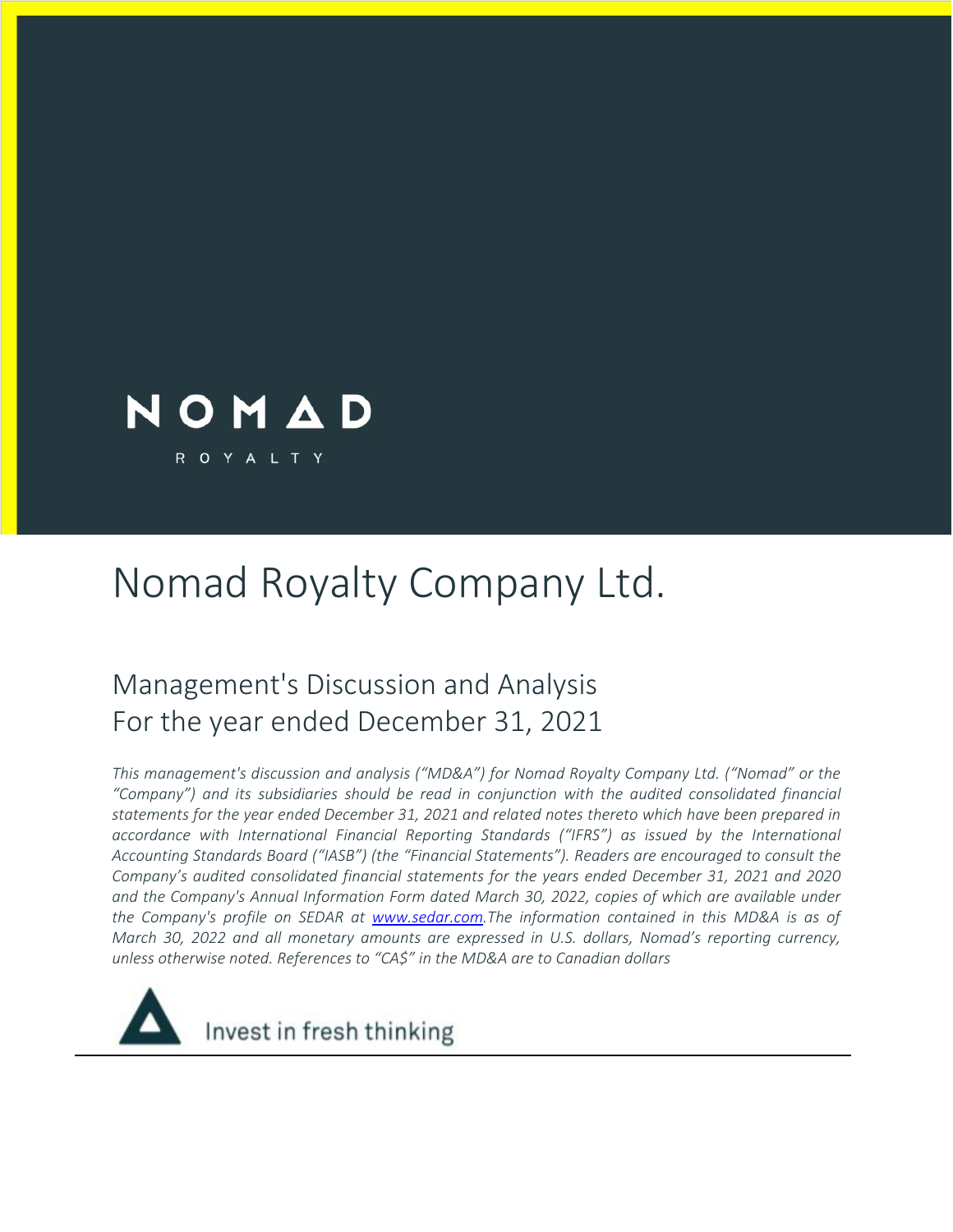## Contents

|                                                                                            | 35 |
|--------------------------------------------------------------------------------------------|----|
|                                                                                            | 35 |
|                                                                                            |    |
|                                                                                            |    |
|                                                                                            | 39 |
|                                                                                            | 39 |
|                                                                                            | 39 |
|                                                                                            | 40 |
|                                                                                            | 40 |
|                                                                                            |    |
|                                                                                            |    |
| Cautionary Note to Regarding the Use of Mineral Reserve and Mineral Resource Estimates  42 |    |
|                                                                                            |    |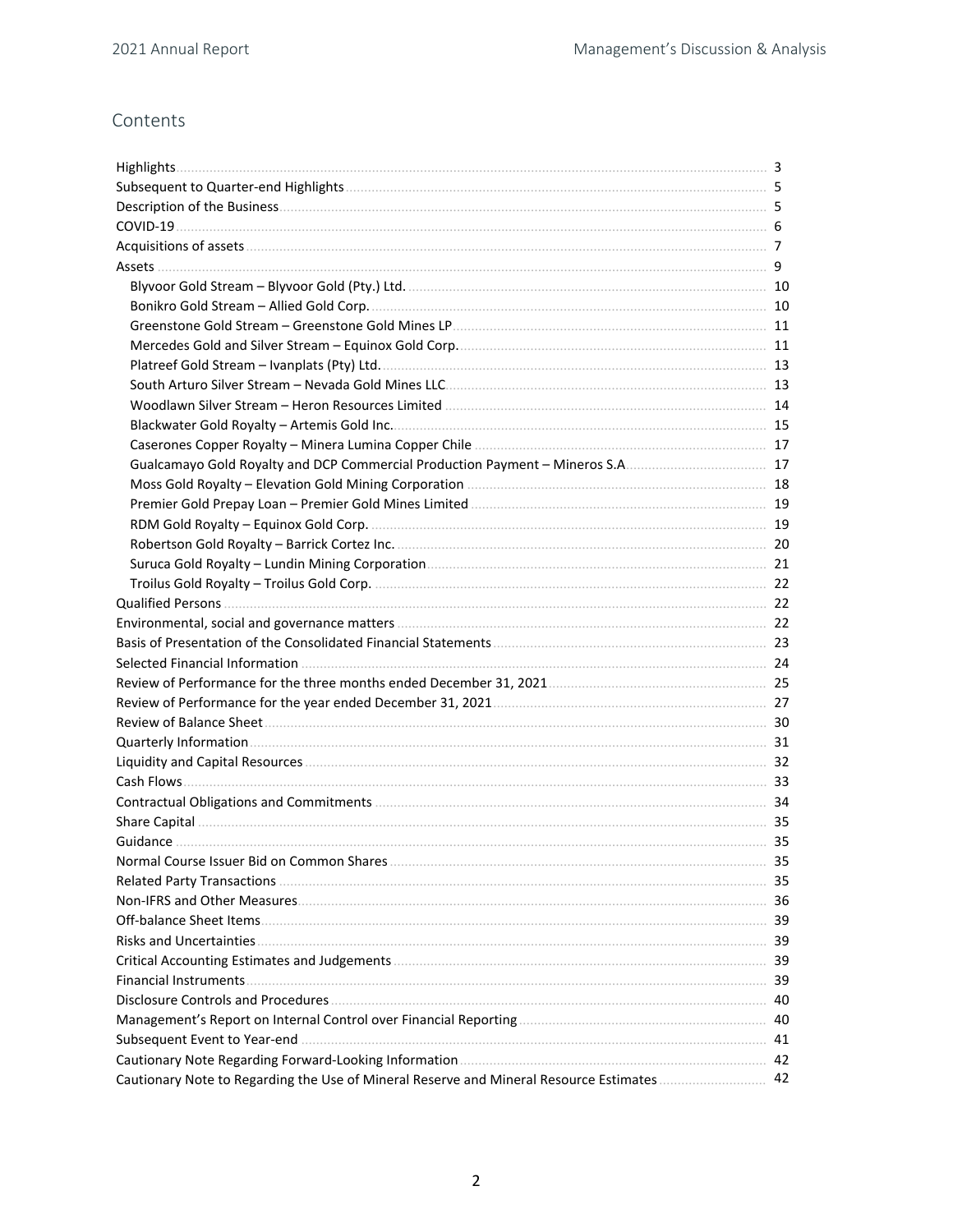<span id="page-2-0"></span>Highlights - 2021

- Gold ounces earned of 2,330 and 12,040 for the three months and year ended December 31, 2021, respectively (2,746 and 11,475 for the three months and year ended December 31, 2020, respectively).
- Silver ounces earned of 28,469 and 124,584 for the three months and year ended December 31, 2021, respectively (64,568 and 217,400 for the three months and year ended December 31, 2020, respectively).
- Gold equivalent ounces ("GEO") sold<sup>(1)</sup> of 3,231 and 16,372 for the three months and year ended December 31, 2021, respectively (3,587 and 14,870 for the three months and year ended December 31, 2020, respectively).
- Revenues of \$6.8 million and \$27.2 million for the three months and year ended December 31, 2021, respectively (\$6.8 million and \$26.8 million for the three months and year ended December 31, 2020, respectively).
- Net loss of \$2.4 million and \$1.5 million for the three months and year ended December 31, 2021, respectively (net income of \$11.3 million and \$20.1 million for the three months and year ended December 31, 2020, respectively).
- Adjusted net  $loss^{(1)}$  of \$1.7 million and \$1.7 million for the three months and year ended December 31, 2021, respectively (adjusted net income of \$1.3 million and \$9.7 million for the three months and year ended December 31, 2020, respectively).
- Gross profit of \$2.7 million and \$8.9 million for the three months and year ended December 31, 2021, respectively (\$1.7 million and \$4.5 million for the three months and year ended December 31, 2020, respectively).
- Cash operating margin attributable to Nomad<sup>(1)</sup> of \$5.5 million and \$22.6 million for the three months and year ended December 31, 2021 representing respectively 90% and 86% of revenue (\$5.9 million and \$24.1 million for the three months and year ended December 31, 2020 representing respectively 86% and 90%).
- Declared a sixth consecutive quarterly dividend of CA\$0.05 per common share for a total amount of \$9.0 million for the year ended December 31, 2021 (\$4.2 million for the year ended December 31, 2020).
- Entered into a gold purchase agreement with Ivanplats (Pty) Ltd. with respect to the Platreef palladium-rhodium-platinum-nickel-copper-gold project located in South Africa. The Company will provide up-front cash deposits totalling \$75 million in gold stream funding as part of a \$200 million gold stream co-investment with Orion Mine Finance. In December 2021, the Company paid the first deposit of \$18.8 million.
- Entered into a gold purchase agreement with a subsidiary of Orion Mine Finance with respect to its 40% interest in Greenstone Gold Mines LP ("GGM"), the owner of the Greenstone Gold project,

 $(1)$  Adjusted net income (loss) and Cash operating margin attributable to Nomad are non-IFRS financial performance measures which have no standard definition under IFRS. Gold equivalent ounces are considered as other measures. Please refer to section Non-IFRS Measures and Other Measures of this MD&A.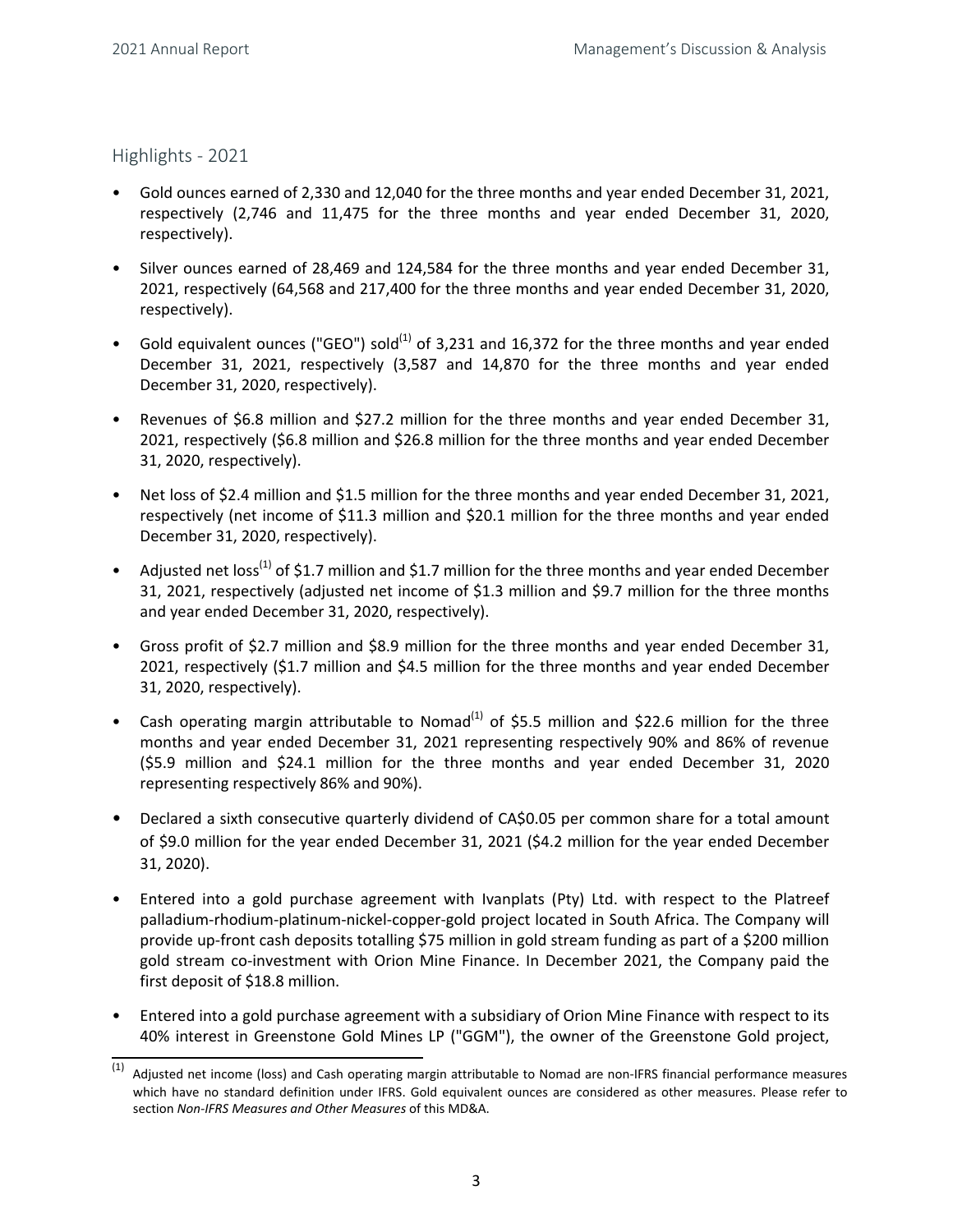located in the Province of Ontario, Canada. The Company will provide up-front cash deposits totalling \$95 million. In December 2021, the Company paid the first deposit of \$13.3 million. The Company financed the cash considerations of the Platreef Gold Stream and the Greenstone Gold Stream by drawing \$18.8 million on its revolving credit facility.

- Completed the acquisition of an effective 0.63% Net Smelter Return ("NSR") royalty on the producing Caserones copper mine located in Chile as part of two separate transactions for a total cash consideration of \$50.3 million and the issuance of 2,000,000 warrants of the Company. The Company financed the cash consideration by drawing \$50 million on its revolving credit facility.
- Amended its Mercedes and South Arturo Silver Stream entering into a second amended and restated purchase and sale agreement (gold and silver) in respect of the Mercedes Mine in Mexico (replacing the previous agreement with respect to the Premier Gold Prepay Loan (as defined herein)) and a new purchase and sale agreement (silver) in respect of the South Arturo Mine in Nevada, U.S.A.
- Completed the acquisition of a 0.21% NSR royalty on the Blackwater Gold Project located in central British Columbia, Canada for a total cash consideration of \$1.8 million ( $CA$2.2$  million) and the issuance of 1,583,710 common shares of the Company.
- Amended its revolving credit facility increasing the amount available therein from \$50 million to \$125 million with the option to increase by \$25 million, the option subject to satisfaction of certain conditions (the "Facility").
- Filed Articles of Amendments to consolidate its issued and outstanding common shares on the basis of one (1) post-consolidated common share for every ten (10) pre-consolidated existing common shares.
- Commenced a normal course issuer bid program (no common shares were purchased for cancellation under the program during the year ended December 31, 2021).
- Established an at-the-market equity program (the "ATM equity program") allowing the Company to issue and sell up to \$50 million in common shares from treasury to the public, from time to time at the Company's sole discretion and at the prevailing market price (no common shares were issued and sold under the ATM program). Together with the normal course issuer bid program, these programs provide Nomad with additional tools and flexibility, as needed, to continue to execute on its strategy.
- Commenced trading on the New York Stock Exchange (the "NYSE") under the symbol "NSR".
- Implemented a dividend reinvestment plan commencing with the dividend paid to shareholders on January 14, 2022.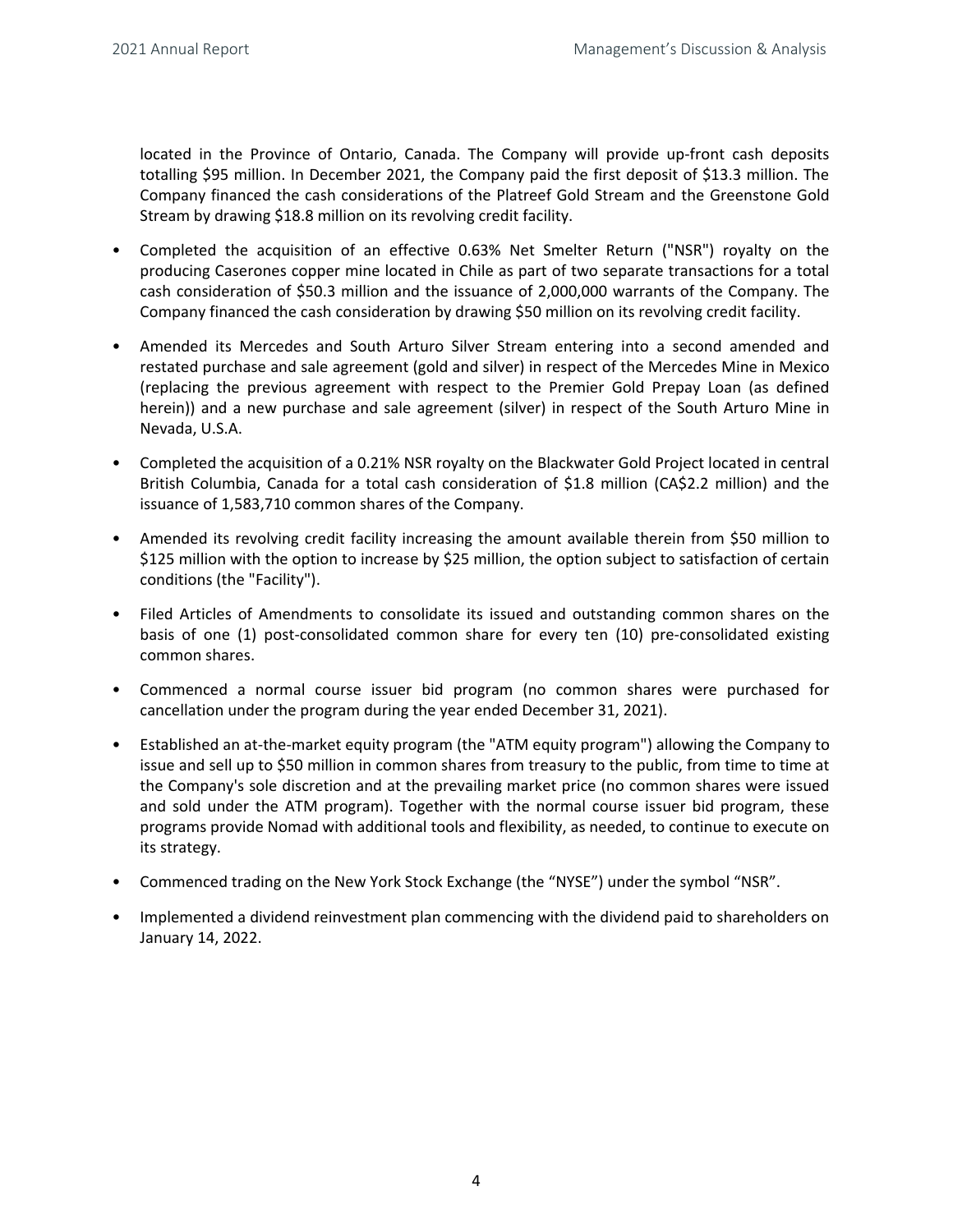## <span id="page-4-0"></span>Subsequent to 2021 Highlights

- On January 1, 2022, the Company completed a corporate reorganization pursuant to which it merged with four of its wholly-owned subsidiaries, namely, Coral Gold Resources Ltd., OMF Fund II SO Ltd., OMF Fund III (Mg) Ltd. and Valkyrie Royalty Inc.
- Completed a public offering on a bought deal basis for 4,675,000 common shares of the Company for aggregate gross proceeds of CA\$42.5 million (\$34 million).
- On February 17, 2022, DEVELOP Global Limited ("DEVELOP") announced it has agreed to acquire Heron. In connection with the acquisition of Heron by DEVELOP, the existing Woodlawn Silver Stream will remain in place, subject to the amendments described in section "Woodlawn Silver Stream – Heron Resources Limited"*.*
- Completed the acquisition of a portfolio of five royalties covering a number of Canadian exploration projects located in Ontario and Québec, Canada, satisfying the purchase price of \$0.7 million by issuing 96,818 common shares of the Company.
- On February 18, 2022, the Board of Directors of the Company declared a quarterly dividend of CA\$0.05 per common share payable on April 14, 2022 to shareholders of record as of the close of business on March 31, 2022.

#### Description of the Business

Nomad is a gold and silver stream and royalty company that purchases rights to a certain percentage of the gold or silver produced from a mine, generally for the life of the mine. Nomad owns a portfolio of 22 royalty, stream and other interests, of which 8 are on currently producing mines. Nomad plans to grow its low-cost production profile through the acquisition of additional producing and near-term producing gold and silver streams and royalties and intends to focus on a high degree of diversification both in terms of the number of assets and jurisdictions.

The Company was continued as a federal corporation pursuant to the *Canada Business Corporations Act* in December 2019. In conjunction with a reverse take-over on May 27, 2020, the Company changed its name from Guerrero Ventures Inc. to Nomad Royalty Company Ltd. Nomad's common shares are listed on the Toronto Stock Exchange ("TSX") and commenced trading on the NYSE on August 31, 2021 under the symbol "NSR". Nomad's common shares are also quoted for trading on the Frankfurt Stock Exchange under the symbol "IRLB".

On May 31, 2021, the Company filed Articles of Amendments to consolidate its issued and outstanding common shares on the basis of one (1) post-consolidated common share for every ten (10) preconsolidated existing common shares previously issued and outstanding (the "Consolidation"). The Consolidation was approved by Nomad's shareholders at the annual and special meeting held on May 10, 2021. As at June 3, 2021, the Company's issued and outstanding common shares were reduced from 566,466,466 to 56,646,501. In addition, the exercise or conversion price and the number of common shares issuable under the Company's outstanding common share purchase warrants, share options, restricted share units, deferred share units and other securities exercisable for or convertible into common shares were proportionately adjusted to reflect the Consolidation in accordance with the respective terms thereof. All previously reported share and per share amounts have been retrospectively restated in this MD&A to reflect the Consolidation.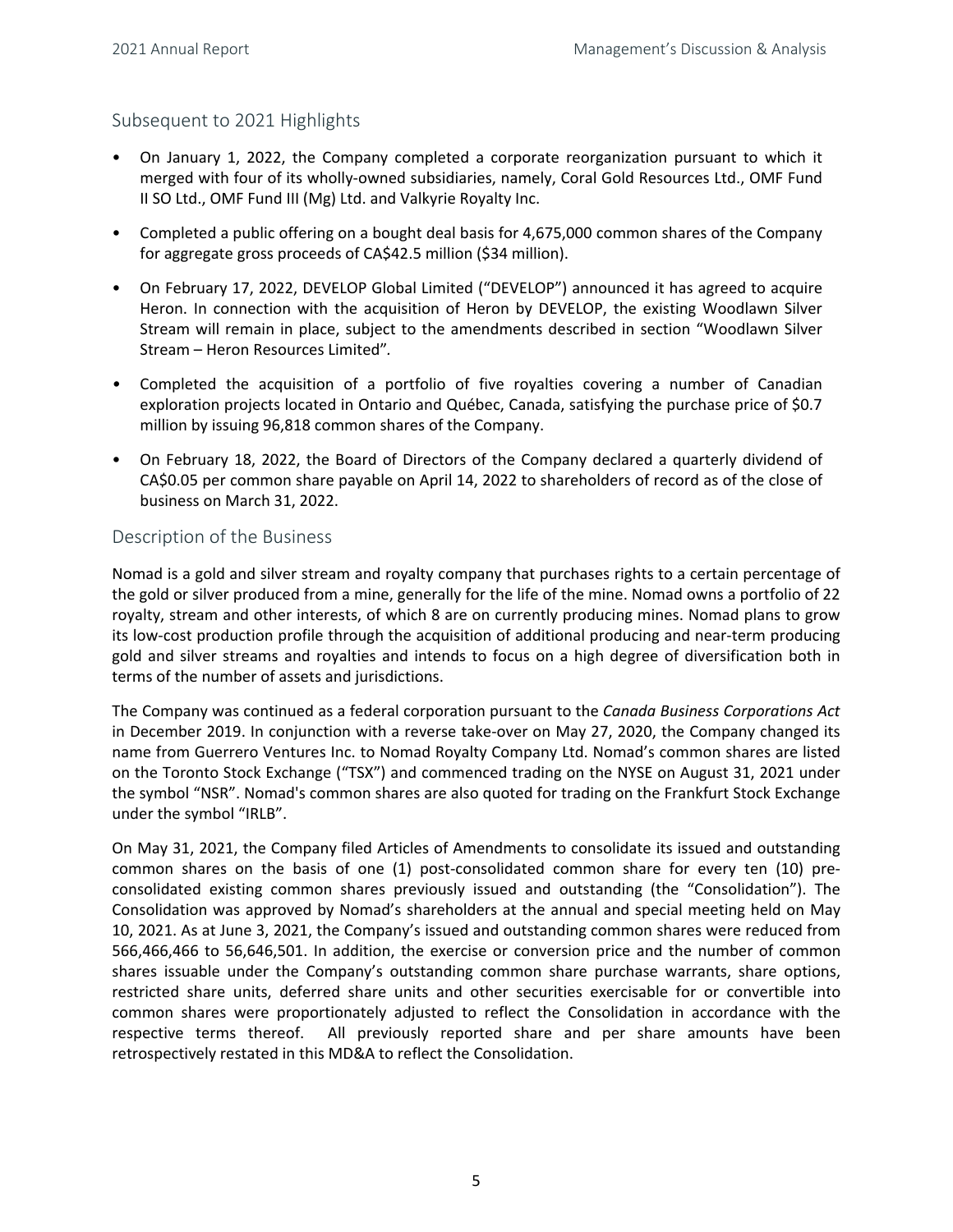## <span id="page-5-0"></span>COVID-19

In December 2019, a novel strain of coronavirus known as COVID-19 surfaced. COVID-19 was declared a worldwide pandemic by the World Health Organization on March 11, 2020. The spread of COVID-19 around the world since 2020 has caused significant volatility in Canada, U.S. and international markets. The speed and extent of the spread of COVID-19, and the duration and intensity of resulting business disruption and related financial and social impact, are uncertain. Further, the extent and manner to which COVID-19, and measures taken by governments, the Company or others to attempt to reduce the spread of COVID-19, may affect the Company cannot be predicted with certainty.

The Company continues to monitor the impact of the COVID-19 pandemic on its portfolio of assets. While there has been a resurgence of cases in various parts of the world, including those due to more transmissible variant strains, the impact on the Company's operations and assets has been limited. The Company's workforce has transitioned to a hybrid office model and, during the year ended December 31, 2021, none of the operations in which we hold a royalty, stream or other interest were suspended as a result of the pandemic.

During the year ended December 31, 2020, the operating mines on which the Company holds royalty, stream and other interests were impacted to various extents as summarized below:

- Premier Gold Mines Limited ("Premier Gold")<sup>(1)</sup>: Mining activities at South Arturo Mine (Nevada, U.S.A.) continued with no significant interruption. The Mercedes Mine (Mexico) was placed on care and maintenance following a decree from the Mexican Federal Government which took effect on March 30, 2020 and which listed gold mining as a non-essential service. The Mercedes Mine restarted its operations, following a decree from the Mexican Health Ministry on May 13, 2020 that amended the March 30, 2020 decree to include, effective June 1, 2020, mining as an essential service. Operations at the Mercedes Mine restarted in July 2020 following a twomonth suspension.
- Blyvoor Gold Capital (Pty.) Ltd.: The development of the Blyvoor Gold Mine (South Africa) was temporarily impacted due to the COVID-19 pandemic. The mine is now in production and rampup is continuing.
- Equinox Gold Corp. ("Equinox"): RDM Gold Mine (Brazil) restarted full operations in April 2020 after a previously announced short-term suspension of mining activities in compliance with a municipal restriction.
- Heron Resources Limited ("Heron Resources"): The Woodlawn Mine's (Australia) operations were suspended and the project was put on care and maintenance in March 2020, in response to a number of factors, including the COVID-19 pandemic, its impact on global demand for commodities, the price of zinc and the extraordinary travel restrictions imposed by the Australian federal and state governments. The Woodlawn Mine currently remains on care and maintenance in connection with the restructuring process of Heron Resources.

 $(1)$  Please refer to sections "Mercedes Gold and Silver Stream – Equinox Gold Corp." and "South Arturo Silver Stream – Nevada Gold Mines LLC" of this MD&A for description of the acquisition of Premier Gold by Equinox On April 7, 2021.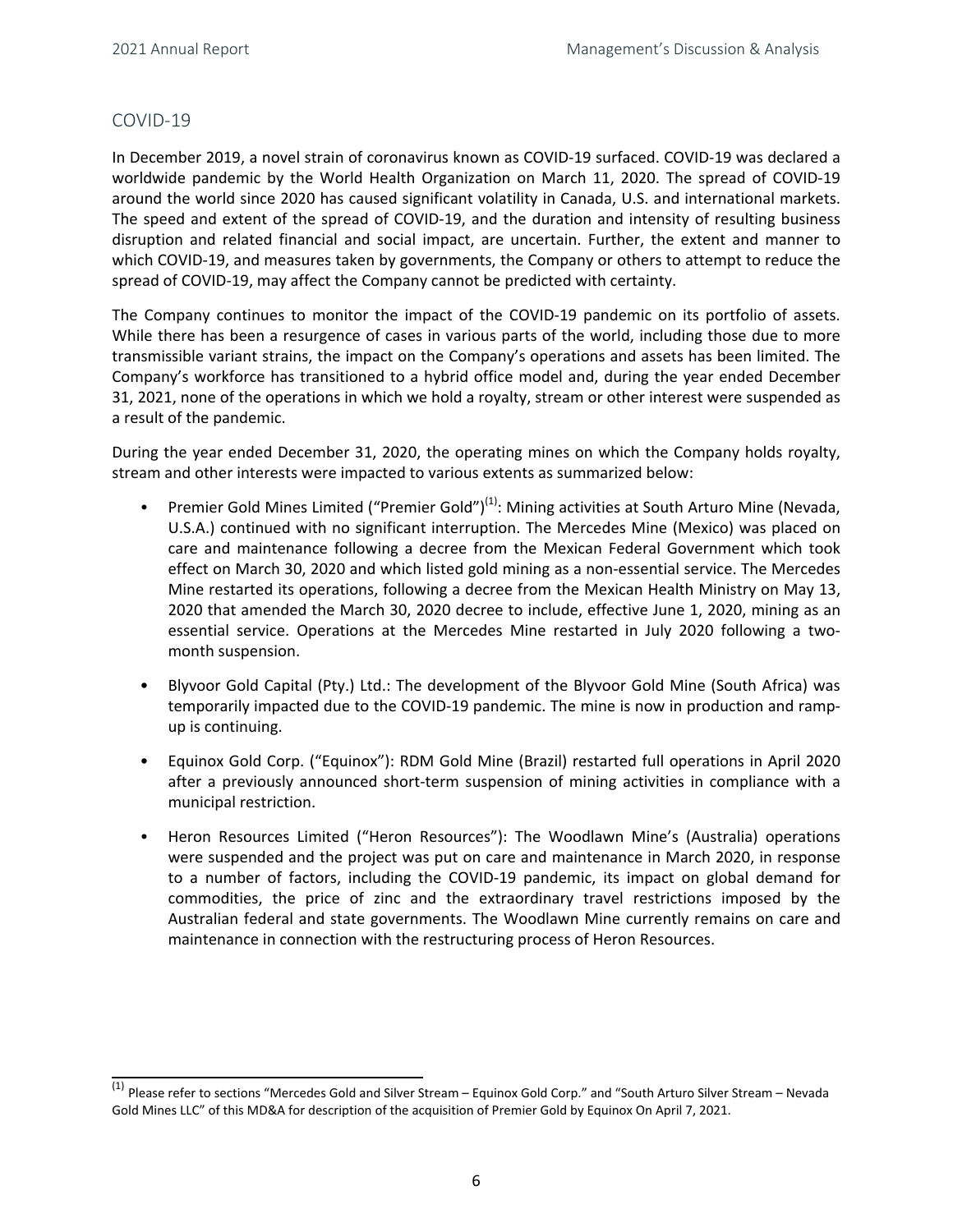## <span id="page-6-0"></span>Acquisitions of Assets

## *Portfolio of royalties*

On December 6, 2021, the Company entered into an asset purchase agreement with Maritime Resources Corp. with respect to the acquisition of a portfolio of five royalties covering a number of Canadian exploration projects located in British Columbia, Ontario and Quebec, Canada (the "Maritime Portfolio"). On January 21, 2022, the Company completed the acquisition and satisfied the purchase price of \$700,000 by issuing 96,818 common shares of the Company.

| Asset                      | <b>Operator</b>                  | Location               | <b>Royalty description</b>                                                                       | <b>Buyback clauses</b>                                                                                             |
|----------------------------|----------------------------------|------------------------|--------------------------------------------------------------------------------------------------|--------------------------------------------------------------------------------------------------------------------|
| Gold Hawk Royalty          | O3 Mining Inc.                   | Malartic, Canada       | 2.0% NSR                                                                                         | Buyback of 50% for<br>CA\$1.0 million                                                                              |
| Valdora Royalty            | 03 Mining Inc.                   | Val d'Or, Canada       | 1.0% NSR                                                                                         | Buyback of 50% for<br>CA\$0.2 million                                                                              |
| Obalski Royalty            | TomaGold<br>Corporation          | Chibougamau,<br>Canada | 1.5%<br>NSR<br>on<br>properties<br><b>NSR</b><br>1.0%<br>the<br><sub>on</sub>                    | the Buyback of 1% NSR<br>Cossette and Ramsay for CA\$1.0 million on<br>Cossette<br>the<br>and<br>Ramsay properties |
|                            |                                  |                        | Obalski property and<br>staked claims                                                            | Buyback of 0.5% NSR<br>for CA\$0.5 million on<br>the Obalski property<br>and staked claims                         |
| <b>Blue Quartz Royalty</b> | <b>McLaren Resources</b><br>Inc. | Matheson, Canada       | 0.5% NSR                                                                                         | Buyback of 50% for<br>CA\$0.3 million                                                                              |
| Scott Lake Royalty         | Yorbeau Resources<br>Inc.        | Chibougamau,<br>Canada | Advanced royalty<br>CA\$1.0-\$4.0<br>million<br>upon feasibility and<br>commercial<br>production | None                                                                                                               |

The Maritime Portfolio is comprised of the following assets:

#### *Platreef Gold Stream*

On December 7, 2021, the Company entered into a gold purchase agreement with Ivanplats (Pty) Ltd. ("Ivanplats"), the owner and operator of the Platreef palladium-rhodium-platinum-nickel-copper-gold project ("Platreef Project") located in South Africa. Pursuant to the agreement, Nomad will provide upfront cash deposits totalling \$75 million in gold stream funding to Ivanplats as part of a \$200 million gold stream co-investment with Orion Mine Finance ("Orion"), the Company's majority shareholder and a related party (the "Platreef Gold Stream"). On December 16, 2021, the Company paid the first deposit of \$18.8 million. The second deposit is conditional upon satisfaction of certain conditions precedent and is expected to occur in the second half of 2022.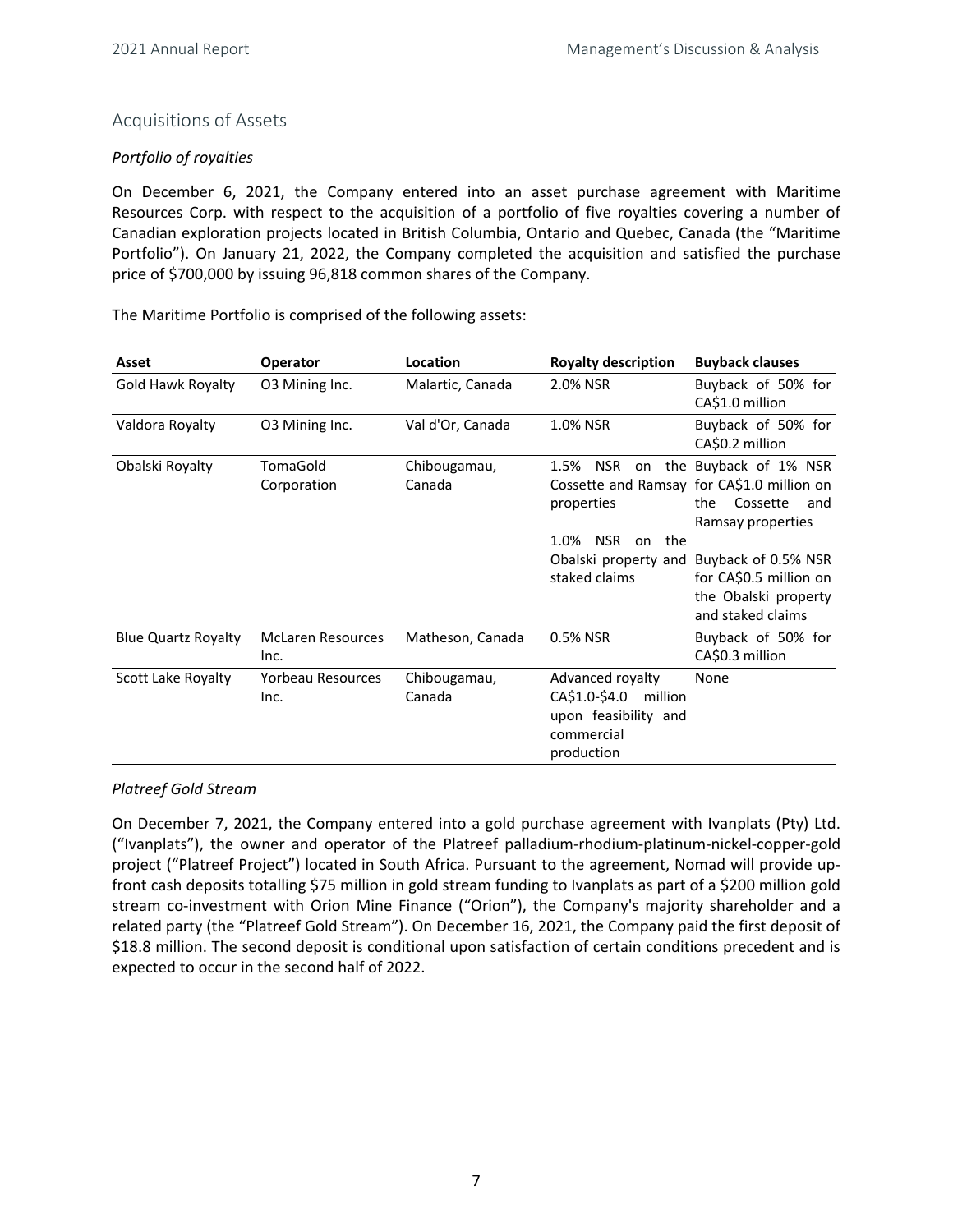## <span id="page-7-0"></span>*Greenstone Gold Stream*

On October 28, 2021, the Company entered into a gold purchase agreement with a subsidiary of Orion, the Company's majority shareholder and a related party, with respect to its 40% interest in GGM, which is the owner of the Greenstone Gold project (the "Greenstone Gold Stream"). Pursuant to the agreement, Nomad will provide up-front cash deposits totalling \$95 million. On December 14, 2021, the Company paid the first deposit of \$13.3 million. The second deposit is conditional upon satisfaction of certain conditions precedent prior to June 30, 2023.

#### *Caserones Copper Royalty*

On May 13, 2021, the Company entered into an agreement with Appian Capital Chile SpA, a subsidiary of the Appian Natural Resources Funds, to acquire an indirect interest in a 0.28% NSR royalty on the producing Caserones Mine for cash consideration of \$23 million as well as the issuance of 2,000,000 common share purchase warrants of Nomad, entitling the holder thereof to acquire up to 200,000 common shares (on a post-Consolidation basis) at a price of US\$10.85 (on a post-Consolidation basis) per common share until May 13, 2024. As part of this transaction, Nomad acquired shares representing a 30% ownership interest in Compania Minera Caserones ("CMC"), a private Chilean company which holds the payment rights to 32.5% of a 2.88% NSR royalty on the Caserones Mine. The transfer of the CMC Shares to Nomad became effective on May 24, 2021, following the registration of the CMC Shares in the shareholders' registry of the Custodian of Mines of Santiago, Chile. The transaction had an economic effective date of May 1, 2021 with the dividend payment related to the activities of the second quarter of 2021 and attributable to Nomad received in September 2021.

On August 31, 2021, the Company acquired an additional 37.5% ownership interest in CMC for cash consideration of \$27.3 million. The transaction had an economic effective date of April 1, 2021 with the first dividend payment related to the activities of the second quarter of 2021 and attributable to Nomad received in September 2021. The acquisition of the 37.5% ownership interest is in addition to the 30% ownership interest acquired in May 2021 for a total ownership interest of 67.5% (the "CMC Shares"). The Company concluded that it acquired control over CMC on August 31, 2021 and, consequently, consolidated CMC's results starting August 31, 2021. Dividends declared prior to August 31, 2021 in connection with the 37.5% ownership interests reduced the consideration paid by the Company.

#### *Blackwater Gold Royalty*

On January 11, 2021, the Company completed the acquisition of a 0.21% NSR royalty on the Blackwater Gold Project and satisfied the second and last tranche of the purchase price by issuing 79,185 common shares of the Company and by paying \$876,000 in cash. The fair value of \$669,000 for the consideration paid in common shares is calculated with reference to the closing price of the Company's common shares on the TSX on the business day prior to the date of the issuance.

Please refer to Note 9 to the Financial Statements for details on the acquisitions completed during the year ended December 31, 2021.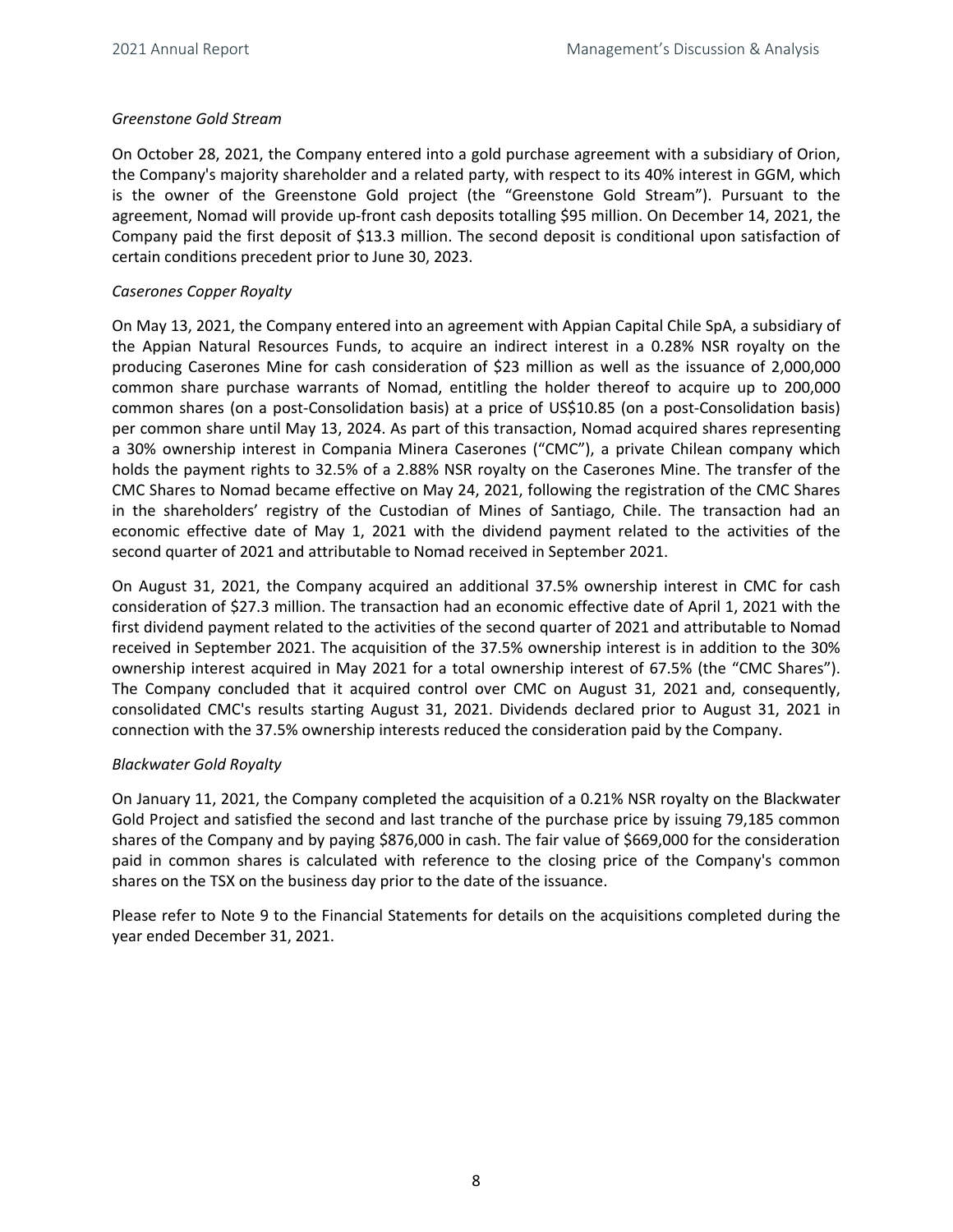#### Assets

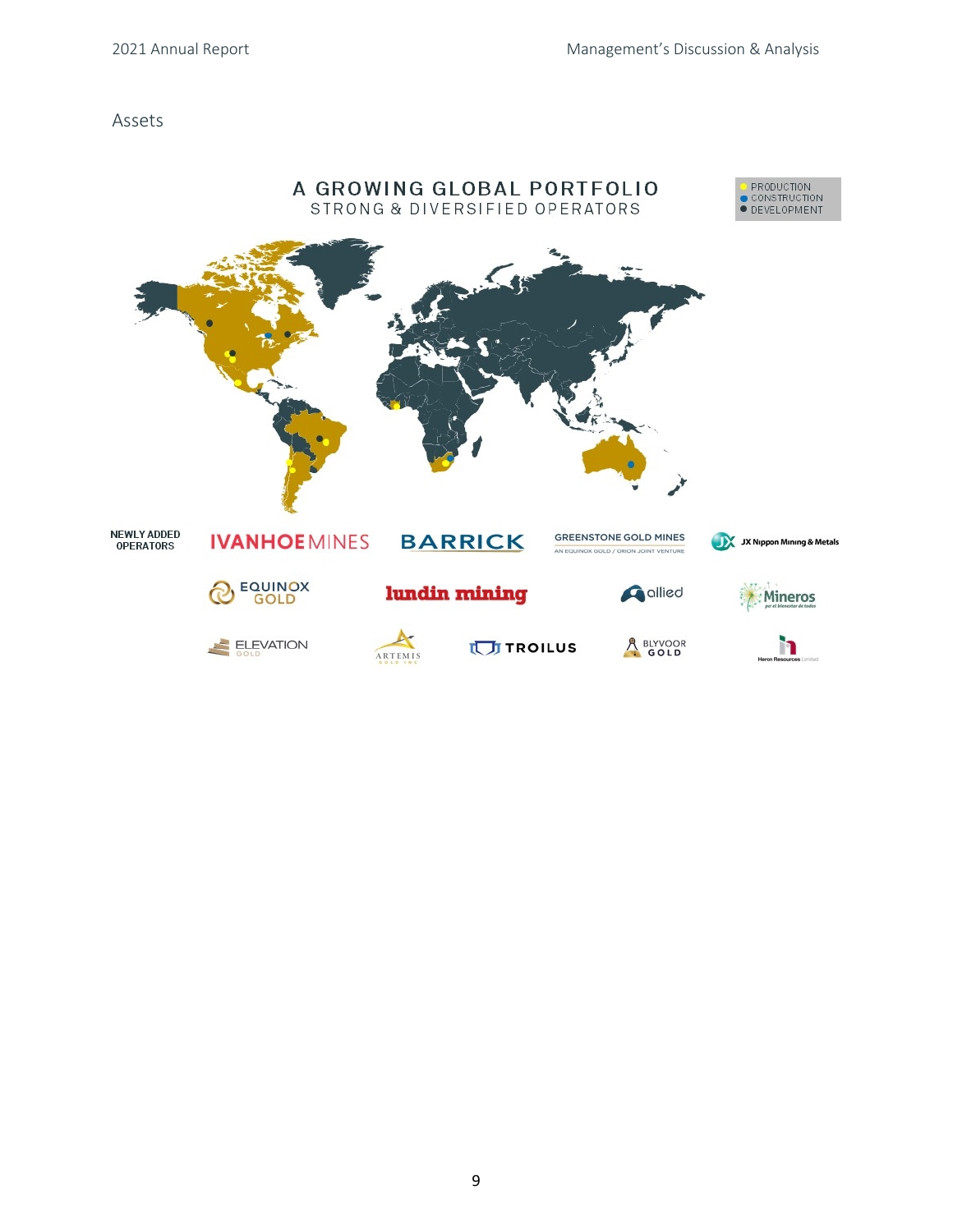## <span id="page-9-0"></span>Blyvoor Gold Stream – Blyvoor Gold (Pty.) Ltd.

The Blyvoor Gold Stream is a gold stream interest on the Blyvoor Gold Mine located 75 kilometres southwest of Johannesburg in the Gauteng Province of South Africa. The Blyvoor Gold Mine is owned and operated by Blyvoor Gold (Pty.) Ltd. ("Blyvoor Gold"), and is currently ramping-up its operations.

The following is a summary of the material terms of the Blyvoor Gold Stream:

- for the first 300,000 ounces of gold delivered under the stream, a 10% gold stream on the first 160,000 ounces of gold produced within a calendar year, then 5% stream on any additional gold produced within the calendar year;
- following delivery of the first 300,000 ounces of gold, but until the production of the first 10.32 million ounces of gold, a 0.5% stream on the first 100,000 ounces of gold produced in each calendar year; and
- the gold production at the Blyvoor Gold Mine is subject to an ongoing payment of \$572 per ounce.

The Blyvoor Gold Stream is secured by first ranking security over all of the present and after acquired property of Blyvoor Gold and the guarantors party to the Blyvoor Gold Stream agreement, against the property and assets of Blyvoor Gold.

Following the first gold shipment at the Blyvoor Gold Mine in March 2021, mining activities were temporarily suspended as the result of an unlawful blockade. Since April 12, 2021, the Blyvoor Gold Mine operation continues to steadily gain momentum and deliveries will be expected at regular intervals as the mine ramps up to its initial 40,000 tonnes per month capacity. A technical report was released on June 28, 2021, outlining a 22-year life of mine based on mineral reserves of 5.5 million ounces of gold in proven and probable mineral reserves  $(18.84Mt$  at  $9.09g/t$  Au). The report also outlined an average annual gold production of 242,000 ounces of gold at an average all in sustaining cost of \$570 per ounce over the life of the mine. Additionally, the report outlined 11.37 million oz of gold in measured & indicated mineral resources (50.08Mt at 7.06g/t Au) inclusive of Mineral Reserves and 11.29 million oz of gold in inferred mineral resources (79.77Mt at 4.40 g/t Au).

Blyvoor Gold has revised its expected 2022 gold production to 40,000 to 50,000 ounces. The updated 2022 budget accounts for a slower ramp-up to the initial 80,000 ounce per year run rate, primarily as a result of a delay in opening up new mining areas on levels 23, 25 and 27.

## Bonikro Gold Stream – Allied Gold Corp.

The Bonikro Gold Stream is a gold stream on the Bonikro Gold Mine located in Côte d'Ivoire, approximately 250 kilometres north-west of the commercial capital, Abidjan. The Bonikro Gold Mine is operated by Allied Gold Corp. ("Allied Gold"). The Bonikro Mine consists of two primary areas namely Bonikro (37 km<sup>2</sup> mining license) and Hiré (195 km<sup>2</sup> mining license). A third area, Dougbafla, is the subject of ongoing exploration. Gold has been produced from the Bonikro open pit mine and through the Bonikro carbon-in-leach plant since 2008.

The following is a summary of the material terms of the Bonikro Gold Stream:

• initially, delivery of 6% of refined gold in respect of each lot, until both (i) 650,000 ounces of refined gold have been outturned following the closing date of the stream agreement; and (ii) 39,000 ounces of refined gold have been delivered;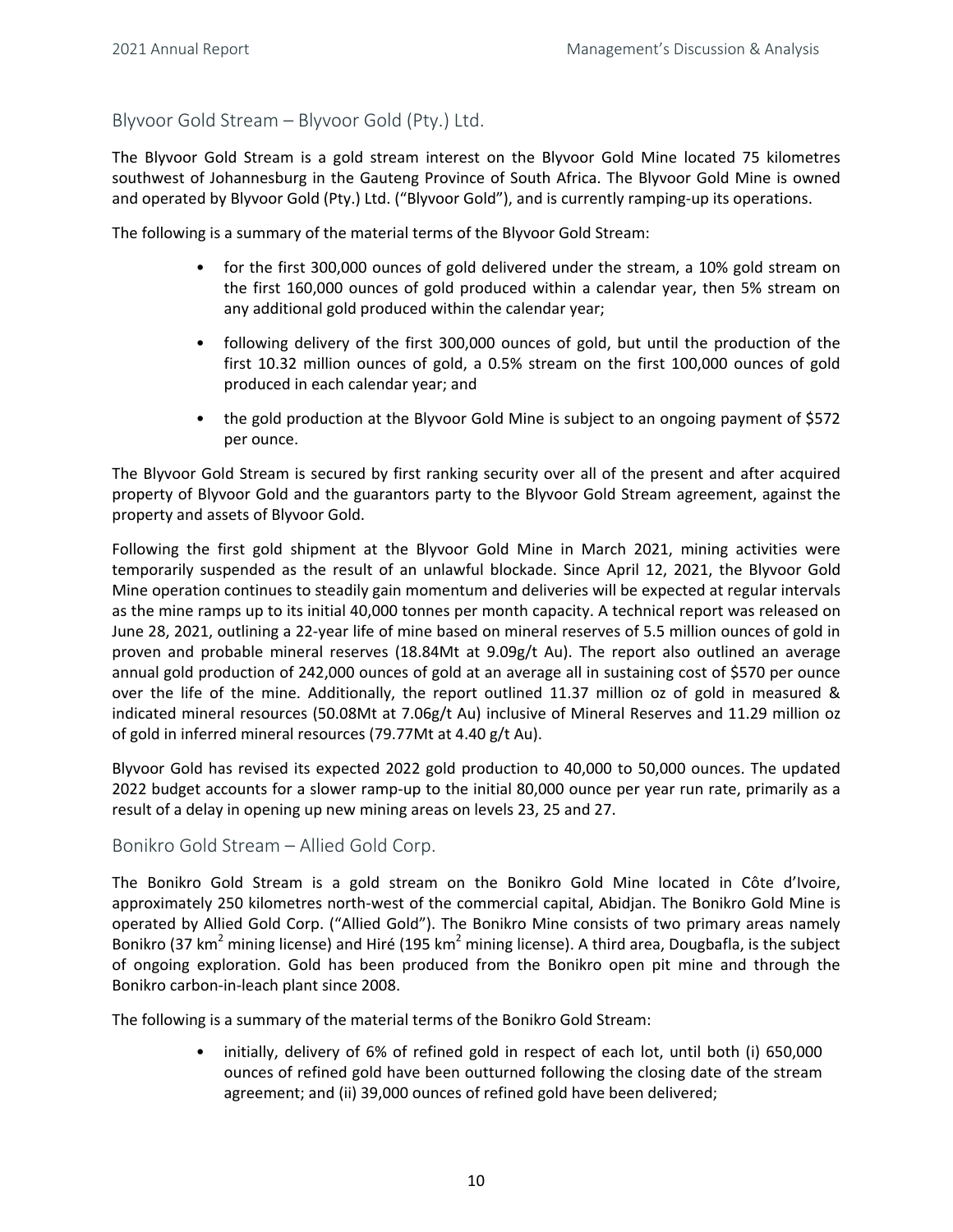- thereafter, 3.5% of refined gold in respect of each lot, until both (i) 1,300,000 ounces of refined gold have been outturned; and (ii) 61,750 ounces of refined gold have been delivered;
- thereafter, 2% of refined gold in respect of each lot; and
- subject to an ongoing payment at the lesser of \$400 per ounce and the gold market price on the business day immediately preceding the date of delivery.

The Bonikro Gold Stream is secured by first ranking security over all present and after acquired property of the seller and the guarantors party under the Bonikro Gold Stream agreement dated October 7, 2019.

Deliveries under the Bonikro Gold Stream were settled on a net cash basis as opposed to physical settlement until the beginning of June 2020. Since then, the Company has been receiving physical delivery of gold.

Allied Gold has been producing from various pits at Bonikro Gold Mine. Production in the last quarters was focused on the Hire pits, while Bonikro-PB5 development activities were also initiated, with mine equipment being received, site preparation and dewatering ongoing and stripping activities having commenced.

## Greenstone Gold Stream – Greenstone Gold Mines LP

The Greenstone Gold Stream is a gold stream interest on the Greenstone Gold Project located in Ontario, Canada. The Greenstone Gold Project is owned and operated by GGM and proposes to mine the Hardrock deposit as an open pit over a life of mine of approximately 15 years. Project infrastructure will include a process plant operating 365 days per year and a mill with throughput averaging 27,000 tonnes per day.

The following is a summary of the material terms of the Greenstone Gold Stream:

- For the first 120,333 ounces of gold delivered under the stream, a 5.938% gold stream on the gold production attributed to Orion's 40% interest in GGM;
- thereafter, a 3.958% gold stream on the gold production attributed to Orion's 40% interest in GGM for the remaining life of mine; and
- subject to an ongoing payment of 20% of the prevailing gold market price for each ounce of gold acquired and to an ongoing payment to GGM of \$30 per ounce of gold delivered to support environmental, social and governance programs implemented by GGM at the Greenstone Gold Project.

The Greenstone Gold Project is ramping up to full-scale construction, and first gold is scheduled for the first half of 2024. The development is well advanced with 85% of the project engineering completed. Additionally, the project leadership team and temporary workforce camp are in place. Phase 1 road building and tree clearing has been completed, allowing to start the tailings facility works.

## Mercedes Gold and Silver Stream – Equinox Gold Corp.

On December 17, 2021, Equinox announced that it entered into a definitive agreement to sell the Mercedes mine to Bear Creek Mining Corporation ("Bear Creek") (the "Transaction"). The Transaction is subject to certain regulatory approvals including approval of the Mexican Comisión Federal de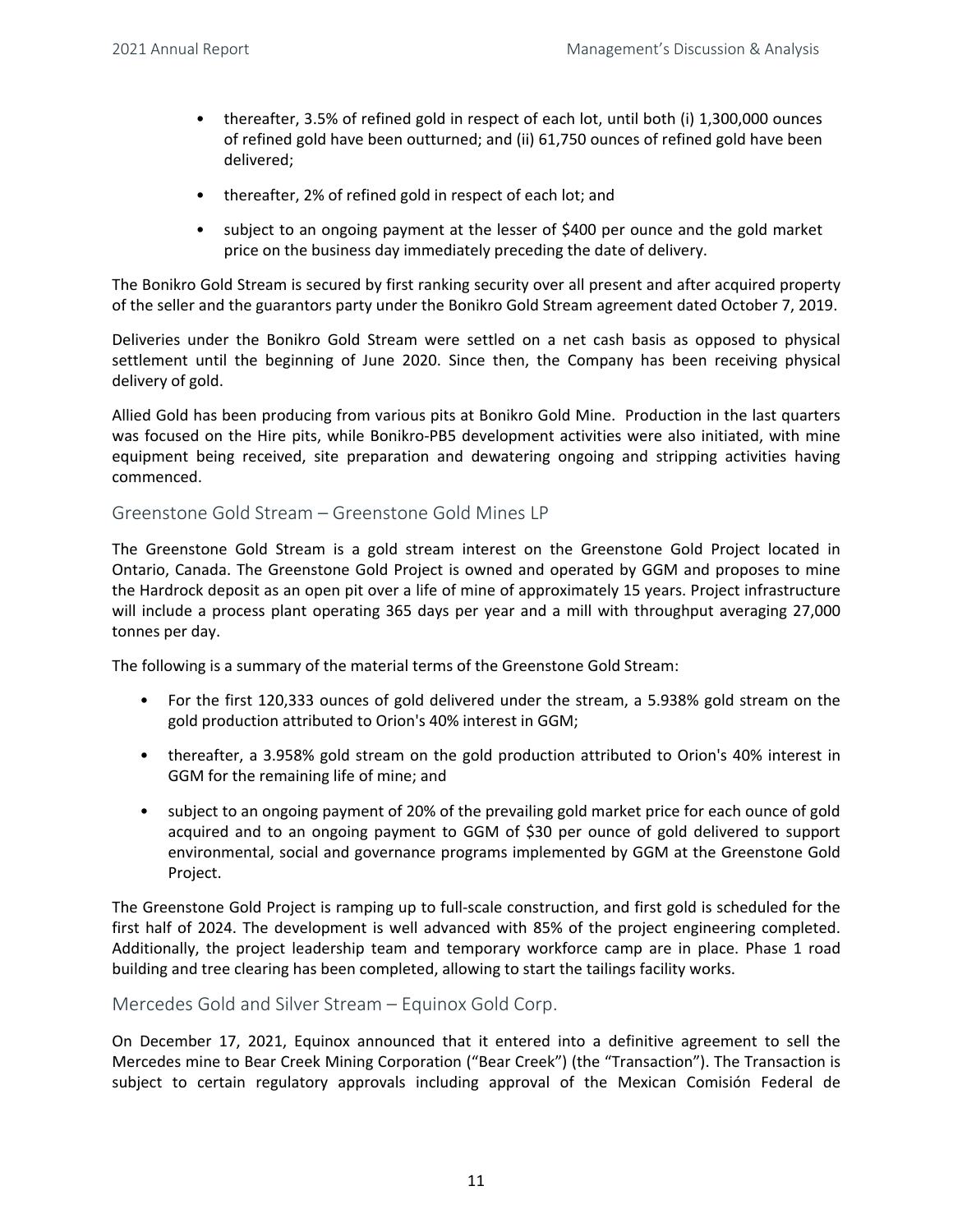Competencia Económica and other customary closing conditions. The Transaction is expected to close by April 30, 2022.

On April 7, 2021, Equinox and Premier Gold completed the friendly acquisition of Premier Gold by Equinox and the spin out of the South Arturo Mine to i-80 Gold Corp, pursuant to a statutory plan of arrangement pursuant to Section 182 of the *Business Corporations Act* (Ontario). Concurrently with the acquisition of Premier Gold, the Company amended its Mercedes and South Arturo Silver Stream. The Company entered into a second amended and restated purchase and sale agreement (gold and silver) with certain subsidiaries of Equinox in respect of the Mercedes Mine (the "Mercedes Gold and Silver Stream") and a new purchase and sale agreement (silver) with i-80 Gold in respect of the South Arturo Mine<sup>(1)</sup> (the "South Arturo Silver Stream").

The Mercedes Gold and Silver Stream is a gold and silver stream interest on the Mercedes Mine located in Mexico. The Mercedes Mine is wholly-owned and operated by Equinox and is currently in production. Equinox has become the owner and operator of the Mercedes Mine since April 2021. Equinox operates seven mines globally, is very well capitalized and is led by a reputable management team with the ability to drive further productivity increases at the mine site.

Starting April 7, 2021, the new Mercedes Gold and Silver Stream Agreement provides for, in addition to silver deliveries described below, fixed quarterly gold deliveries of 1,000 ounces of refined gold from the Mercedes Mine (subject to upward and downward adjustments in certain circumstances), plus an additional 6.5% of such adjusted amount payable in refined gold. Fixed quarterly gold deliveries shall terminate once an aggregate of 9,000 ounces of gold have been delivered (not including any refined gold received pursuant to the additional 6.5% of the adjusted amount). If the quarterly average gold price is greater than \$1,650 per ounce in any quarter, then the aggregate gold quantity deliverable in the next quarter is reduced by 100 ounces of refined gold, and if the quarterly average gold price is less than \$1,350 per ounce, then the aggregate gold quantity deliverable is increased by 100 ounces of refined gold. Concurrently with the Company entering into the Mercedes Gold and Silver Stream Agreement, the Gold Prepay Loan was terminated.

Similarly to the previous stream agreement, the Mercedes Gold and Silver Stream Agreement will continue to provide for a 100% silver stream on the Mercedes Mine until 3.75 million ounces of silver have been delivered to the Company, as well as minimum annual deliveries of 300,000 ounces of silver until 2.1 million ounces of silver have been delivered to the Company.

The following is a summary of the material terms of the Mercedes Gold and Silver Stream:

- delivery of (i) 100% on the silver production from the Mercedes Mine, until a total of 3.75 million ounces of refined silver have been delivered; and (ii) after a total of 3.75 million ounces of refined silver have been delivered, the delivery will be reduced to 30%;
- fixed quarterly gold deliveries of 1,000 ounces of refined gold from the Mercedes Mine (subject to upward and downward adjustments described above), plus an additional 6.5% of such adjusted amount payable in refined gold;
- minimum annual delivery of 300,000 ounces of refined silver until the cumulative delivery of 2.1 million ounces; and
- subject to an ongoing cash purchase price equal to 20% of the prevailing silver market price for the deliveries of silver and no cash purchase price for the deliveries of gold.

 $\overline{^{(1)}}$  Please refer to section "South Arturo Silver Stream – Nevada Gold Mines LLC" of this MD&A.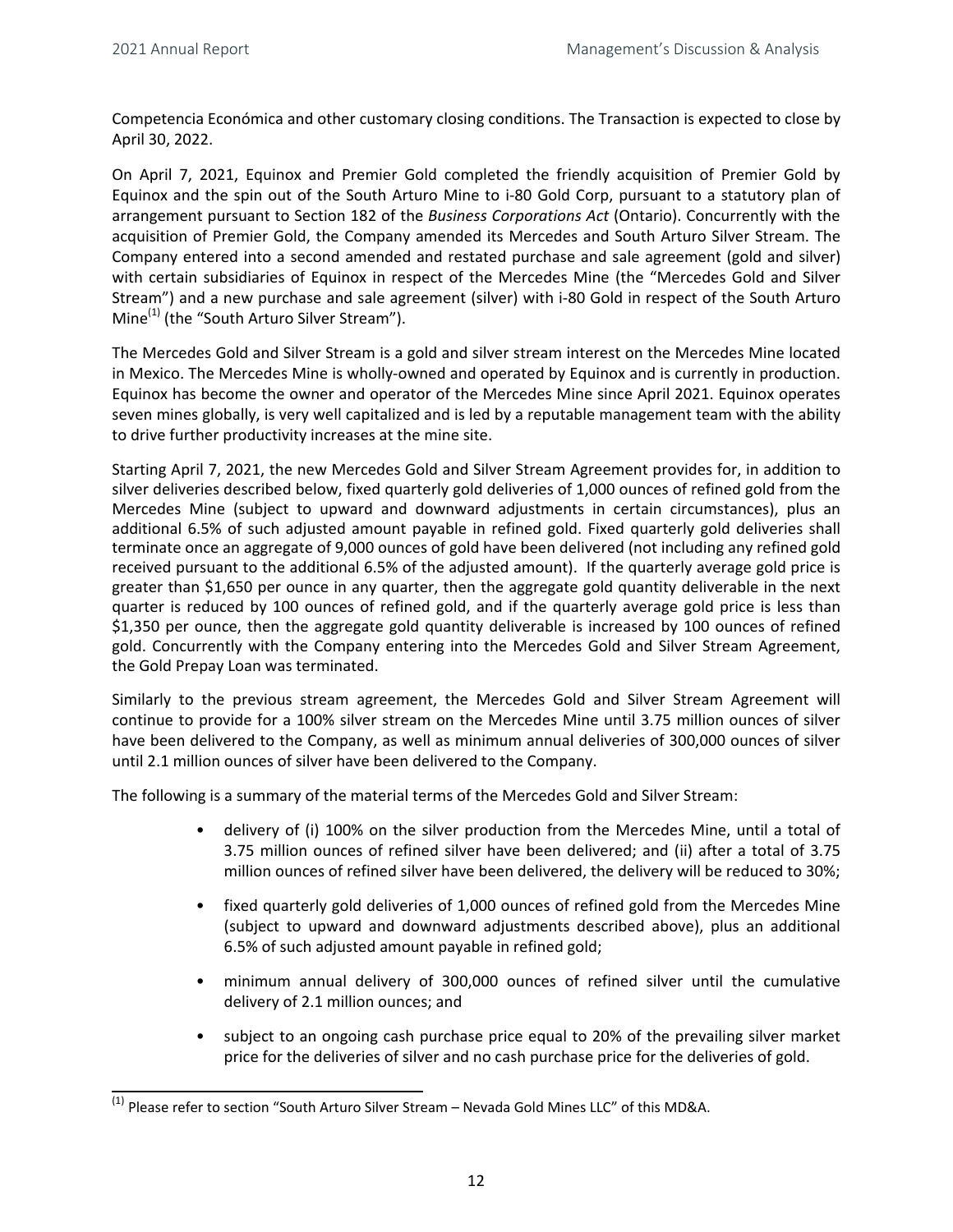Equinox continued its 2021 exploration program at the Mercedes Mine during the third quarter of 2021 with 1,635 metres of core drilling in six holes at the Margarita and Neo target. The remainder of the \$1.3 million drill program will be focused on scout drilling peripheral to the Diluvio deposit. Work is underway on a large development program that will increase access to multiple ore bodies. Equinox currently produces from Diluvio and Lupita and expects to add in Marianas, followed by the Rey de Oro area, ore bodies which will enable Equinox to increase the plant throughput, which is currently working on a campaign basis. In addition, the Mercedes mine was recognized for the eighth consecutive year as a Socially Responsible Company by the Mexican Centre for Philanthropy (CEMEFI). (Source: Equinox's *Management's Discussion and Analysis for the three and nine months ended September 30, 2021*)

Platreef Gold Stream – Ivanplats (Pty) Ltd.

The Platreef Gold Stream is a gold stream interest on the Platreef Project located in South Africa. The Platreef Project is owned and operated by Ivanplats, which is 64% owned by Ivanhoe Mines Ltd.

The following is a summary of the material terms of the Platreef Gold Stream:

- Delivery of 100% of the payable gold production from the Platreef Project (37.5% attributable to the Company), until a total of 350,000 ounces of refined gold have been delivered (131,250 attributable to the Company);
- thereafter, delivery of 80% of the payable gold production from the Platreef Project (30% attributable to the Company), until a total of 685,280 ounces of refined gold have been delivered (256,980 attributable to the Company);
- thereafter, delivery of 5% of payable gold production from the stream area as long as certain conditions are met; and
- subject to an ongoing cash purchase price equal to the lower of the market price or \$100 per ounce until 685,280 ounces of refined gold have been delivered (256,980 attributable to the Company) and an ongoing cash purchase price equal to 80% of the prevailing gold market price thereafter.

## South Arturo Silver Stream – Nevada Gold Mines LLC

On April 7, 2021, the Company and i-80 Gold entered into a new South Arturo Silver Stream Agreement that provides for deliveries from i-80 Gold to the Company of 100% of the ounces of refined silver in attributable production from the existing mineralized areas at the South Arturo Mine (40% ownership by i-80 Gold) and 50% of ounces of refined silver in attributable production from the exploration area. The South Arturo Mine was 60% owned by Nevada Gold Mines LLC ("NGM"), a joint venture between Barrick Gold Corporation ("Barrick") and Newmont Corporation, and 40% by i-80 Gold. The terms of the South Arturo Silver Stream are similar to the previous stream agreement.

On October 14, 2021, i-80 Gold announced that it completed an asset exchange agreement with NGM pursuant to which the i-80 Gold acquired certain assets from NGM in exchange for its 40% ownership in the South Arturo Mine and other assets. This allowed- Barrick to consolidate production from the South Arturo open pit and the El Niño underground in the short term and capture 100% of the longer-term upside on both orebodies. Additionally, it provides Barrick with flexibility to pursue other potential operational synergies at Goldstrike.

On January 19, 2021, i-80 Gold's predecessor, Premier Gold, published a preliminary feasibility study on South Arturo which outlined an 8-year mine life and was based on a mineral resource estimate as at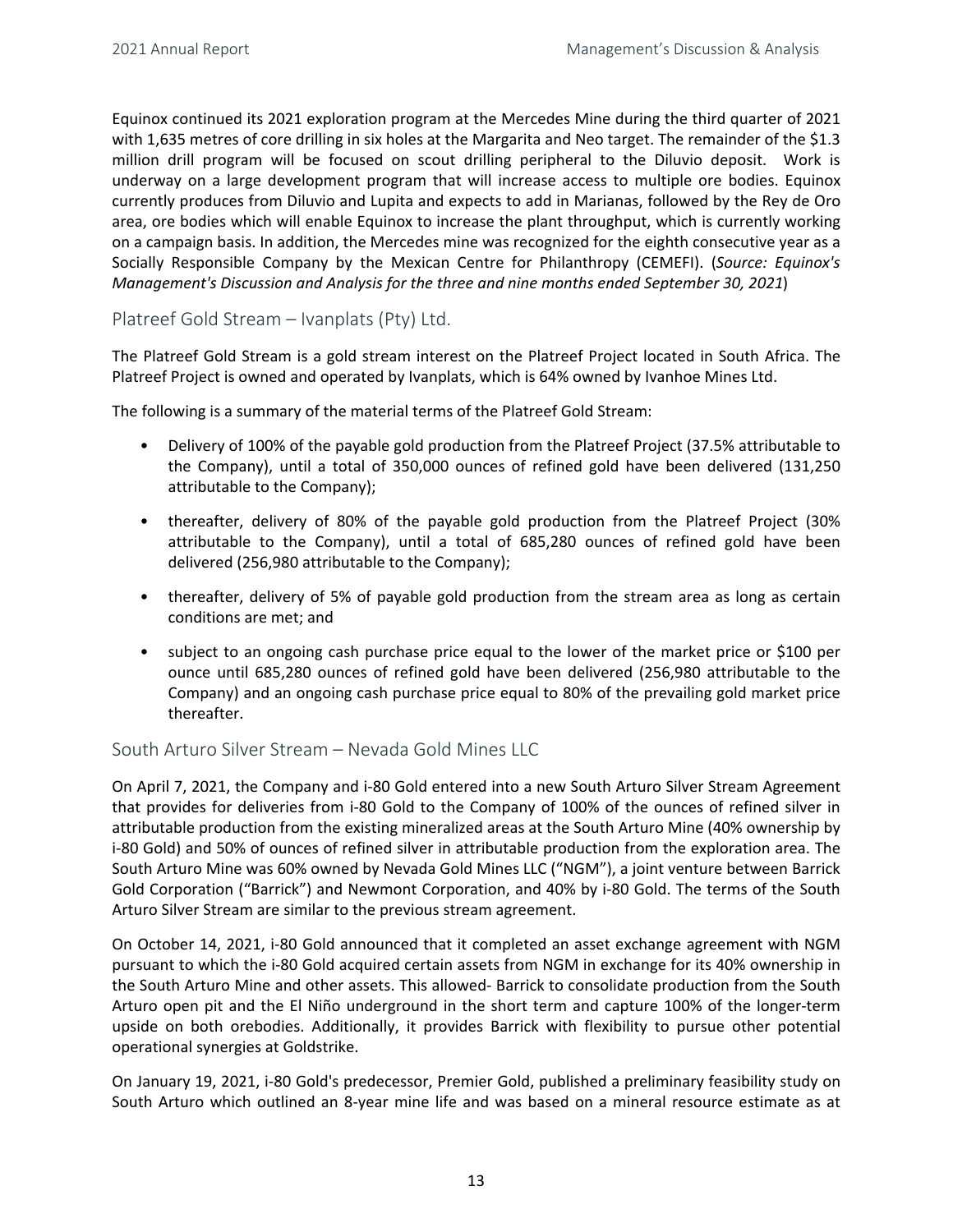December 1, 2020 which included Nomad attributable reserves of 1.9 million ounces of silver (3.8Mt at 15.23g/t), measured and indicated resources of 4.0 million ounces of silver (20.0Mt at 6.19g/t) and an inferred mineral resource of 1.8 million ounces of silver (10.1Mt at 5.47g/t).

Barrick initiated an 8,000 metres drill program planned for the year, focused on extending mineralization further down dip at the Lower El Nino and Cloud Nine target. The development of a ramp to access the deeper mineralization at El Nino is under way and is expected to be completed in the first quarter of 2023. Production of ore bodies accessed from the ramp is expected to begin in the second quarter of 2022. (Source: i-80 Gold press release dated April 21, 2021)

The following is a summary of the material terms of the South Arturo Silver Stream:

- delivery of (i) 100% on the attributable silver production from the existing mineralized areas and (ii) 50% on the attributable silver production from the exploration area at the South Arturo Mine (40% attribution); and
- subject to an ongoing cash purchase price equal to 20% of the prevailing silver market price.

## Woodlawn Silver Stream – Heron Resources Limited

The Woodlawn Silver Stream is a silver stream on the Woodlawn Mine located in Australia. The Woodlawn Mine is operated by Heron Resources. The mine was historically mined via open pit and underground mining between 1978 and 1998 and primarily produced zinc, lead and copper concentrates. The operations at the Woodlawn Mine were suspended and the project has been put into care and maintenance ("C&M") as of March 24, 2020, in response to a number of factors, including the COVID-19 pandemic, its impact on global demand for commodities, the price of zinc and the extraordinary travel restrictions imposed by the Australian federal and state governments.

Since August 2020, Heron Resources and its advisors have conducted a comprehensive and wide ranging process, engaging with more than 90 organizations, in an effort to secure a suitable outcome for its stakeholders and establishing a pathway to restart the Woodlawn Mine. In July 2021, Heron Resources' board of directors appointed FTI Consulting as voluntary administrators as Heron Resources was unable to secure a suitable transaction through the strategic process announced in August 2020. The appointment of administrators has been made with a view to effecting a restructure and recapitalization through the administration process.

On February 17, 2022, DEVELOP has entered into binding Cooperation Deeds with the Company and other parties who, together, hold in aggregate more than 50% of the value of the total claims against Heron Resources, pursuant to which those creditors have agreed to vote in favour of the deed of company arrangement proposed by DEVELOP (the "DOCA") pursuant to which DEVELOP will acquire Heron Resources. In connection with the acquisition of Heron Resources by DEVELOP, the Lead Marketing Fee Agreement (described below) will be terminated and the existing Woodlawn Silver Stream in respect of the Woodlawn Mine will remain in place, subject to the following amendments, amongst others:

- The aggregate amount of silver to be delivered to the Company will be capped at 27 million Australian dollars ("A\$") (\$19.4 million);
- A secondary stream will be introduced in respect of tailings, under which A\$1.0 million (\$0.7 million) will be paid for every 1Mt of tailings ore processed at a certain tenement at the Woodlawn Mine, capped at A\$10 million (\$7.2 million); and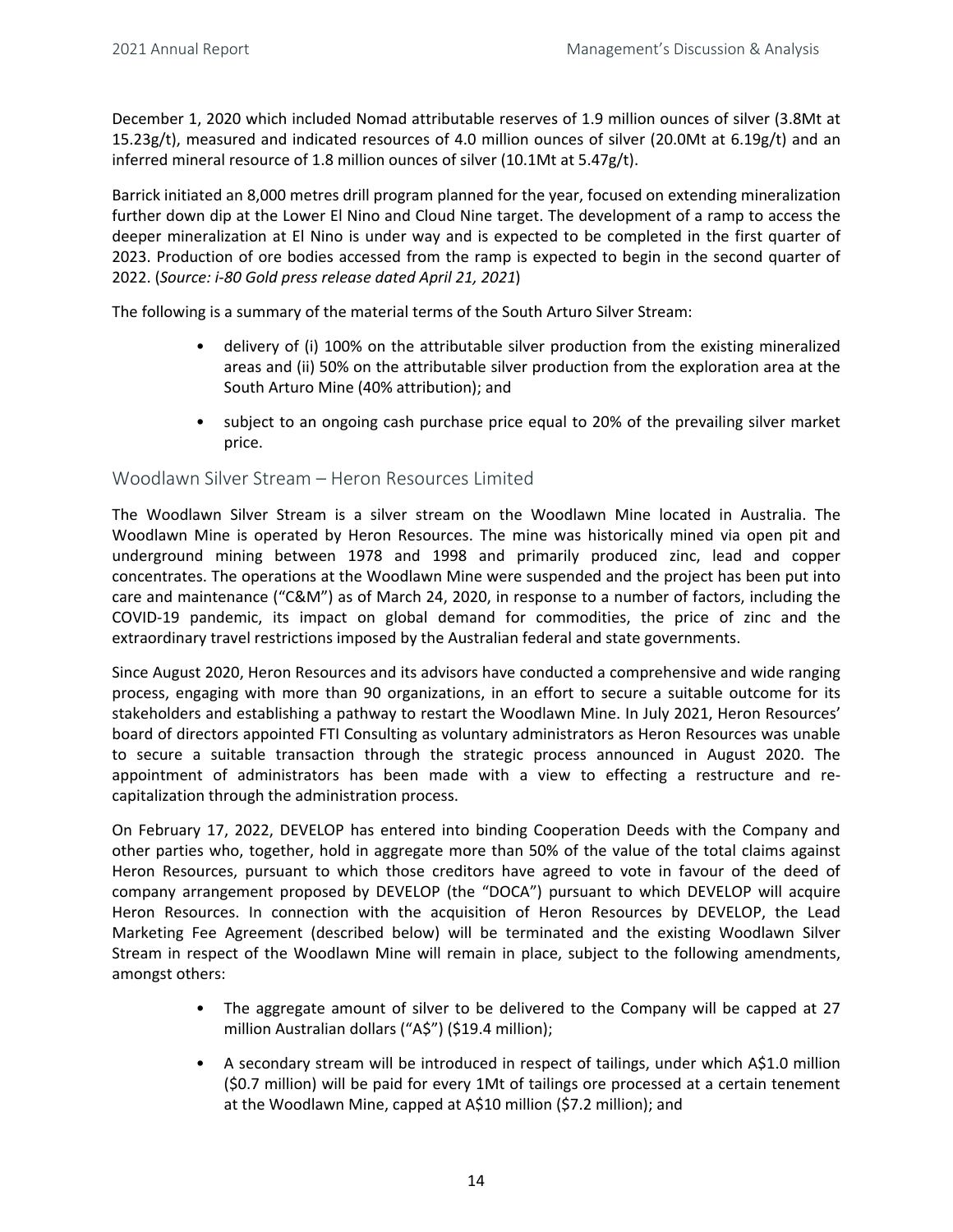• The obligations of Heron Resources under the Woodlawn Silver Stream will no longer be secured.

The following is a summary of the material terms of the current Woodlawn Silver Stream, which will be amended as described above upon the DOCA becoming effective:

- The stream amount on payable silver is as follows:
	- 80% of the number of ounces of payable silver contained in the product until 2,150,000 ounces of refined silver have been sold and delivered;
	- thereafter, 40% of the number of ounces of payable silver contained in the product until 3,400,000 ounces of refined silver have been sold and delivered;
	- thereafter, 25% of payable silver for the remaining life of mine after; and
	- subject to an ongoing payment of 20% of the prevailing silver market price for each ounce of silver acquired.
- The stream amount on payable zinc is as follows:
	- Silver stream based on payable zinc where the amount of zinc is converted to silver at a rate of 170.2 ounces of silver per metric tonne of zinc;
	- zinc stream rate of 0.30% until 140 tonnes of payable zinc have been delivered, thereafter, 1.15% until 910 tonnes of payable zinc delivered (in the aggregate), thereafter, 2.25% until 4,200 tonnes of payable zinc have been delivered (in the aggregate), and thereafter, 0.75% of payable zinc for the remaining life of the mine; and
	- subject to an ongoing payment of 20% of prevailing silver market price.

Until the DOCA becoming effective, the Woodlawn Silver Stream is secured by, among other things, a security interest in all of the present and after acquired property of Tarago Operations Pty Ltd (the seller under the Woodlawn Silver Stream agreement dated June 29, 2017, as amended on October 4, 2019) and its subsidiaries, subject to certain permitted encumbrances and an intercreditor agreement.

The Lead Marketing Fee Agreement

The Lead Marketing Fee Agreement consists of a 0.2% fee payable on each tonne of payable lead contained in the project lead concentrates of the Woodlawn Mine until such time as the fees has been paid for and in respect of 100,000 tonnes of payable lead. The Lead Marketing Fee Agreement will be terminated upon the DOCA becoming effective.

#### Blackwater Gold Royalty – Artemis Gold Inc.

The Blackwater Gold Royalty consists of a 0.21% NSR royalty on all metals and minerals produced from the mineral tenure 515809 which covers a portion of the Blackwater Gold Project. The Blackwater Gold Project is a development project located in central British Columbia, Canada and operated by Artemis Gold Inc. ("Artemis Gold").

On February 9, 2021, Artemis Gold announced by way of press release that it had submitted applications to the Government of British Columbia to undertake an early works construction program in respect of its Blackwater Gold Project in British Columbia, Canada. The construction program is designed to focus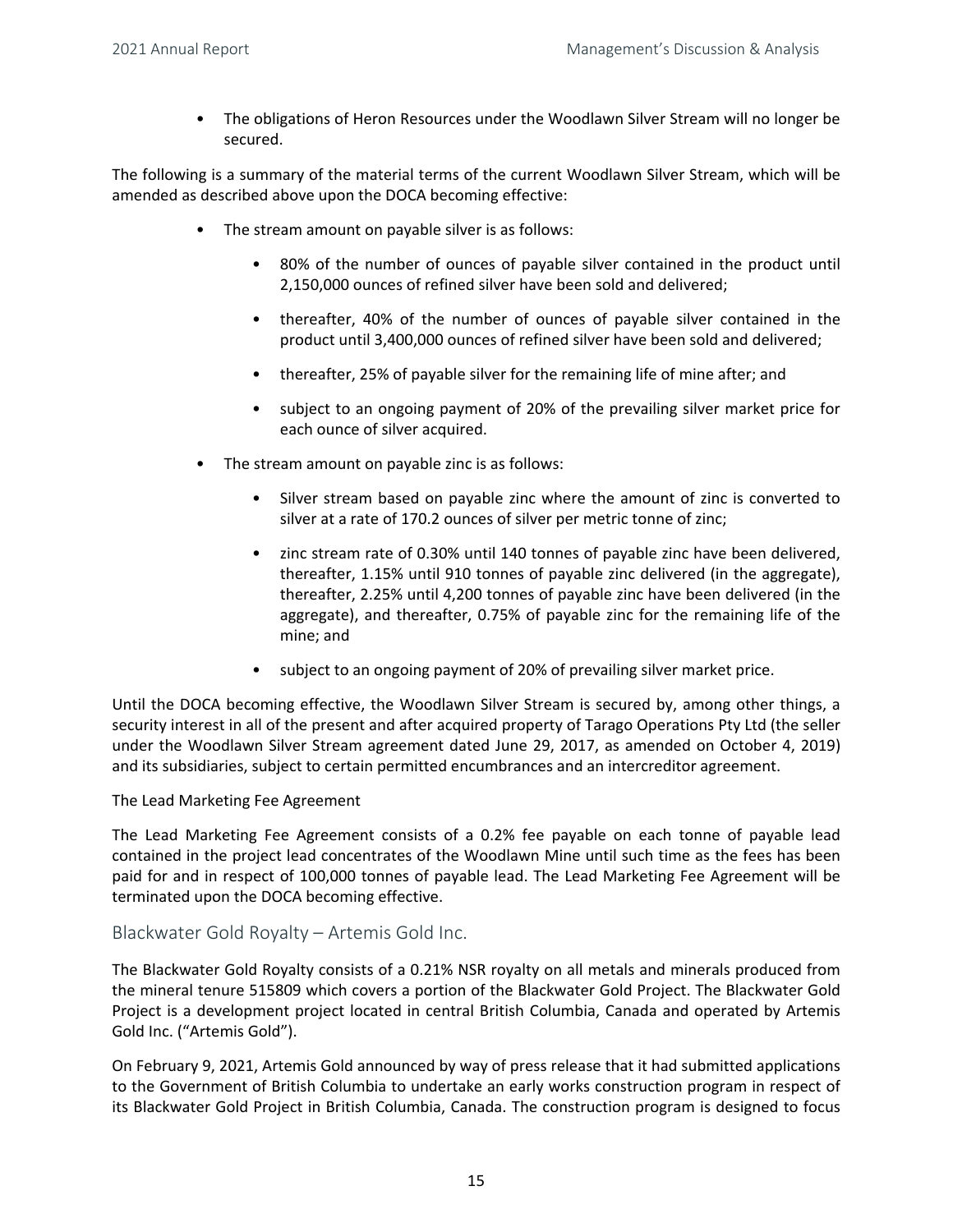on clearing of key infrastructure areas including haul roads, the stage 1 tailing storage facility and camp areas. In addition, construction of the mine access road and plant-site bulk earthworks will be fasttracked to facilitate early mobilization of the Engineering, Procurement and Construction contractor to site upon receipt of major works permits.

On March 29, 2021, Artemis Gold announced by way of a press release the execution of a binding memorandum of understanding ("MOU") with Ausenco Engineering Canada Inc. ("Ausenco") providing for a guaranteed maximum price ("GMP") for a fixed-price Engineering, Procurement and Construction ("EPC") contract to construct a 5.5 million tonne per annum processing facility and associated infrastructure for the Blackwater Gold project in Central British Columbia. On April 9, 2021, Artemis Gold announced by way of a press release the execution of a credit approved mandate letter and term sheet from Macquarie Bank Limited ("Macquarie") and National Bank of Canada ("National Bank") to arrange a CA\$360 million Project Loan Facility ("PLF"), to fund a significant component of the estimated construction costs of the Blackwater Gold Project. Subject to final credit approval and final due diligence, Macquarie and National Bank would agree to each underwrite 50% of the PLF. In support of its Definitive Feasibility Study ("DFS") and in preparation for commencement of construction for the Blackwater Gold Project, Artemis Gold has been conducting the following activities: ore grade control drilling to refine the detailed grade schedule and mine plan for the first year of production, metallurgical test work, geotechnical drilling as part of site preparation work, and a British Columbia Hydro study.

On May 25, 2021, Artemis Gold completed a CA\$171 million equity financing, the proceeds of which will be used to make a final cash acquisition payment, and to fund permitting and development costs for the project. As it continues to advance the project, Artemis Gold announced on May 27, 2021 that it had signed an impact benefits agreement with Nazko First Nation. On June 22, 2021, Artemis Gold announced the final results of grade control drilling of high-grade near surface mineralization. The program consisted of 561 holes and 33,216m of reverse circulation drilling, which commenced in mid-November 2020 and concluded at the end of March 2021, one month ahead of schedule. With all of the final assay results now completed and interpreted, the grade control drilling program has significantly increased confidence in the elevated gold grades within the wide, near surface mineralization in the target area earmarked for the first year of operations at Blackwater.

On July 15, 2021, Artemis Gold announced by way of a press release the approval of Mines Act Permit M-246 allowing for early construction works at the Blackwater gold project. The approval of the early works permit is the first step required for mine construction, allowing for the necessary site preparation and land clearing work to begin.

On September 13, 2021, Artemis Gold announced by way of a press release the results of its feasibility study ("FS") for the Blackwater Gold Project. The results reflected several positive changes in the approach to the planned development of the Blackwater Gold Project. Phase 1 throughput has been expanded with a larger crushing circuit, providing greater operational throughput upside potential in the early years. Given the greatly reduced footprint of the Stage 1 facility, and the installation of a highercapacity gyratory crusher in the proposed Stage 1 development, this will allow for a streamlined and construction-ready approach to the Phase 2 Expansion throughput of 12Mtpa. Increased up-front investments will also reduce expansion capital. The FS also highlights accelerated Phase 2 and Phase 3 expansions. Artemis Gold also included an initial investment to replace diesel and propane-powered components within the process plant facility to reduce the carbon footprint of the Blackwater Gold Project, which will support its ESG goals. The net result of the FS is an after-tax net present value at a 5% discount rate of CA\$2.15 billion, an after-tax Internal rate of return of 32%, and an after-tax payback period of 2.3 years.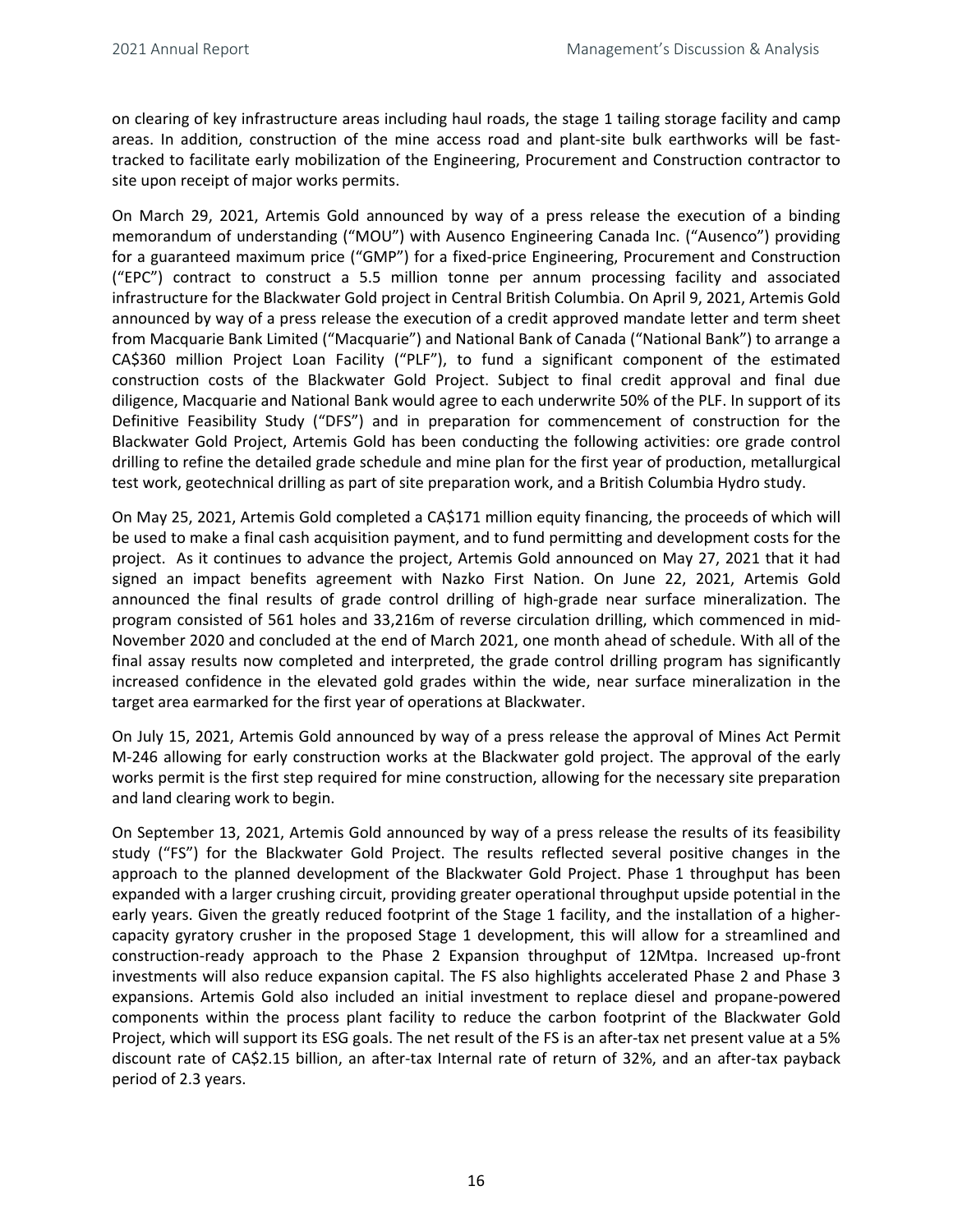On November 16, 2021, Artemis Gold announced by way of a press release a \$141 million definitive Precious Metals Purchase Agreement which will be used to fund the advancement of the development and construction of the Blackwater Gold Project. The start of construction is currently targeted for the second quarter of 2022.

On December 30, 2021, Artemis Gold announced by way of a press release that its MOU with Ausenco has been terminated due to the expiry of an agreed period to enter into an EPC contract to construct a processing facility and associated infrastructure for the Company's Blackwater Gold Project. Negotiations are expected to continue with various parties to finalize an EPC contract for the construction of the facilities. Atemis Gold also announced that it expects to enter into agreements in the next several weeks with suppliers of long-lead equipment to support timelines for construction.

## Caserones Copper Royalty – Minera Lumina Copper Chile

The Caserones Copper Royalty consists of the payment rights to 32.5% of a 2.88% NSR royalty on the Caserones Mine (21.9% of the 2.88% NSR royalty attributable to the Company). The Caserones Mine is located in Chile and is owned and operated by Minera Lumina Copper Chile ("Lumina"), which is indirectly owned by JX Nippon Mining & Metals Corporation. The rights to the Caserones Copper Royalty are held by CMC, in which the Company has a 67.5% ownership interest. The mine consists of an open pit mining operation, with a plant to produce copper ("Cu") and molybdenum ("Mo") concentrates from primary sulfides, and a solvent extraction and electro winning plant (SX-EW) to produce copper cathodes with oxide ore processing, mixed and secondary sulfides. The mine is located in the Atacama region of Chile and has over 5 years of operational history with a current estimated mine life of 19 years. The mine is located 15 km west of the international border with Argentina and 162 km southeast of the city of Copiapó (the capital of the Atacama region) at an elevation of approximately 4,000m above sea level.

In 2020, the Caserones Mine produced 127kt Cu and 2,453t of Mo with expected life of mine average annual payable copper equivalent production of approximately 147kt. The mine benefits from a significant historical investment of \$4.2 billion and well established infrastructure, and is expected to produce significant volumes of copper and molybdenum over the long term. (*Source: Lumina's 2020 Annual Report*)

On September 5, 2021, Lumina and its employees' union conjointly announced the approval and ratification of a new collective agreement valid for 36 months. Additionally, on October 26, 2021, Lumina and its supervisors' union reached an agreement for an early collective bargaining, the process allowed for the signing of a new collective agreement that will be in force for 36 months.

## Gualcamayo Gold Royalty and DCP Commercial Production Payment – Mineros S.A

The Gualcamayo Gold Royalty consists of an NSR royalty on the Gualcamayo Mine which is located in the Province of San Juan, Argentina and is currently operated by Mineros S.A. ("Mineros"). The oxides component of the Gualcamayo Mine is in production since 2009 and has produced a total of approximately 71 Mt at 0.93  $g/t$  Au from its open pit operations and 5.3 Mt at 2.22  $g/t$  Au from its underground operations as of June 30, 2021, according to a NI 43-101 technical report entitled "Technical Report on the Gualcamayo Property, San Juan and La Rioja Provinces, Argentina" dated September 15, 2021 with an effective date of June 30, 2021, prepared for Mineros. The deep carbonate project ("DCP") component of the mine consists of a mineral resource located mainly to the west at the depth of the current mining operations.

On September 16, 2021, Mineros filed updated technical report prepared in accordance with National Instrument 43-101 - Standards of Disclosure for Mineral Projects ("NI 43-101") for the Gualcamayo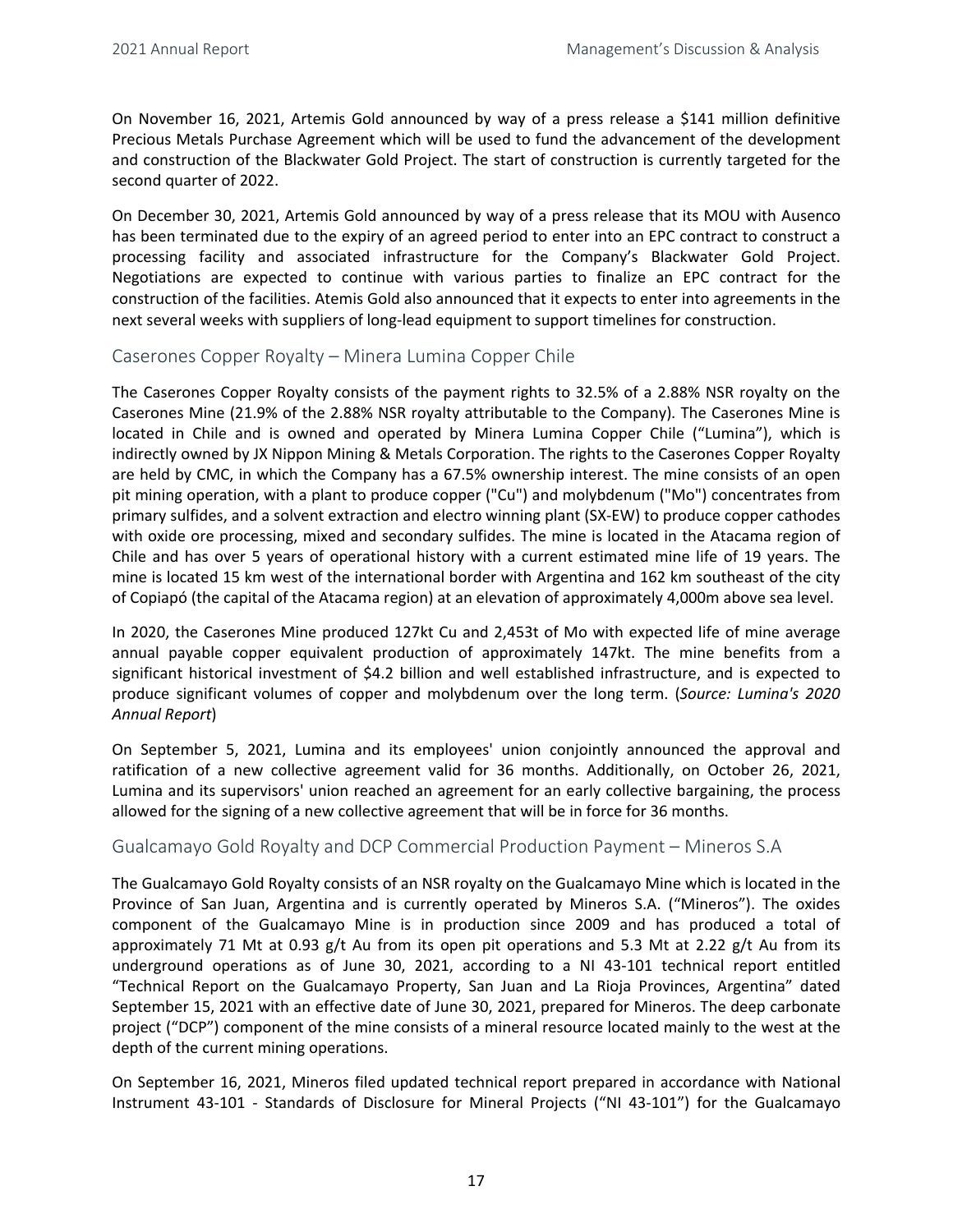Property in Argentina, including updated Mineral Reserves and Mineral Resources estimates effective June 30, 2021. This latest technical report states that the current Life of Mine ("LOM") plan is for 1.5 years of mining and mill feed. Mineros intends to expand the current Mineral Reserves and further develop the DCP as an underground mine. The DCP accounts for a significant portion of the Gualcamayo Property Mineral Resources but is currently not amenable to the existing process. Mineros proposes to complete an internal pre-feasibility study (PFS) to evaluate processing alternatives for the DCP.

The details of the Gualcamayo Gold Royalty, including the DCP commercial production payment, are as follows:

- 2% NSR royalty based on the production from the oxides, excluding the first 396,000 ounces of gold contained in product produced from the non-DCP component of the mine (currently  $113,000$  ounces of gold as at September 30, 2021); the maximum aggregate amount payable under the Gualcamayo Gold Royalty is capped at \$50 million;
- 1.5% NSR royalty on production from the DCP in perpetuity; and
- DCP commercial production payment of \$30 million upon commencement of the DCP commercial production whereby the Company is entitled to be paid by Mineros Chile S.A. the DCP commercial production payment within five business days of commencement of the DCP commercial production. The Gualcamayo DCP component of the mine has not declared commercial production as at December 31, 2021.

## Moss Gold Royalty – Elevation Gold Mining Corporation

The Moss Gold Mine is located in Arizona, United States, and has been producing since 2018 by the operator Elevation Gold Mining Corporation, formerly Northern Vertex Mining Corp. ("Elevation Gold").

The Moss Gold Royalty consists of a 0.5% to 3% NSR royalty on all metals and minerals produced from specific claims within the Moss Gold Mine as follows:

- a 1.0% NSR royalty on certain patented lode claims with no other royalty within the Moss Gold Mine;
- a 0.5% overriding NSR royalty on all production within the Moss Gold Mine derived from certain patented load claims with other royalty interests; and
- a 3% NSR royalty on any and all production derived from 63 unpatented lode claims within the Moss Gold Mine and on public lands within one mile of Moss Gold Mine's outside perimeter of the present claim boundary.

On October 21, 2021, Elevation Gold announced by way of a press release a 36% increase to Measured and Indicated Resources at the Moss Gold Mine and declared current reserve larger than total gold ounces mined to date. Elevation Gold's new leadership believes the Moss Gold Mine and surrounding 168 square kilometre land package possesses unrealized gold exploration potential. Consequently, Elevation Gold began a near mine and regional exploration drilling program in March 2021 to deliver new resources ounces while beginning to demonstrate the potential of the Moss Gold Mine. The new technical report only incorporates the results of the drilling to a May 24, 2021 cut-off. Since this cut-off date, Elevation Gold has completed approximately 100 drill holes and continues to encounter significant mineralization, which are not included in the Mineral Resource and Mineral Reserve estimates presented in the new technical report and announced exciting results from their infill-exploration drilling program which demonstrate the expansion potential at the Moss mine. The program intersected thick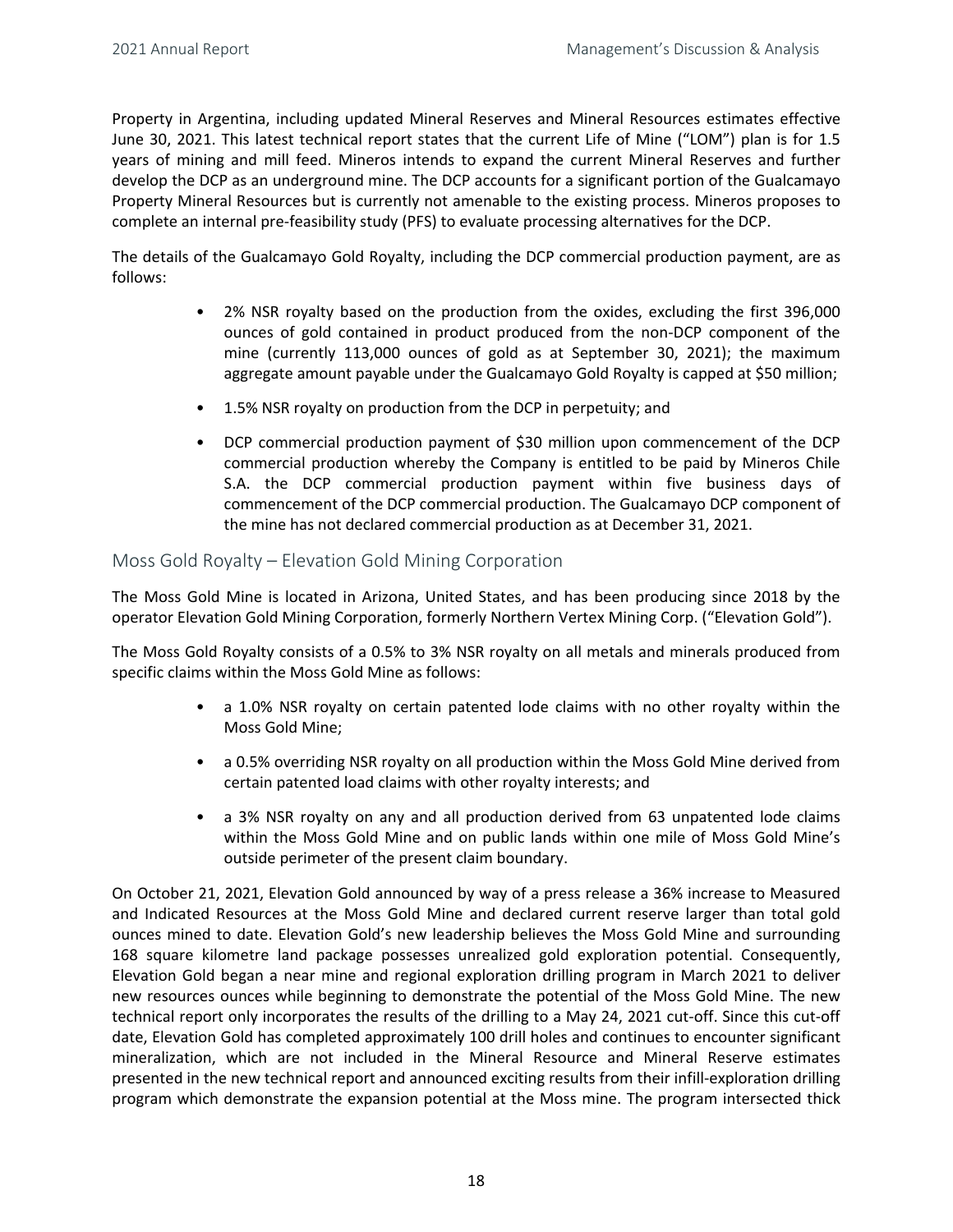zones of significant stockwork-hosted precious metal mineralization in the Gold Bridge area and provided further support for the potential to amalgamate the West and Center pits into a single pit. New drill results along almost 175 metres of the Moss vein system in the Eastern Extension area highlight the mine expansion potential to the east. Elevation is planning an expanded drilling program for 2022, focusing on both resource expansion and exploration drilling.

## Premier Gold Prepay Loan – Premier Gold Mines Limited (Terminated in April 2021)

The gold prepay loan investment was a senior-secured loan whereby an initial cash advance of \$42.2 million was provided to Premier Gold in September 2016 ("Premier Gold Prepay Loan"). Pursuant to the Premier Gold Prepay Loan, Premier Gold was required to deliver at least 2,450 ounces of refined gold in each quarter of a calendar year until June 30, 2020. The Premier Gold Prepay Loan bore interest at 6.5% payable quarterly in cash.

On March 4, 2020, an incremental term facility in the principal amount of \$15.5 million to supplement the \$42.2 million original term facility was made available to Premier Gold pursuant to the gold prepay credit agreement, which was amended and restated pursuant to a first amended and restated gold prepay agreement dated January 31, 2019.

As per the amended and restated gold prepay agreement, Premier Gold was required to continue delivering 2,450 ounces of refined gold until June 30, 2020 and was required to deliver 1,000 ounces of refined gold thereafter (subject to upward and downward adjustments in certain circumstances). As per the adjustments to the quarterly gold quantity and aggregate gold quantity provisions of the agreement ("Threshold Gold Price Clause"), if the quarterly average gold price was greater than \$1,650 per ounce, then the aggregate gold quantity deliverable was reduced by 100 ounces of refined gold, effective as of the first day of the next quarter (and if the quarterly average gold price was less than \$1,350 per ounce, then the aggregate gold quantity deliverable was increased by 100 ounces of refined gold).

On April 7, 2021, in connection with the closing of the acquisition of Premier Gold by Equinox, the Company amended its Mercedes and South Arturo silver stream as described in sections "Mercedes Gold and Silver Stream - Equinox Gold Corp." and "South Arturo Silver Stream - i-80 Gold Corp." above. Concurrently with the completion of the amendments, the agreement with respect to the Premier Gold Prepay Loan was terminated.

RDM Gold Royalty – Equinox Gold Corp.

The RDM Gold Royalty is an NSR royalty on the RDM Gold Mine, which is located in the northern part of Minas Gerais, Brazil. The RDM Gold Mine is operated by Mineração Riacho dos Machados, a whollyowned Brazilian subsidiary of Equinox and is currently in production.

The details of the RDM Gold Royalty are as follows:

- 1% NSR royalty on the revenue related to the sale of gold;
- 2% NSR royalty on the revenue related to sale of mineral products which originates in any other minerals (base metals); and
- payable on a semi-annual basis in February and August of each year.

The stripping program continued during the third quarter of 2021 and was expected to last until the end 2021. Higher volumes of low grade were mined during the third quarter of 2021, but the operation still achieved production of 15,880 ounces, and the RDM Gold Mine was on track to achieve 2021 guidance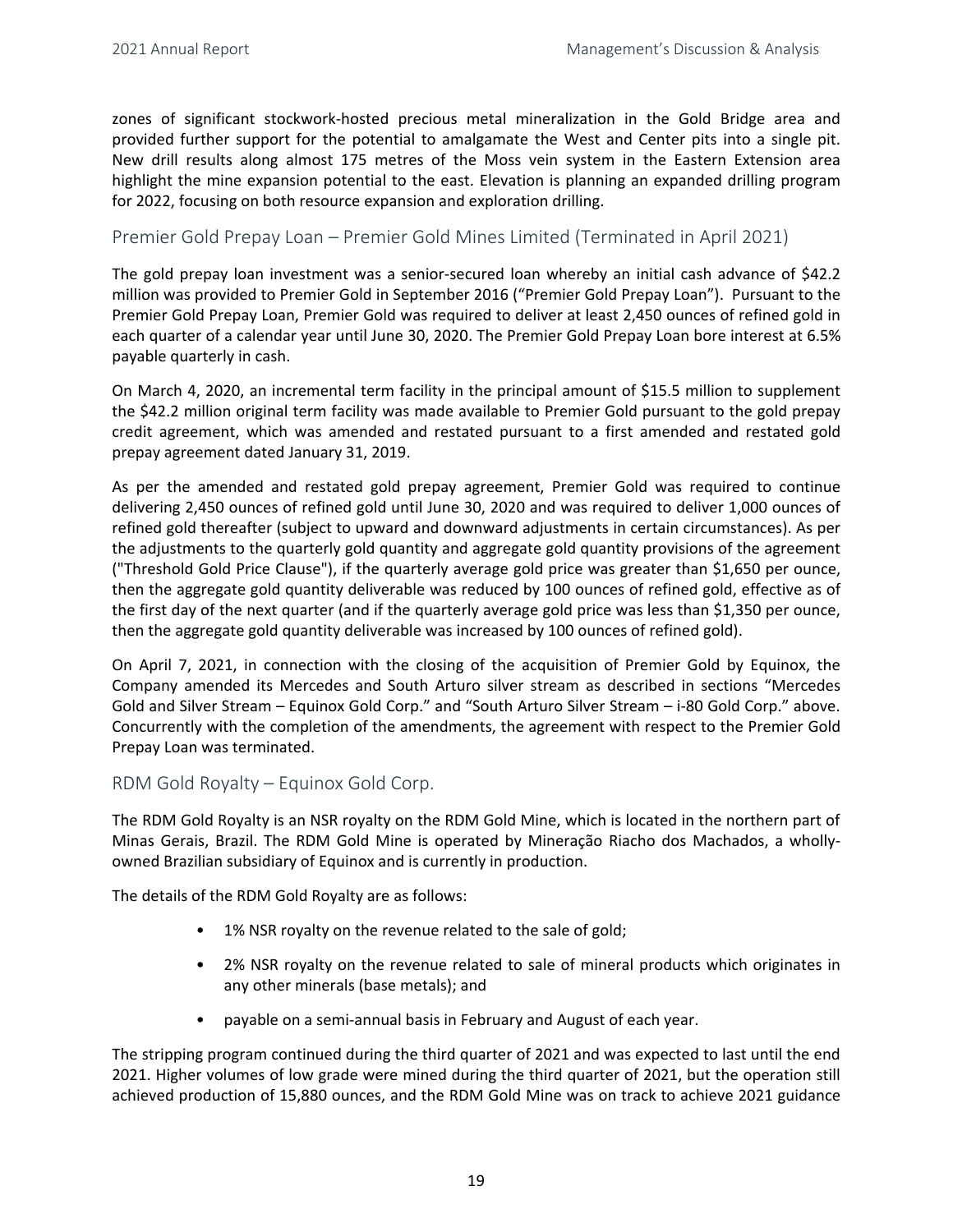of 60,000 to 65,000 ounces. Importantly, the exploration program was restarted, focused on strike extensions from the open-pit area. This is the first exploration program that has been initiated in several years, so Equinox is looking forward to seeing results come out of that program and will work on doing more exploration in the RDM area. (*Source: Equinox's Management's Discussion and Analysis for the three and nine months ended September 30, 2021*)

Robertson Gold Royalty — Barrick Cortez Inc.

The Robertson Gold Royalty consists of a 1.00% to 2.25% sliding scale NSR royalty on the Robertson property and is determined based on the observed gold price during each quarterly period of production based on the average LBMA Gold Price PM, as follows:

| Average gold price during the quarter<br>$(\frac{1}{2})ounce$ | Applicable NSR royalty rate |
|---------------------------------------------------------------|-----------------------------|
| Up to and including \$1,200                                   | 1.00%                       |
| \$1,200.01 to \$1,400                                         | 1.25%                       |
| \$1,400.01 to \$1,600                                         | 1.50%                       |
| \$1,600.01 to \$1,800                                         | 1.75%                       |
| \$1,800.01 to \$2,000                                         | 2.00%                       |
| Over \$2,000                                                  | 2.25%                       |

In the event that the Robertson property is not placed into production by December 31, 2024, then beginning on January 1, 2025, and continuing on an annual basis thereafter until the earlier of (i) the date commercial production commences and (ii) January 2, 2034, Barrick Cortez Inc. will make annual advance royalty payments of \$0.5 million, which will be non-refundable and fully credited against any future obligations under the Robertson Gold Royalty.

The Robertson property is an advanced exploration project located in Nevada, USA and operated by Barrick Cortez Inc., a wholly-owned subsidiary of Barrick Gold Corporation ("Barrick"). On November 20, 2020, Barrick announced during their investor day presentation that the Robertson property was now included within the five-year plan at Cortez, with first production expected in 2025. As per current guidance, Cortez is forecasted to produce 750,000 to 850,000 ounces annually from 2021 to 2025. Additionally, on the exploration front, Barrick will be conducting drilling programs at the Robertson property and initiate earlier stage generative exploration work on the Pipeline-Robertson corridor.

On February 18, 2021, following a strategic review by executive teams from Barrick and NGM, significant geological prospectivity of the NGM properties was confirmed and Barrick outlined its key development projects. Barrick mentioned that agile management and exploration and orebody knowledge was implanted at NGM and was already delivering results. The area between Pipeline and Robertson in the Cortez complex was mentioned as an area with exciting opportunities for major new discoveries.

On May 5, 2021, Barrick mentioned that, at Robertson, they were converting improved geological knowledge of the area into growth opportunities. Step-out drilling, 300 metres beyond the existing resource blocks suggest there is considerable near surface upside that could lead to additional discoveries and validate the potential of this area. Barrick are also looking at Pipeline, an old tier 1 asset, immediately adjacent to Robertson which could provide a significant addition to Cortez life of mine. At Robertson, on the western side of the district, drilling results were received from the Distal target, to the west of current resources, testing a structure which is potentially analogous to the controls of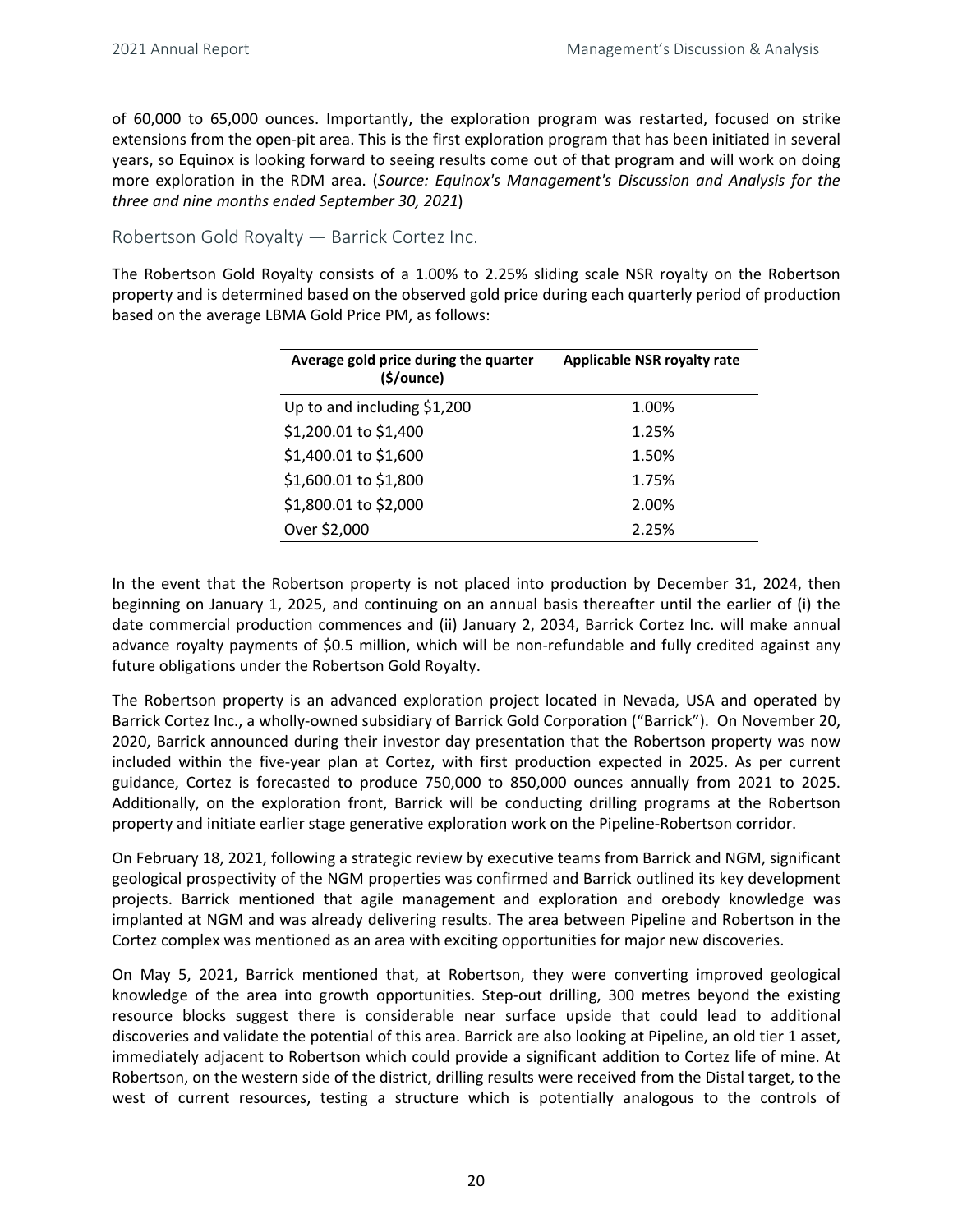mineralization at the Gold Pan/39A zone. These results yielded multiple significant intercepts confirming the nature of the hypothesized mineralization control and an up-dip extension to surface. Metallurgical test work for processing at the Pipeline oxide mill and the heap leach is in progress. Continuing on the western side of the district, sectional interpretation is ongoing between the Carlin-type Pipeline and Crossroads deposits, as well as intrusive related mineralization at Robertson five kilometres to the north. Surface mapping and sampling has identified a favorable structural setting between the Pipeline/ Crossroads and Robertson deposits with folds and thrust faulting, as well as high angle faults carrying anomalous gold indicative of leakage from a target at depth. (*Source: Barrick's Q1 2021 report dated May 5, 2021*)

On May 25, 2021, Barrick discussed the progression of the Robertson deposit in detail during its annual Nevada Gold Mines Investor Day. As per Barrick, Robertson is currently being qualified as an Emerging Tier Two Gold Asset, defined as an asset with a reserve potential to deliver a minimum 10-year life, annual production of at least 250,000 ounces of gold and total cash costs per ounce of gold over the mine life that are in the lower half of the industry cost curve. Several positive milestones are upcoming, with a notice of intent planned for the second quarter of 2022, a record of decision for the second quarter of 2023, and most significant to Nomad, initial production during the fourth quarter of 2024, subject to permitting. A pre-feasibility study is currently being prepared with respect to the development of Robertson. It is expected that equipment and manpower from the Cortez operation will be transferred to Robertson once the Crossroads Open Pit mine is completed. The leach grade ore is to be processed through a High-Pressure Grinding Roll (HPGR) Crusher and the higher grades processed at the existing Pipeline oxide mill.

On the exploration front, Barrick stated that upside has been identified within the current surface oxide deposit at Robertson, and that additional material in the range of 50 to 60 million tonnes at grades between 0.3  $g/t$  and 0.5  $g/t$  gold could be projected at or near surface. Additionally, a new mineralized structure at Robertson parallel to the main ore controlling structure had been defined. (Source: Annual *Nevada Gold Mines Investor Day on May 25, 2021*)

Additionally, the corridor between Robertson and the existing Pipeline operation has been identified as an area of strong interest for deep exploration. This represents a seven kilometre trend with the potential for larger multimillion ounce deposits. There are currently five areas of interest within this corridor. 

On November 4, 2021, Barrick announced that a resource definition drilling was ongoing at Robertson. Results continue to meet expectations and the program remains on track to add significant resources. Follow up drilling to grow the deposit westward at the Distal target is in progress. Further to the northwest, field mapping and sampling highlights further potential related to additional parallel faulting with strong alteration. Additional step-out drill testing is planned to start in early 2022.

## Suruca Gold Royalty – Lundin Mining Corporation

The Suruca Gold Royalty is a 2% NSR royalty on the Suruca gold deposit upon which the Suruca project is being developed. The Suruca project is located in Goias State, Brazil approximately 320 kilometres north of the state capital of Goiania and 270 kilometres northwest of the national capital of Brasilia. The Suruca project is a gold-bearing development project operated by Mineração Maracá Indústria e Comércio S.A., the owner of the Chapada Copper-Gold Mine and a subsidiary of Lundin Mining Corporation ("Lundin Mining"). The Suruca project is located approximately seven kilometres north-east from the Chapada Copper-Gold Mine. The Suruca project is not yet in production.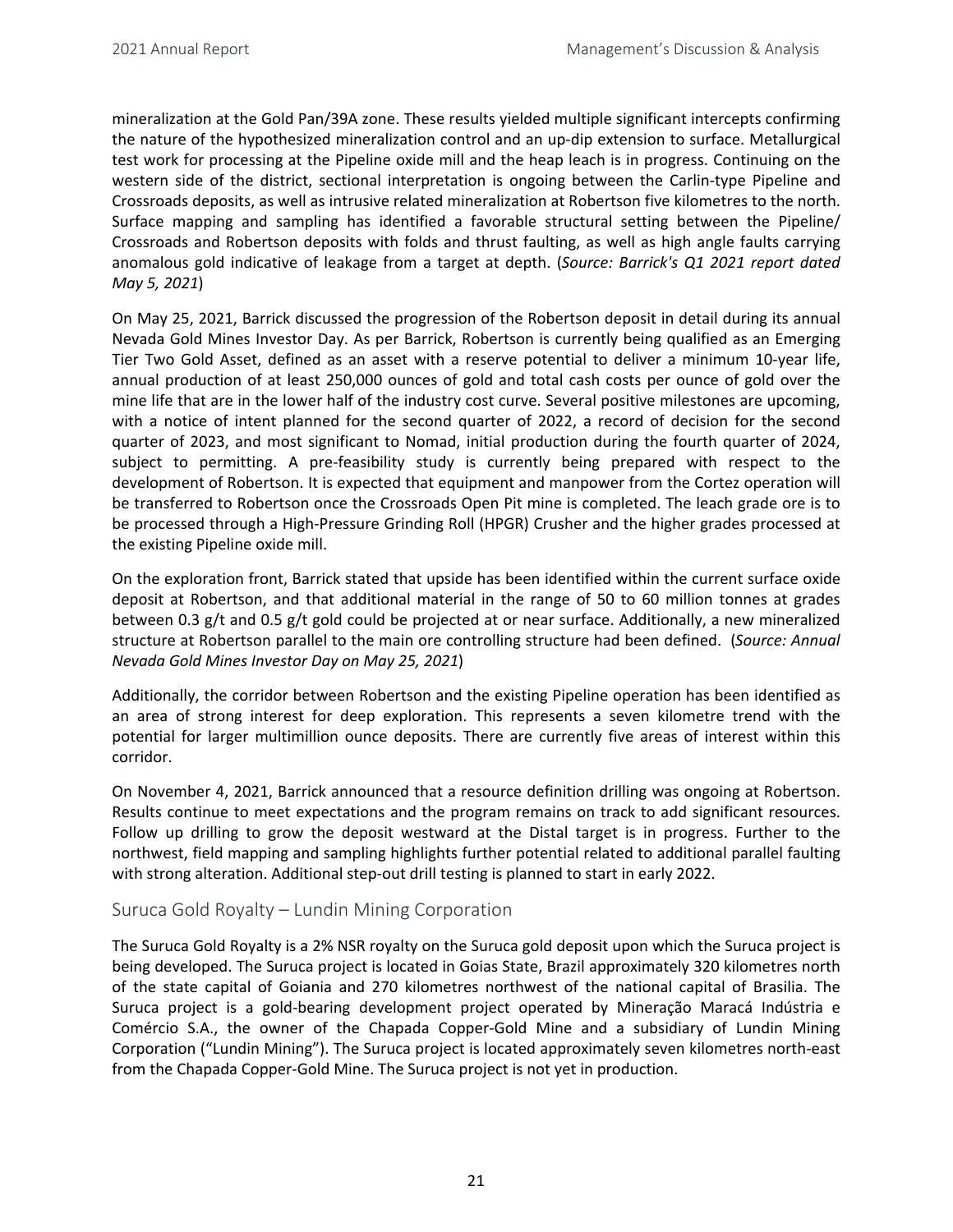<span id="page-21-0"></span>In 2017, the Suruca SW mineralization was discovered exhibiting similar geological features to the Chapada deposit. Lundin Mining stated that during 2020, the objective was to delineate the copper-gold mineralization to the south west of Suruca. At year end 2020, 1,051 holes have been drilled for an aggregate total of 87,211 m at Suruca. During 2020, drilling was carried out in the copper-gold Suruca SW portion, where 2,047 m were drilled in 14 holes, notably hole SU 1085 reported 27.4 metres at 0.25% Cu; 0.19  $g/t$  Au from 35 metres, which included 9.6 metres at 0.32% Cu; 0.24  $g/t$  Au from 38 metres. Separate metallurgical test work programs were initiated for the oxide and sulfide samples. Kappes, Cassiday & Associates updated and completed test work program which confirmed the amenability of Suruca ore to cyanide leaching and recommended further compaction test work. (*Source: Lundin Mining's Corporate Presentation dated May 2021)*)

Troilus Gold Royalty – Troilus Gold Corp.

The Troilus Gold Royalty consists of a 1% NSR royalty on all metals and minerals produced from 81 mining claims and one surveyed mining lease comprising the Troilus Gold Project. The Troilus Gold Project is an advanced gold exploration project located within the Frotêt-Evans Greenstone Belt in Québec, Canada and operated by Troilus Gold Corp. ("Troilus"). From 1996 to 2010, Inmet Mining Corporation operated the Troilus project as an open pit mine, producing more than 2,000,000 ounces of gold and nearly 70,000 tonnes of copper as disclosed in the Preliminary Economic Assessment of the Troilus Gold Project dated October 14, 2020 with an effective date of August 2020 (see Troilus' press release dated January 21, 2021).

Following extensive exploration programs of approximately 100,000 metres of drilling in 2021, Troilus anticipates releasing an inaugural reserve pre-feasibility study by mid-2022. (Source: Troilus' press *release dated January 27, 2022*)

On July 15, 2021, Troilus announced by way of a press release an initial investment of CA\$11.5 million, by Investissement Québec and Fonds de solidarité FTQ. More importantly, Troilus and its strategic Québec-based institutional shareholders have defined a long-term strategic framework focused on defining and establishing full project financing options for the development of the Troilus Gold Project as it moves through feasibility. On the exploration front, on October 19, 2021, Troilus announced the extension of the strike length of the Southwest Zone by about 25% to over 1.85 kilometres and 350 metres beyond known mineralization. Of note, Troilus intercepted 1.20  $g/t$  gold equivalent over 19 metres and within 100 metres from surface.

## Qualified Persons

The technical and scientific information contained in this MD&A relating to properties and operations on the properties on which the Company holds royalty, stream or other interests has been reviewed and approved in accordance with National Instrument 43-101 - *Standards of Disclosure for Mineral Projects* ("NI 43-101") by Vincent Cardin-Tremblay, P. Geo., Vice President, Geology of Nomad, a "qualified person" as defined in NI 43-101.

## Environmental, social and governance matters

The Company has adopted and maintains an Investment Principles Policy setting out the principles regarding the environmental, social and governance matters to be considered in its investment process and in the ongoing management of Nomad's assets. The Investment Principles Policy requires that Nomad takes ESG matters into account when evaluating new and existing investments, including reviewing the ESG programs, policies and standards adopted by the operators and owners of the mineral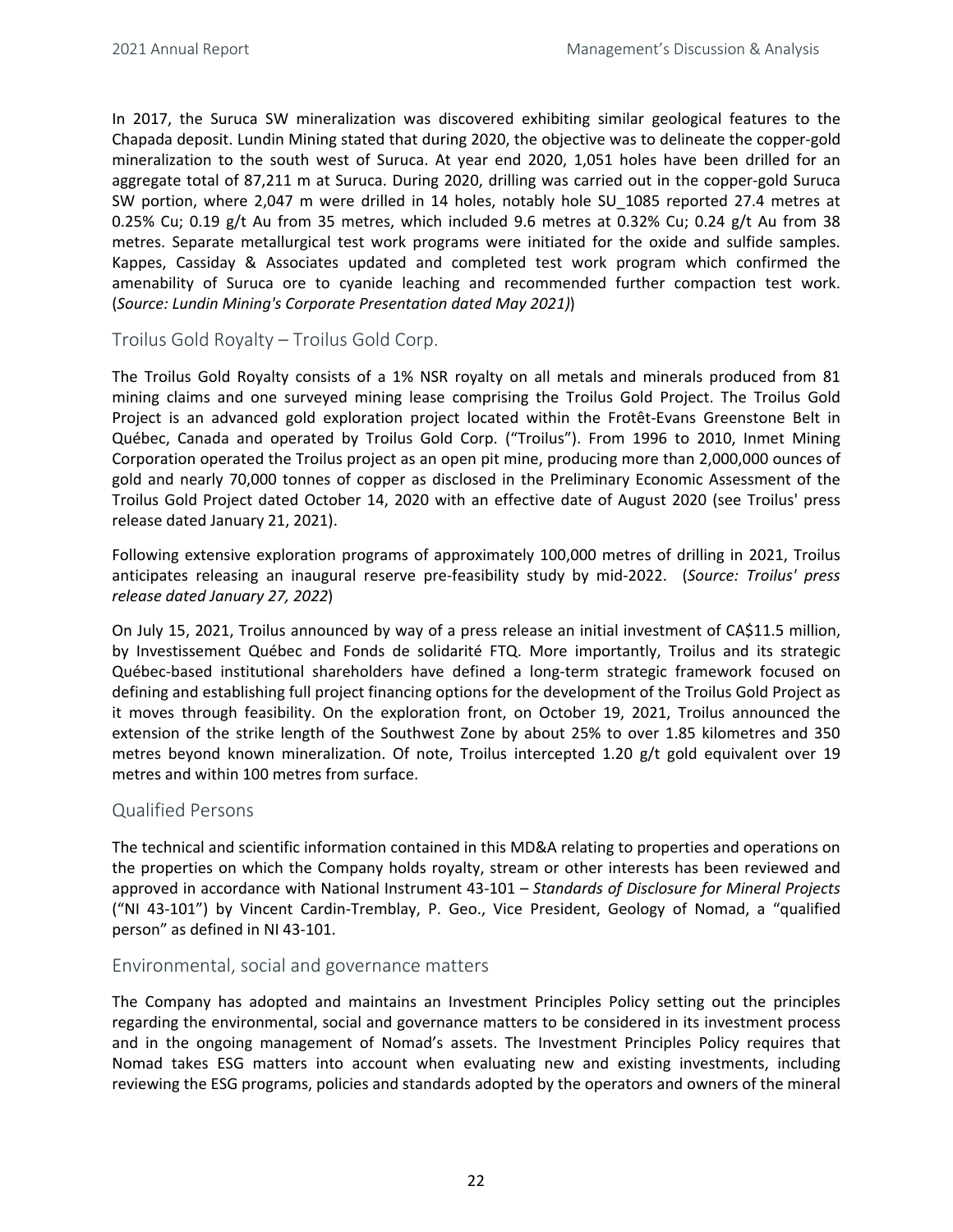<span id="page-22-0"></span>properties in which the Company has an interest and endeavouring to encourage the adoption of industry best practices and principles.

The properties over which the Company holds streams, royalties and other interests are owned and operated by independent mining companies. However, the Company is committed to furthering the responsible development of mineral projects and the sustainable extraction of metals through its financial investments, including with respect to environmental factors (e.g., toxic emissions and waste, carbon emissions, biodiversity and land use, water stress), social considerations (e.g. occupational health and safety, labour management) and governance issues (e.g., corruption and instability, corporate governance) (collectively "ESG"). The Company is committed to furthering sustainable development in the mining and metals industry through its investments and seeks to address ESG risks through the Company's due diligence process that guides its investment decisions.

The Company was a pioneer in establishing a life-of-mine financial commitment to make ongoing cash payments to support environmental and social programs implemented by the operator of the Greenstone Gold project. In addition, the Company has made meaningful social contributions at its corporate and individual levels and intends to consider additional partnerships with its operators to support appropriate environmental and social initiatives in the communities associated with its investments. 

As part of the Company's ESG efforts, Nomad joined the United Nations Global Compact corporate sustainability initiative on December 15, 2020. As a participant, Nomad has committed to voluntarily aligning its operations and strategy with the ten universally accepted principles in the areas of human rights, labour, environment and anti-corruption. Nomad's short-term focus is on four sustainable development goals: quality education; gender equality; clean water and sanitation; and climate action.

The Company expects its inaugural ESG report to be published during the second quarter of 2022.

#### Basis of Presentation of the Consolidated Financial Statements

The consolidated financial statements for the years ended December 31, 2021 and 2020 represent activities, assets and liabilities of the Company and its subsidiaries. The consolidated financial statements also include the combined carve-out financial statements of Orion Fund II Portfolio for all periods prior to the completion of the RTO Transaction on May 27, 2020. For dates and periods before the closing of the RTO Transaction, as Orion Fund II Portfolio was deemed to be the acquirer of Nomad, the Financial Statements are based on the combined carve-out financial statements of Orion Fund II Portfolio representing the activities, assets and liabilities of Orion Fund II Portfolio on a "carve-out" basis, rather than representing the legal structure. For all periods before the closing of the RTO Transaction presented in the Financial Statements, the economic activities related to the Orion Fund II Portfolio are combined as they were under common control.

The accounting policies applied in the preparation of the consolidated financial statements are consistent with those applied and disclosed in the Company's audited consolidated financial statements for the year ended December 31, 2020, except for the reclassification of the expenses related to project evaluations from General and administrative expenses to Project evaluation expenses. The comparative figures for the year ended December 31, 2020 were adjusted accordingly.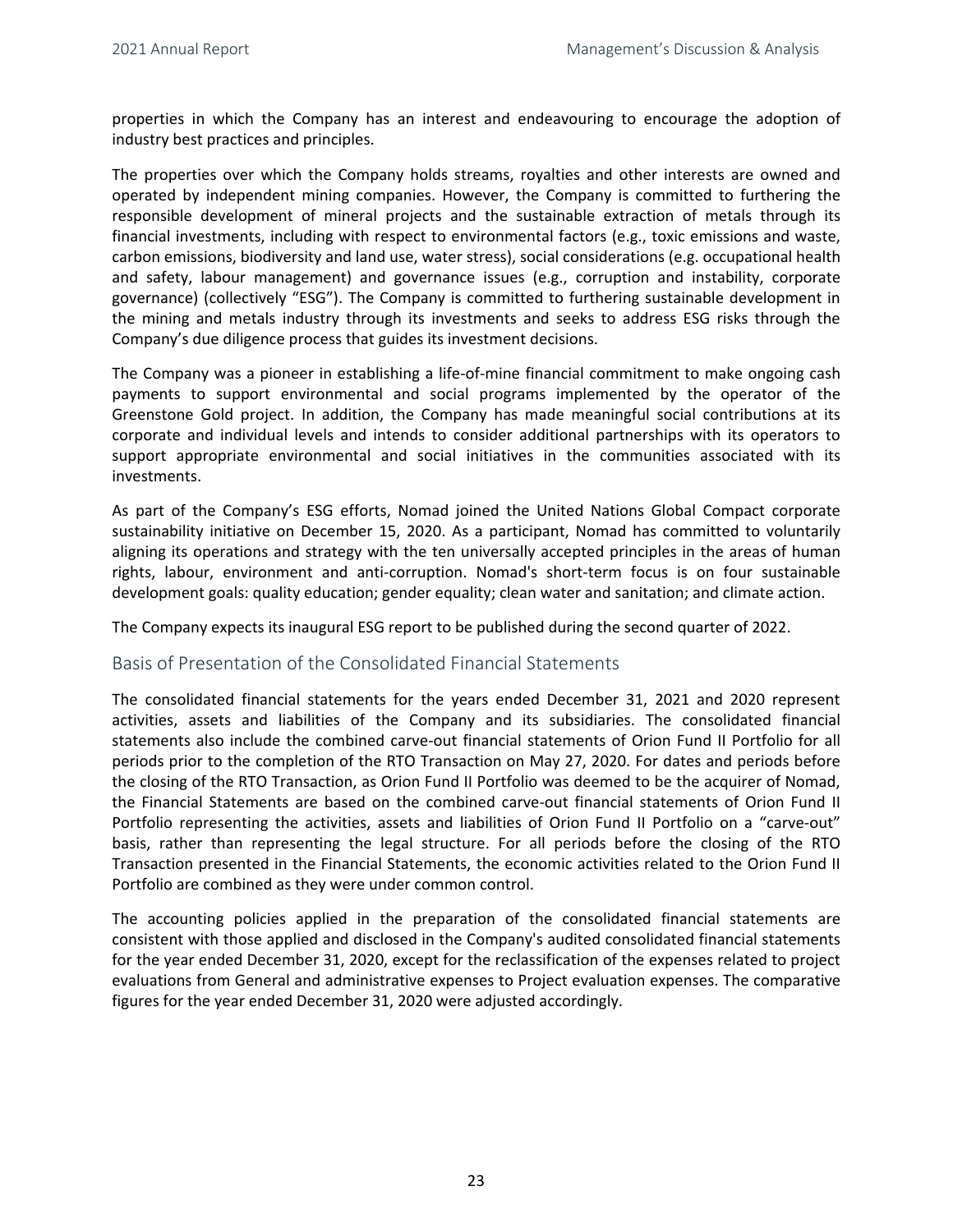## Selected Financial Information

The following tables present selected financial information. All amounts are expressed in thousands of U.S. dollars, except gold equivalent ounces earned and sold, per ounce amounts and per share amounts. All previously reported per share amounts have been retrospectively restated to reflect the Consolidation.

|                                                                      | <b>Three months ended</b> |              | Year ended  |                                               |  |
|----------------------------------------------------------------------|---------------------------|--------------|-------------|-----------------------------------------------|--|
|                                                                      |                           | December 31, |             | December 31,                                  |  |
|                                                                      | 2021                      | 2020         | 2021        | 2020                                          |  |
|                                                                      | \$                        | \$           | \$          | \$                                            |  |
| <b>Statement of comprehensive income:</b>                            |                           |              |             |                                               |  |
| Revenue                                                              | 6,783                     | 6,784        | 27,152      | 26,766                                        |  |
| Gross profit                                                         | 2,694                     | 1,723        | 8,909       | 4,533                                         |  |
| Operating income (loss)                                              | 43                        | 529          | 84          | (18, 955)                                     |  |
| Net income (loss)                                                    | (2,390)                   | 11,264       | (1, 459)    | 20,111                                        |  |
| Net income (loss) attributable to Nomad's                            |                           |              |             |                                               |  |
| shareholders                                                         | (2,502)                   | 11,264       | (1,676)     | 20,111                                        |  |
| Net income (loss) per share (basic)                                  | (0.04)                    | 0.21         | (0.03)      | 0.45                                          |  |
| Net income (loss) per share (diluted)                                | (0.04)                    | 0.09         | (0.03)      | 0.45                                          |  |
| <b>Cash flows:</b>                                                   |                           |              |             |                                               |  |
| Operating cash flows                                                 | 3,549                     | 4,778        | 12,781      | 20,398                                        |  |
| Investing cash flows                                                 | (32, 267)                 | 4,842        | (81,585)    | (19, 449)                                     |  |
| Financing cash flows                                                 | 16,474                    | (2, 131)     | 58,664      | 21,568                                        |  |
| <b>Non-IFRS measures:</b>                                            |                           |              |             |                                               |  |
| Cash operating margin attributable to Nomad <sup>(1)</sup>           | 5,528                     | 5,854        | 22,553      | 24,076                                        |  |
| Cash costs of sales <sup>(1)</sup>                                   | 630                       | 930          | 3,654       | 2,690                                         |  |
| Adjusted net income (loss) <sup>(1)</sup>                            | (1,660)                   | 1,327        | (1,675)     | 9,704                                         |  |
| Adjusted net income (loss) per share (basic and<br>diluted $)^{(1)}$ | (0.03)                    | 0.02         | (0.03)      | 0.22                                          |  |
| <b>Operational measures:</b>                                         |                           |              |             |                                               |  |
| Gold equivalent ounces earned <sup>(1)</sup>                         | 3,231                     | 3,587        | 16,372      | 13,973                                        |  |
| Gold equivalent ounces sold <sup>(1)</sup>                           | 3,231                     | 3,587        | 16,372      | 14,870                                        |  |
|                                                                      |                           |              | 2021        | As at December 31, As at December 31,<br>2020 |  |
|                                                                      |                           |              | \$          | $\zeta$                                       |  |
| <b>Consolidated balance sheets:</b>                                  |                           |              |             |                                               |  |
| Cash                                                                 |                           |              | 12,377,000  | 22,517,000                                    |  |
| <b>Total assets</b>                                                  |                           |              | 376,013,000 | 290,028,000                                   |  |
| Working capital <sup>(2)</sup>                                       |                           |              | 812,000     | 27,418,000                                    |  |

<sup>(1)</sup> Cash operating margin attributable to Nomad, Cash costs of sales, Adjusted net income (loss) and Adjusted net income (loss) per share (basic and diluted) are non-IFRS financial performance measures which have no standard definition under IFRS. Gold equivalent ounces are considered as other measures. Please refer to section *Non-IFRS Measures and Other Measures* of this MD&A.

 $(2)$  Working capital is defined as current assets less current liabilities.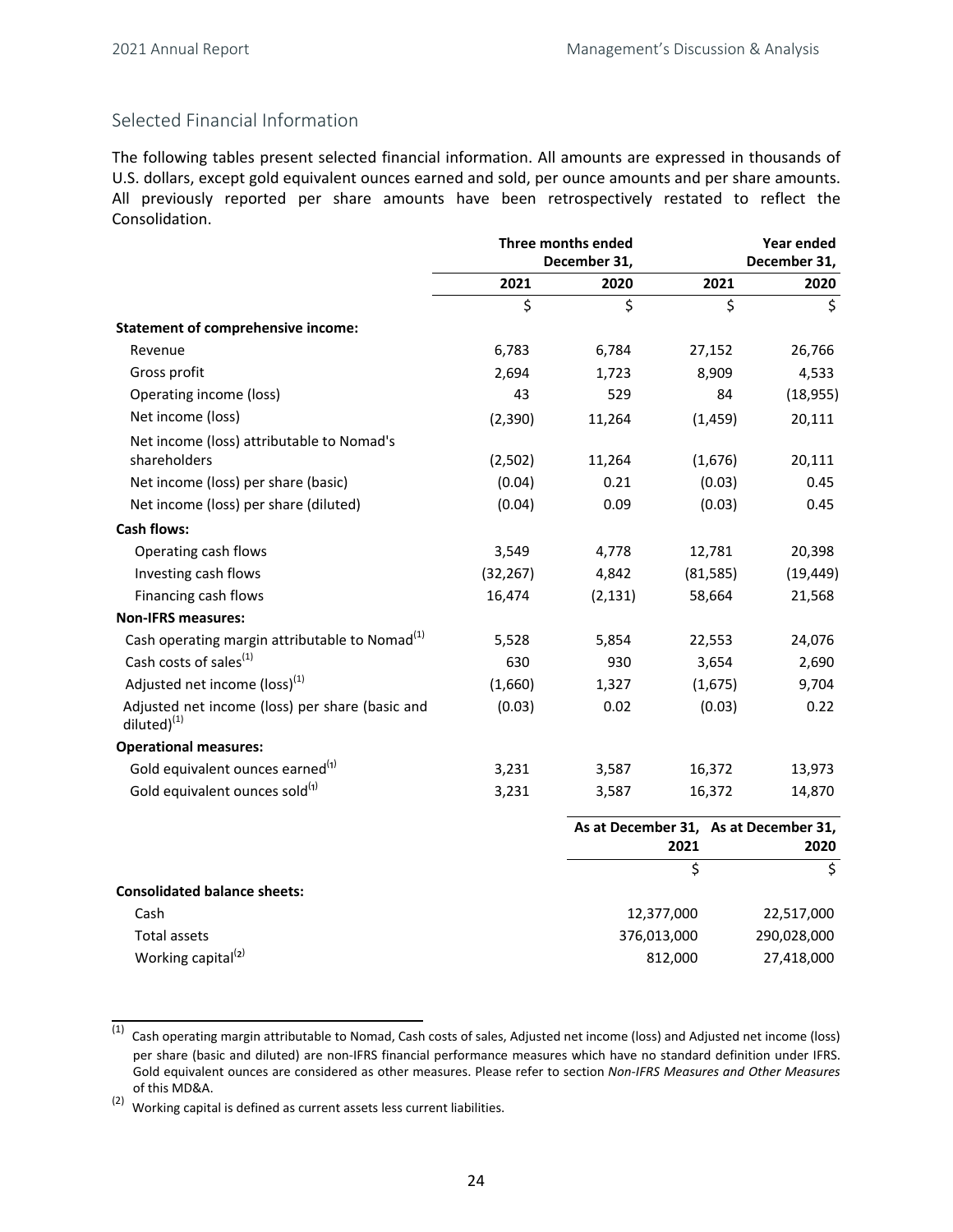## <span id="page-24-0"></span>Review of Performance for the three months ended December 31, 2021

For the three months ended December 31, 2021, revenue was \$6.8 million compared with \$6.8 million for the corresponding period in 2020. The decrease in realized gold and silver prices is mainly offset by the revenue related to the commencement of production at the Blyvoor Gold Mines in the first quarter of 2021 and the Caserones Copper Royalty acquired on August 31, 2021 (see details below).

For the three months ended December 31, 2021, net loss and cash flows provided from operating activities were respectively \$2.4 million and \$3.5 million, compared with net income of \$11.3 million and cash flows provided from operating activities of \$4.8 million for the corresponding period in 2020. The variations are primarily due to the following factors:

- A \$1.2 million increase in the fair value of the liability for the conversion option of the deferred payment to Yamana Gold Inc. compared to a decrease of \$6.4 million for the corresponding period in 2020, mainly due to the variation in the Company's share price.
- No change in the fair value of the Premier Gold Prepay Loan for the three months ended December 31, 2021 following its termination on April 7, 2021 compared to an increase in fair value of \$0.5 million for the corresponding period in 2020 due to the variation in gold price.
- An increase of \$0.4 million in finance costs mainly due to the interest expense on the revolving credit facility following the \$68.8 million borrowing under the revolving credit facility to finance the acquisitions of the interests in CMC, the Platreef Gold Stream and the Greenstone Gold Stream.
- Income tax expense of \$0.4 million for the three months ended December 31, 2021 compared to an income tax recovery of \$4.7 million for the three months ended December 31, 2020. In 2020, the income tax recovery was mainly related to the appreciation of the Canadian dollar against the US dollar, as the Company's reporting currency for tax purposes was Canadian dollars in 2020.

#### Partially offset by:

• A decrease in purchased cost of gold and silver of \$2.0 million mainly related to the termination of the Premier Gold Prepay Loan on April 7, 2021, partially offset by an increase in depletion expenses of \$1.0 million, mainly related to the Caserones Copper Royalty acquired on August 31, 2021 and the new gold deliveries under the Mercedes Gold and Silver Stream Agreement.

The following tables summarize the revenue, revenue attributable to Nomad, gross profit, and cash flows from operating activities attributable to Nomad for the producing royalty and stream interests for the three months ended December 31, 2021 and 2020: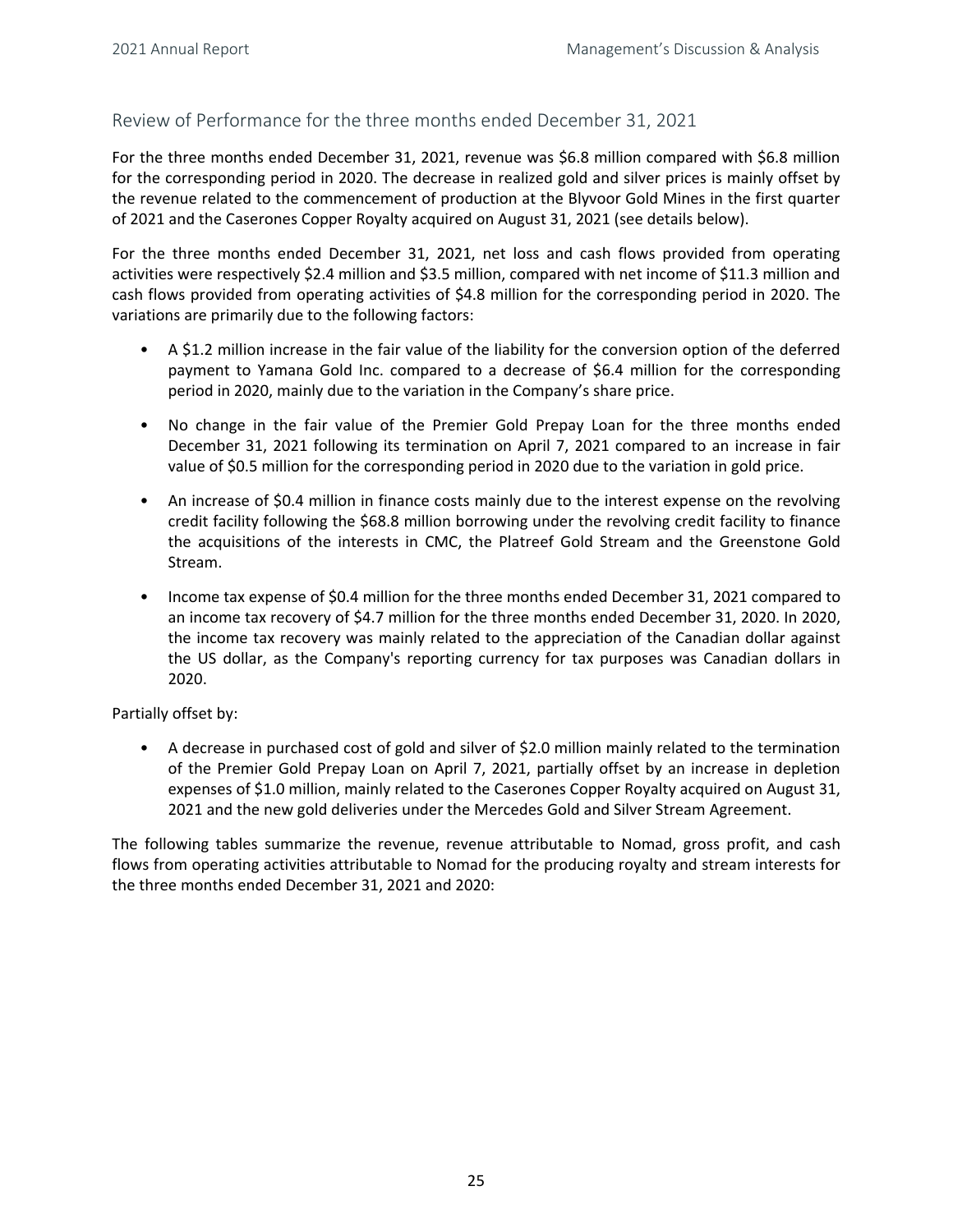|                                 | For the three months ended December 31, 2021 |                                    |                                                                   |                                                                                 |  |
|---------------------------------|----------------------------------------------|------------------------------------|-------------------------------------------------------------------|---------------------------------------------------------------------------------|--|
|                                 | <b>Revenues</b><br>(in \$000s)               | <b>Gross profit</b><br>(in \$000s) | <b>Revenues</b><br>attributable to<br><b>Nomad</b><br>(in \$000s) | Cash operating<br>margin attributable<br>to Nomad <sup>(1)</sup><br>(in \$000s) |  |
| <b>Bonikro Gold Stream</b>      | 1,701                                        | 371                                | 1,701                                                             | 1,324                                                                           |  |
| Mercedes Gold and Silver Stream | 2,393                                        | 681                                | 2,393                                                             | 2,261                                                                           |  |
| <b>Blyvoor Gold Stream</b>      | 381                                          | 236                                | 381                                                               | 260                                                                             |  |
| RDM Gold Royalty                | 262                                          | 120                                | 262                                                               | 262                                                                             |  |
| Moss Gold Royalty               | 123                                          | 28                                 | 123                                                               | 123                                                                             |  |
| <b>Caserones Copper Royalty</b> | 1,923                                        | 1,258                              | 1,298                                                             | 1,298                                                                           |  |
| <b>Total</b>                    | 6,783                                        | 2,694                              | 6,158                                                             | 5,528                                                                           |  |

|                                 | For the three months ended December 31, 2020 |                                    |                                                                   |                                                                                        |  |
|---------------------------------|----------------------------------------------|------------------------------------|-------------------------------------------------------------------|----------------------------------------------------------------------------------------|--|
|                                 | <b>Revenues</b><br>(in \$000s)               | <b>Gross profit</b><br>(in \$000s) | <b>Revenues</b><br>attributable to<br><b>Nomad</b><br>(in \$000s) | <b>Cash operating</b><br>margin attributable<br>to Nomad <sup>(1)</sup><br>(in \$000s) |  |
| Premier Gold Prepay Loan        | 1,697                                        |                                    | 1,697                                                             | 1,697                                                                                  |  |
| <b>Bonikro Gold Stream</b>      | 2,851                                        | 702                                | 2,851                                                             | 2,242                                                                                  |  |
| Mercedes Gold and Silver Stream | 1,617                                        | 723                                | 1,617                                                             | 1,299                                                                                  |  |
| South Arturo Silver Stream      | 15                                           |                                    | 15                                                                | 12                                                                                     |  |
| <b>RDM Gold Royalty</b>         | 396                                          | 222                                | 396                                                               | 396                                                                                    |  |
| Moss Gold Royalty               | 208                                          | 69                                 | 208                                                               | 208                                                                                    |  |
| <b>Total</b>                    | 6,784                                        | 1,723                              | 6,784                                                             | 5,854                                                                                  |  |

For the three months ended December 31, 2021 and 2020, gold equivalent ounces earned<sup>(1)</sup> from each of the producing royalty, stream and other interests are as follows:

|                                 | Gold equivalent ounces earned <sup>(1)</sup> |       |  |  |  |
|---------------------------------|----------------------------------------------|-------|--|--|--|
|                                 | For the three months ended December 31,      |       |  |  |  |
|                                 | 2021                                         | 2020  |  |  |  |
| Premier Gold Prepay Loan        |                                              | 900   |  |  |  |
| Bonikro Gold Stream             | 944                                          | 1,524 |  |  |  |
| Mercedes Gold and Silver Stream | 1,329                                        | 833   |  |  |  |
| South Arturo Silver Stream      |                                              | 8     |  |  |  |
| <b>Blyvoor Gold Stream</b>      | 212                                          |       |  |  |  |
| <b>RDM Gold Royalty</b>         | 146                                          | 211   |  |  |  |
| Moss Gold Royalty               | 69                                           | 111   |  |  |  |
| <b>Caserones Copper Royalty</b> | 531                                          |       |  |  |  |
| <b>Total</b>                    | 3,231                                        | 3,587 |  |  |  |

 $(1)$  Cash operating margin attributable to Nomad is a non-IFRS financial performance measures which have no standard definition under IFRS. Gold equivalent ounces are considered as other measures. Please refer to section *Non-IFRS Measures and Other Measures* of this MD&A.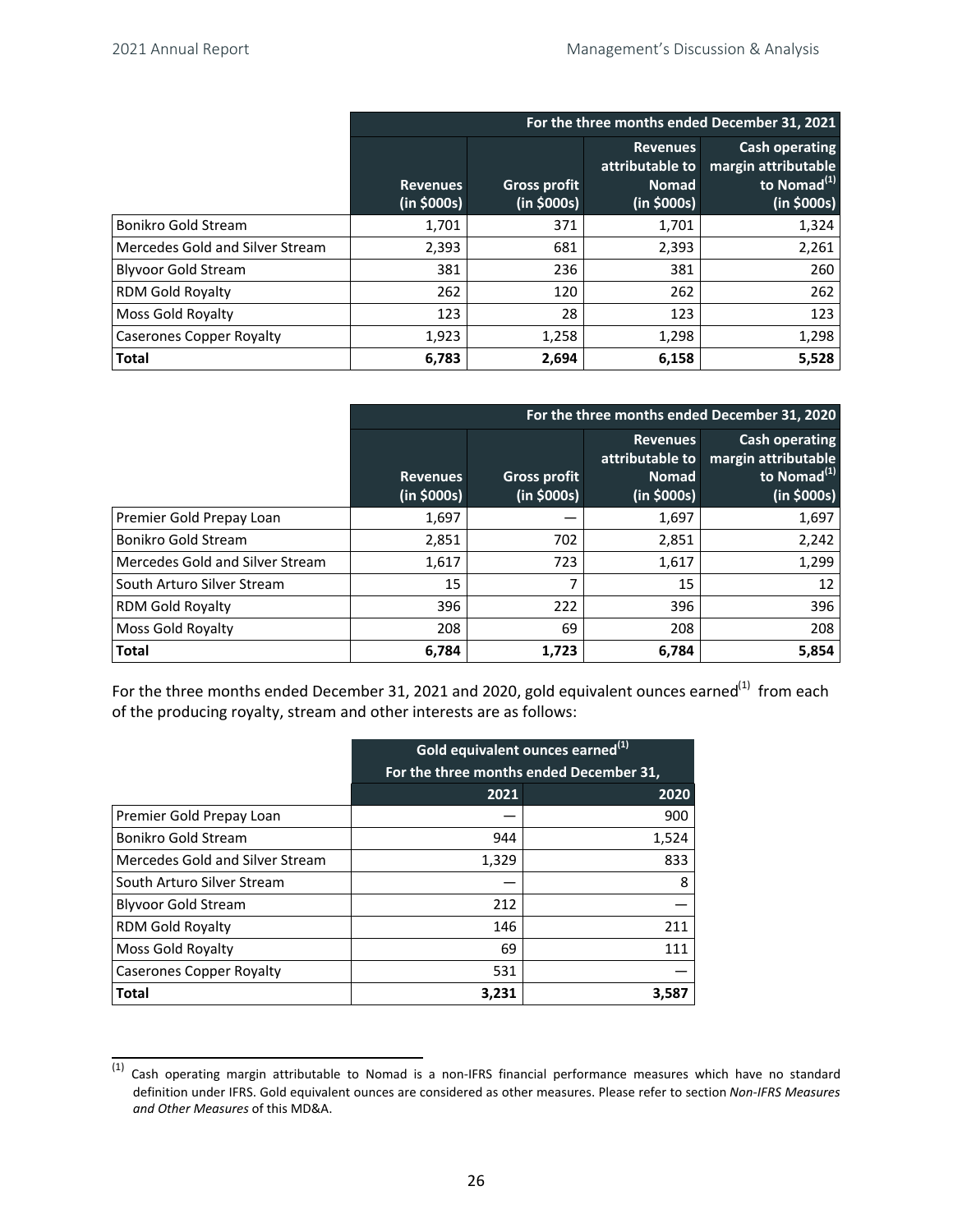## <span id="page-26-0"></span>Review of Performance for the year ended December 31, 2021

For the year ended December 31, 2021, revenue was \$27.2 million compared with \$26.8 million for the corresponding year in 2020. The increase of \$0.4 million is primarily due to an increase of 10% of gold equivalent ounces sold<sup>(1)</sup> mainly attributable to the revenue generated by the Bonikro Gold Stream, the RDM Gold Royalty, the Moss Gold Royalty (acquired in 2020) and the Caserones Copper Royalty (acquired on August 31, 2021) (see details below) partially offset by a decrease of 2% in realized gold prices.

For the year ended December 31, 2021, net loss and cash flows from operating activities were respectively \$1.5 million and \$12.8 million compared with a net income of \$20.1 million and cash flows from operating activities of \$20.4 million for the corresponding year in 2020. The variations are primarily due to the following factors:

- A \$0.7 million decrease in the fair value of the Premier Gold Prepay Loan for the year ended December 31, 2021 compared to an increase in fair value of \$5.5 million for the corresponding period in 2020 due to the variation in gold price and ounces to be delivered under the Premier Gold Prepay Loan (terminated on April 7, 2021).
- General and administrative and project evaluation expenses higher by \$3.0 million mainly related to costs directly related to the listing and trading of Nomad's common shares on the NYSE and increase in the Company's activities since the RTO Transaction on May 27, 2020.
- An increase of \$1.6 million in finance costs related to the effective interest rate of the deferred payment payable to Yamana Gold Inc., standby fees and amortization of fees incurred in connection with the revolving credit facility and interest expense following the \$68.8 million borrowing under the revolving credit facility to finance the acquisitions of the interests in CMC in 2021, the Platreef Gold Stream and the Greenstone Gold Stream.

Partially offset by:

- An increase in revenue of \$0.4 million (as described above) and a decrease in purchased cost of gold and silver of \$9.2 million mainly related to the termination of the Premier Gold Prepay Loan on April 7, 2021, partially offset by an increase in depletion expenses of \$5.2 million mainly related to the Caserones Copper Royalty acquired on August 31, 2021, the new gold deliveries under the Mercedes Gold and Silver Stream Agreement and the assets acquired in 2020.
- A decrease of \$0.4 million in share-based compensation resulting mainly from the lower number of restricted share units issued to senior executives to forego the cash payment of their respective salaries for the 12-month period following the completion of the RTO Transaction on May 27, 2020.
- Prior to August 31, 2021 and as described in section "Caserones Copper Royalty Minera Lumina Copper Chile", the Company accounted for its 30 % interest in CMC as an investment in associate. Consequently, the net income of the Company includes its share of CMC's income of \$0.4 million for the period from May 24, 2021 to August 31, 2021.

Gold equivalent ounces are considered as other measures. Please refer to section *Non-IFRS and Other Measures* of this MD&A.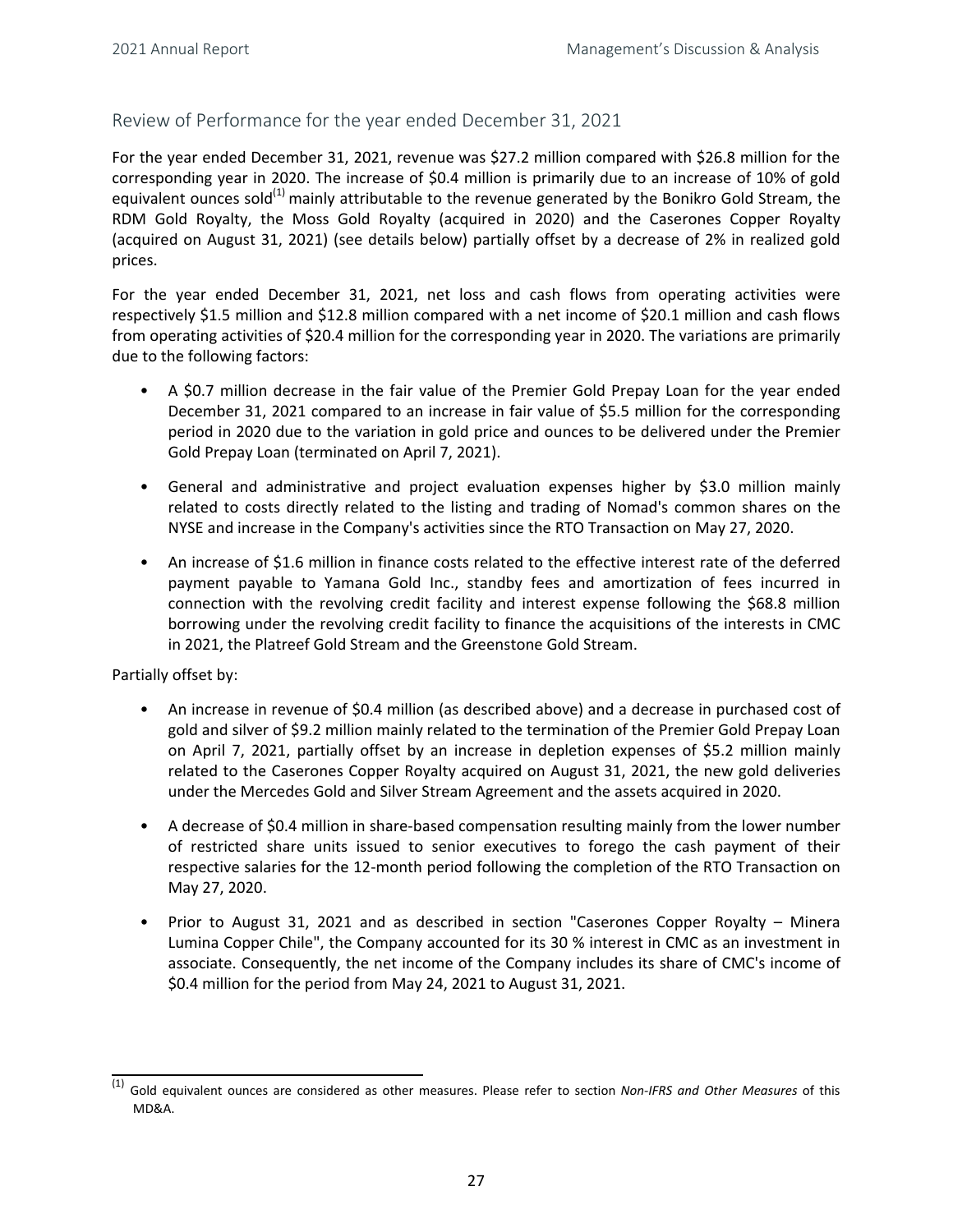• A \$1.4 million decrease in the fair value of the liability for the conversion option of the deferred payment to Yamana Gold Inc. compared to an increase of \$1.7 million for the corresponding period in 2020, mainly due to the variation in the Company's share price and time value of the instrument. 

In addition to the factors described above, an income tax recovery of \$35.1 million was recorded on May 27, 2020 in connection with the RTO Transaction, to reflect the increase in the tax bases of the assets held by Orion Portfolio Fund II as a result of their migration to Canada for tax purposes following the RTO Transaction. During the year ended December 31, 2020, an additional tax recovery of \$7.2 million was also recorded mainly due to the appreciation of the Canadian dollar against the US dollar, as the Company's tax reporting currency was Canadian dollars in the fiscal year 2020. This amount is offset by the recognition of listing expenses of \$23.5 million related to the RTO Transaction on May 27, 2020 (see Note 10 to the Financial Statements).

The following tables summarize the revenue, revenue attributable to Nomad, gross profit, and cash flows from operating activities attributable to Nomad for the producing royalty and stream interests for the year ended December 31, 2021 and 2020:

|                                 | For the year ended December 31, 2021 |                                    |                                                                   |                                                                                 |  |
|---------------------------------|--------------------------------------|------------------------------------|-------------------------------------------------------------------|---------------------------------------------------------------------------------|--|
|                                 | <b>Revenues</b><br>(in \$000s)       | <b>Gross profit</b><br>(in \$000s) | <b>Revenues</b><br>attributable to<br><b>Nomad</b><br>(in \$000s) | Cash operating<br>margin attributable<br>to Nomad <sup>(1)</sup><br>(in \$000s) |  |
| Premier Gold Prepay Loan        | 1,518                                |                                    | 1,518                                                             | 1,518                                                                           |  |
| Bonikro Gold Stream             | 9,108                                | 1,916                              | 9,108                                                             | 7,067                                                                           |  |
| Mercedes Gold and Silver Stream | 11,475                               | 4,044                              | 11,475                                                            | 10,057                                                                          |  |
| South Arturo Silver Stream      | 58                                   | 43                                 | 58                                                                | 47                                                                              |  |
| <b>Blyvoor Gold Stream</b>      | 574                                  | 353                                | 574                                                               | 390                                                                             |  |
| <b>RDM Gold Royalty</b>         | 995                                  | 446                                | 995                                                               | 995                                                                             |  |
| Moss Gold Royalty               | 519                                  | 129                                | 519                                                               | 519                                                                             |  |
| <b>Caserones Copper Royalty</b> | 2,905                                | 1,978                              | 1,960                                                             | 1,960                                                                           |  |
| <b>Total</b>                    | 27,152                               | 8,909                              | 26,207                                                            | 22,553                                                                          |  |

The table above reflects information from the Caserones Copper Royalty starting from the acquisition of control on August 31, 2021. For the period before acquisition of control, the Company received gross dividend of \$2.7 million during the third and fourth quarters of 2021.

 $(1)$  Cash operating margin attributable to Nomad is a non-IFRS financial performance measures which have no standard definition under IFRS. Gold equivalent ounces are considered as other measures. Please refer to section Non-IFRS Measures *and Other Measures* of this MD&A.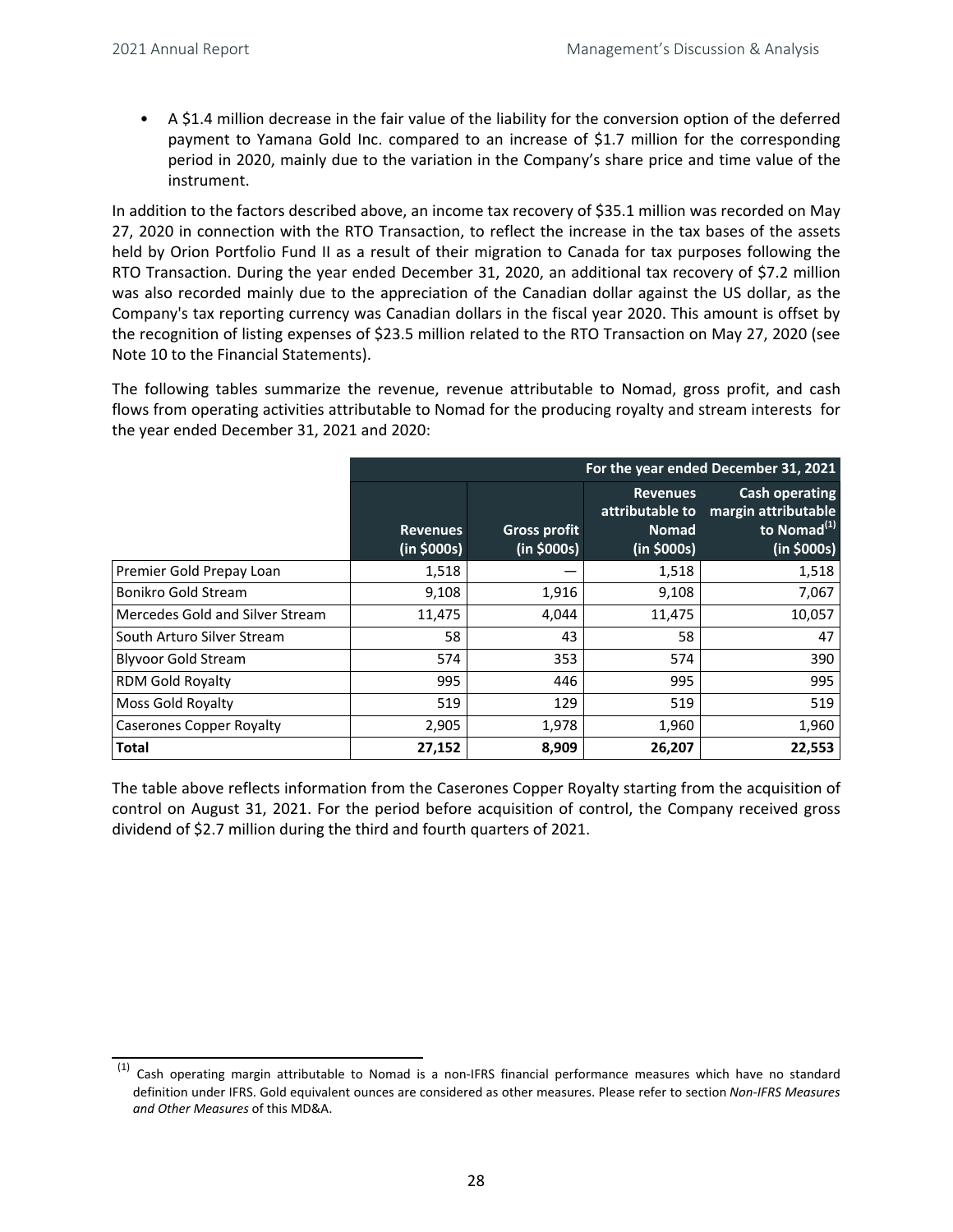|                                    | For the year ended December 31, 2020 |                                    |                                                                   |                                                                                        |  |  |
|------------------------------------|--------------------------------------|------------------------------------|-------------------------------------------------------------------|----------------------------------------------------------------------------------------|--|--|
|                                    | <b>Revenues</b><br>(in \$000s)       | <b>Gross profit</b><br>(in \$000s) | <b>Revenues</b><br>attributable to<br><b>Nomad</b><br>(in \$000s) | <b>Cash operating</b><br>margin attributable<br>to Nomad <sup>(1)</sup><br>(in \$000s) |  |  |
| Premier Gold Prepay Loan           | 11,689                               | 15                                 | 11,689                                                            | 11,689                                                                                 |  |  |
| Bonikro Gold Stream – cash settled | 425                                  | 192                                | 425                                                               | 425                                                                                    |  |  |
| Bonikro Gold Stream - in-kind      |                                      |                                    |                                                                   |                                                                                        |  |  |
| delivery                           | 7,029                                | 1,691                              | 7,029                                                             | 5,541                                                                                  |  |  |
| Mercedes Gold and Silver Stream    | 5,033                                | 1,510                              | 5,033                                                             | 4,066                                                                                  |  |  |
| South Arturo Silver Stream         | 50                                   | 16                                 | 50                                                                | 41                                                                                     |  |  |
| Woodlawn Silver Stream             | 1,154                                | 561                                | 1,154                                                             | 928                                                                                    |  |  |
| <b>RDM Gold Royalty</b>            | 1,178                                | 479                                | 1,178                                                             | 1,178                                                                                  |  |  |
| Moss Gold Royalty                  | 208                                  | 69                                 | 208                                                               | 208                                                                                    |  |  |
| <b>Total</b>                       | 26,766                               | 4,533                              | 26,766                                                            | 24,076                                                                                 |  |  |

For the year ended December 31, 2021 and 2020, gold equivalent ounces earned<sup>(1)</sup> from each of the producing royalty, stream and other interests are as follows:

|                                    | Gold equivalent ounces earned <sup>(1)</sup> |                                 |  |  |  |
|------------------------------------|----------------------------------------------|---------------------------------|--|--|--|
|                                    |                                              | For the year ended December 31, |  |  |  |
|                                    | 2021                                         | 2020                            |  |  |  |
| Premier Gold Prepay Loan           | 900                                          | 6,700                           |  |  |  |
| Bonikro Gold Stream – cash settled |                                              | 322                             |  |  |  |
| Bonikro Gold Stream - in-kind      | 5,102                                        | 3,722                           |  |  |  |
| Mercedes Gold and Silver Stream    | 6,591                                        | 1,796                           |  |  |  |
| South Arturo Silver Stream         | 31                                           | 27                              |  |  |  |
| <b>Blyvoor Gold Stream</b>         | 321                                          |                                 |  |  |  |
| Woodlawn Silver Stream             |                                              | 675                             |  |  |  |
| RDM Gold Royalty                   | 553                                          | 620                             |  |  |  |
| Moss Gold Royalty                  | 289                                          | 111                             |  |  |  |
| <b>Caserones Copper Royalty</b>    | 2,585                                        |                                 |  |  |  |
| Total                              | 16,372                                       | 13,973                          |  |  |  |

 $(1)$  Cash operating margin attributable to Nomad is a non-IFRS financial performance measures which have no standard definition under IFRS. Gold equivalent ounces are considered as other measures. Please refer to section *Non-IFRS Measures and Other Measures* of this MD&A.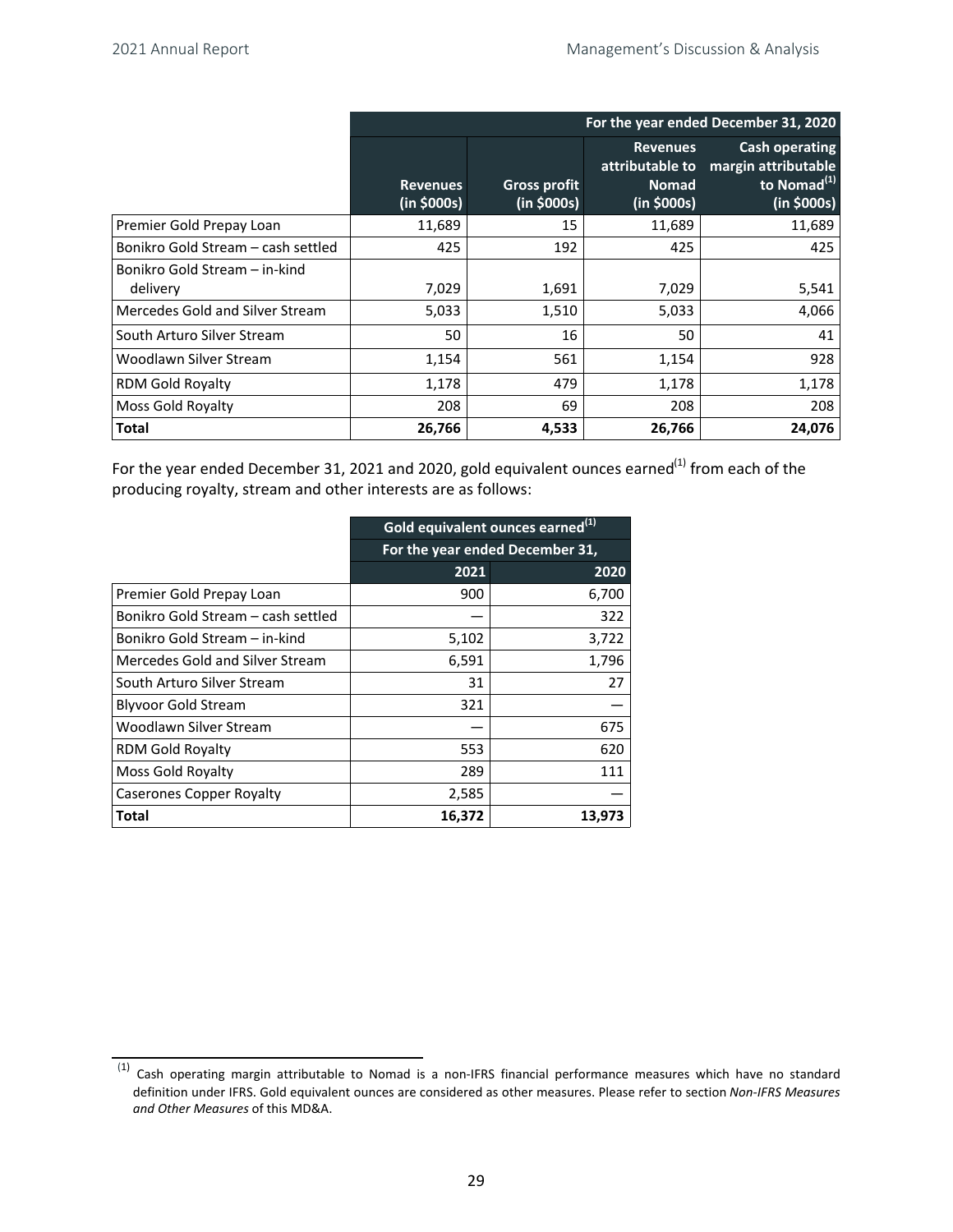## <span id="page-29-0"></span>Review of Balance Sheet

#### Assets

Total assets were \$376.0 million as at December 31, 2021 compared to \$290.0 million as at December 31, 2020. As at December 31, 2021, total assets are comprised of non-current and current assets of \$357.8 million and \$18.2 million respectively (\$258.2 million and \$31.8 million respectively as at December 31, 2020). The non-current assets are comprised of the royalty, stream and other interests and the deferred tax assets. The increase of non-current assets of \$99.5 million is mainly due to the acquisition of the CMC Shares as described in section "Caserones Copper Royalty – Minera Lumina Copper Chile", the acquisition of the Greenstone Gold Stream as described in section "Greenstone Gold Stream – Greenstone Gold Mines LP" and the acquisition of the Platreef Gold Stream as described in section "Platreef Gold Stream – Ivanplats  $(Pty)$  Ltd.". Current assets primarily comprise cash, amounts receivable and other current assets. The decrease in current assets of \$13.6 million relates mainly to the payment of the acquisitions described above and the transfer of the fair value of the Premier Gold Prepay Loan to the cost of the Mercedes Gold and Silver Stream in connection with the amendments described in section Mercedes Gold and Silver Stream – Equinox Gold Corp. of this MD&A.

#### Liabilities

Total liabilities as at December 31, 2021 primarily comprise an amount of \$10.0 million related to the Deferred Payment payable to Yamana Gold Inc. and the related conversion option measured at fair value and the borrowings of \$68.8 million under the revolving credit facility used to finance the acquisition of the CMC Shares, the Greenstone Gold Stream and the Platreef Gold Stream described above. 

#### Equity

Total equity increased by \$16.6 million as at December 31, 2021 compared to December 31, 2020, reflecting the dividends declared in 2021 offset by the shares issued for the Blackwater Gold Royalty acquisition, the share purchase warrants issued for the acquisition of CMC's interest and the sharebased compensation for the year ended December 31, 2021. Following the acquisition of the CMC Shares described above, non-controlling interest in CMC amounts to \$23.9 million.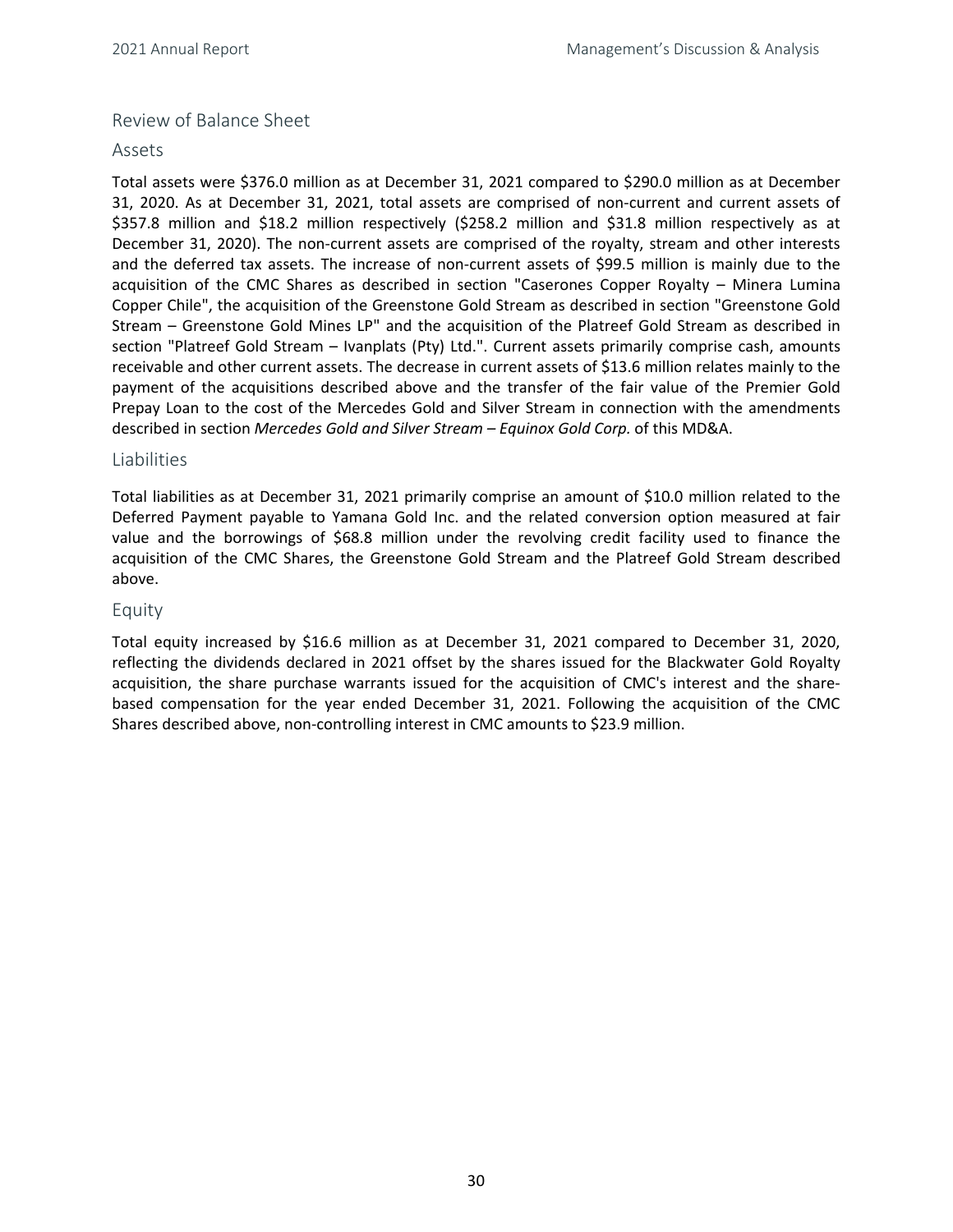## <span id="page-30-0"></span>Quarterly Information

Selected quarterly financial and statistical information for the most recent eight quarters is set out below (in thousands of dollars, except for amounts per share):

|                                                              | Q4 2021 | Q3 2021         | Q2 2021 | Q1 2021<br>Q4 2020 |         | Q3 2020 | Q2 2020 | Q1 2020 |
|--------------------------------------------------------------|---------|-----------------|---------|--------------------|---------|---------|---------|---------|
|                                                              |         |                 |         |                    |         |         |         |         |
| Cash                                                         | 12,377  | 24,621          | 25,410  | 25,332             | 22,517  | 15,028  | 12,239  | 4,692   |
| <b>Total assets</b>                                          | 376,013 | $359,766^{(2)}$ | 309,188 | 287,645            | 290,028 | 244,871 | 224,716 | 91,563  |
| Total revenue                                                | 6,783   | 6,125           | 4,592   | 9,652              | 6,784   | 7,568   | 6,038   | 6,376   |
| Purchased cost of gold<br>and silver                         | 630     | 694             | 546     | 3,306              | 2,632   | 2,753   | 4,599   | 4,380   |
| Net income (loss) <sup>(3)</sup>                             | (2,390) | 929             | 260     | (258)              | 11,264  | 526     | 7,265   | 1,056   |
| Net income (loss)<br>attributable to<br>Nomad's shareholders | (2,502) | 824             | 260     | (258)              | 11,264  | 526     | 7,265   | 1,056   |
| Basic net income (loss)<br>per share <sup>(3)</sup>          | (0.04)  | 0.01            | 0.00    | 0.00               | 0.21    | 0.01    | 0.18    | 0.03    |
| Diluted net income<br>(loss) per share <sup>(3)</sup>        | (0.04)  | 0.01            | 0.00    | 0.00               | 0.21    | 0.01    | 0.18    | 0.03    |
| Cash flows from<br>operating activities                      | 3,549   | 492             | 2,423   | 6,320              | 4,778   | 5,243   | 4,813   | 5,564   |
| Dividends declared                                           | 2,236   | 2,223           | 2,285   | 2,252              | 2,221   | 1,966   |         |         |
| Average gold price                                           | 1,795   | 1,789           | 1,818   | 1,794              | 1,874   | 1,909   | 1,711   | 1,583   |
| Average silver price                                         | 23.33   | 24.37           | 26.71   | 26.26              | 24.39   | 24.26   | 16.38   | 16.90   |
| GEOs earned <sup>(1)</sup>                                   | 3,231   | 4,772           | 2,577   | 5,575              | 3,587   | 3,769   | 3,698   | 2,920   |
| GEOs sold(1)                                                 | 3,231   | 4,772           | 2,577   | 5,575              | 3,587   | 3,933   | 3,534   | 3,817   |

Changes in total revenue, purchased cost of gold and silver, cash flow from operating activities from quarter to quarter are affected primarily by fluctuations in production at the different mining properties, timing of shipments, changes in price of commodities as well as acquisitions of royalty, stream and other interests. In addition to the fluctuations in total revenue and purchased cost of gold and silver, net income (loss), net income (loss) attributable to Nomad's shareholders and basic and diluted net income (loss) per share are affected by the changes in fair value relating to the Premier Gold Prepay Loan and the Deferred Payment payable to Yamana Gold Inc. Changes in cash and total assets are mainly affected by the acquisitions of royalty, stream and other interests.

<sup>(1)</sup> Gold equivalent ounces are considered as other measures. Please refer to section *Non-IFRS and Other Measures* of this MD&A.

<sup>(2)</sup> The amount of total assets reported as at September 30, 2021 was adjusted to take into consideration adjustments to the assets acquired and liabilities assumed from the acquisition of the CMC Shares as described in section "Caserones Copper Royalty - Minera Lumina Copper Chile"

 $^{(3)}$  All previously reported per share amounts have been retrospectively restated to reflect the Consolidation.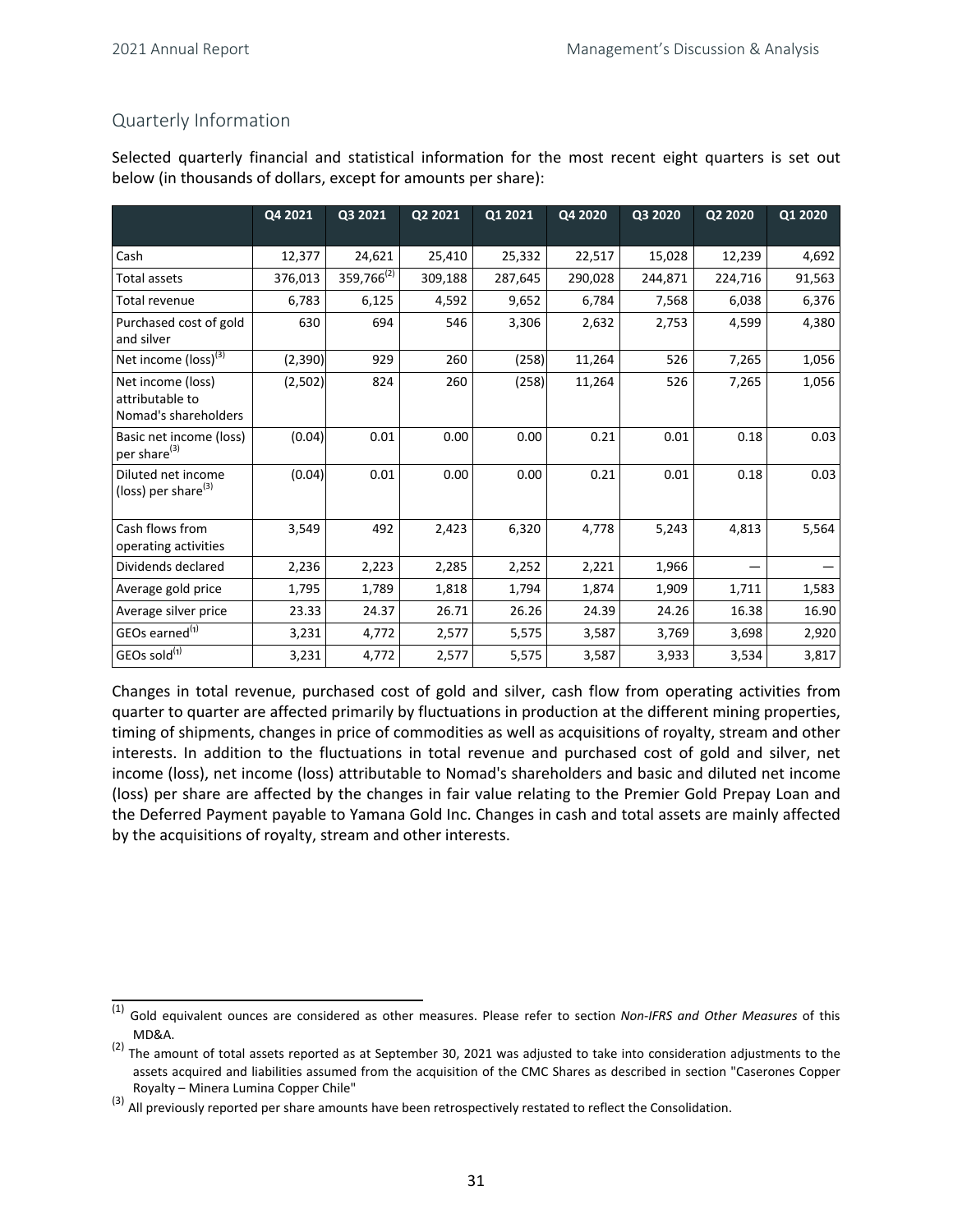## <span id="page-31-0"></span>Liquidity and Capital Resources

As of December 31, 2021, the Company had cash of \$12.4 million (December 31, 2020 – \$22.5 million) and working capital of \$0.8 million (December 31, 2020 – \$27.4 million). As at December 31, 2021, the Company had access to undrawn borrowings of \$56.3 million under the Facility, excluding the option to increase the Facility by \$25 million as described in Note 14 to the Financial Statements. In addition, the ATM equity program provides the Company with the opportunity to sell up to \$50 million in common shares from treasury at the Company's sole discretion and at the prevailing market price. Subsequently to December 31, 2021, the Company closed a public offering on a bought deal basis for aggregate gross proceeds of CA\$42.5 million (\$34 million).

On August 17, 2020, the Company initially entered into a credit agreement for a \$50 million revolving credit facility with an option to increase by \$25 million, subject to satisfaction of certain conditions. On September 14, 2021, the Company amended its revolving credit facility increasing the amount from \$50 million to \$125 million with the option to increase by \$25 million, the option subject to satisfaction of certain conditions. The Facility is secured by all of the Company's assets and has a 4-year term, extendable through mutual agreement between Nomad and the lenders. Drawn funds bear interest at a US base rate or LIBOR (or a successor rate when the LIBOR will no longer be available) plus applicable margins between 2.25% and 4.00% depending on the Company's leverage ratio. The Facility is also subject to a standby fee of 0.5063% to 0.9000% depending on the Company's leverage ratio.

In connection with the acquisitions in 2021 of the Platreef Gold Stream, the Greenstone Gold Stream and the interest in CMC described in section "Acquisitions of assets", the Company drew down an amount of \$68.8 million under the Facility to satisfy the purchase prices payable in cash. As at December 31, 2021 and as per the Facility, the drawn funds bear interest at LIBOR plus a margin of 2.25%.

In connection with the Facility, the Company is subject to certain covenants, including the Company's leverage ratios and certain other non-financial requirements. As at December 31, 2021, the Company is in compliance with all covenants under the Facility.

The Company ensures that there are sufficient funds to meet its short-term business requirements on the basis of expected cash flows, taking into account its anticipated cash flows from operations, its holdings of cash and cash equivalents, the amount available under the Facility and other equity financing opportunities such as the Company's ATM equity program.

The Company's cash requirements include administration costs, payments related to the contractual obligations and commitments on the producing stream agreements and expected dividend payment. Because of the nature of the Company's operations, there are limited requirements for capital expenditures and cash flows used in investing activities are mainly for the acquisition of royalties, streams, or other similar interests. Such acquisitions are discretionary, and consideration paid is generally satisfied by cash payments, issuance of shares or other equity instruments. The Company considers the current cash resources, credit facilities and future cash flows to be sufficient to cover the commitments, operating and administrative expenses, and dividend payments.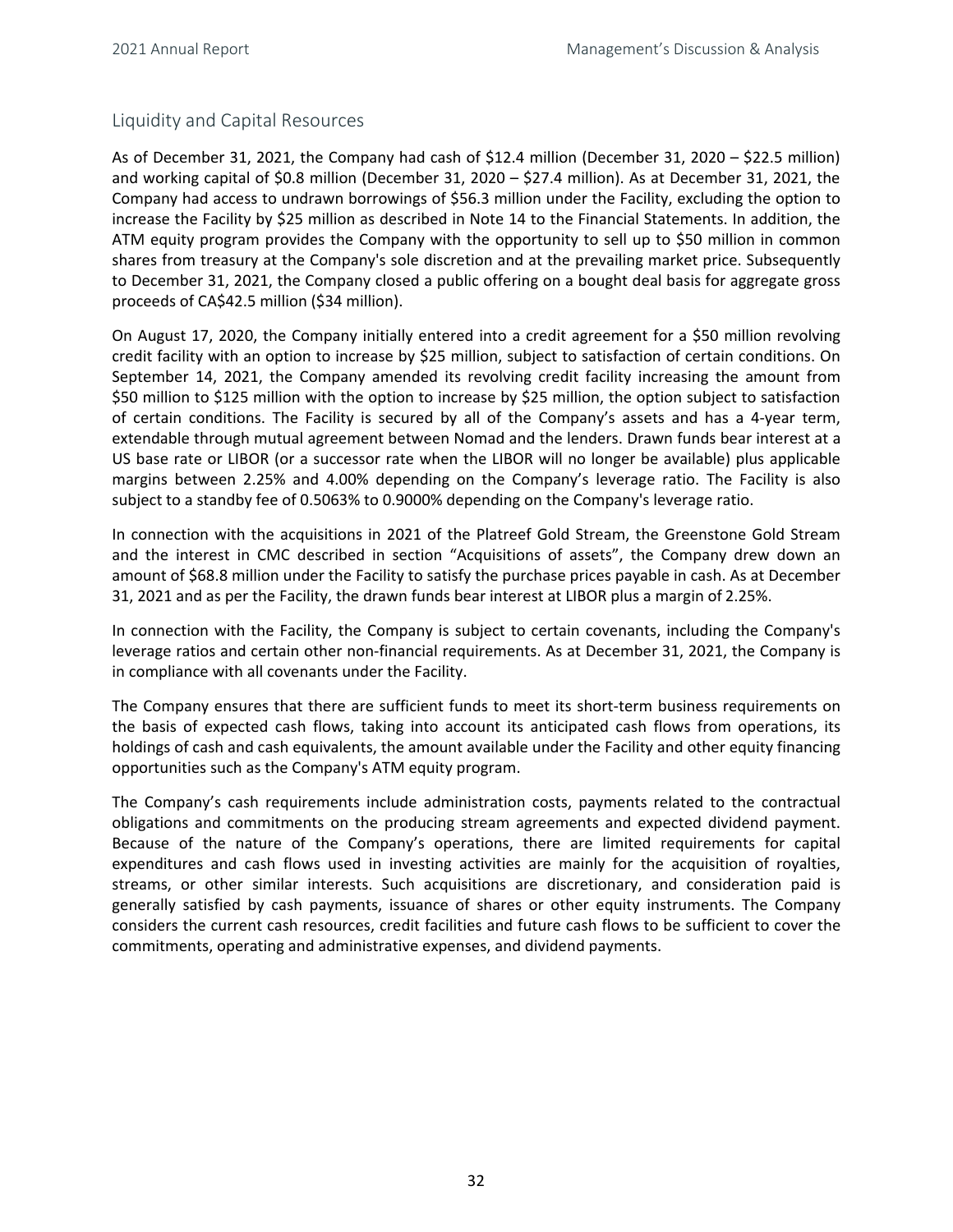## Cash Flows

## Cash flows from operating activities

During the year ended December 31, 2021, the Company generated operating cash flows of \$12.8 million, compared with \$20.4 million during the comparable year of 2020. The increases are in the sections Review of performance for the year ended December 31, 2021 above.

## Cash flows used in investing activities

During the year ended December 31, 2021, cash flows used in investing activities amounted to \$81.6 million compared to \$19.4 million for 2020. Cash flows used in investing activities for the year ended December 31, 2021 are mainly comprised of the cash consideration of \$60.7 million paid in connection with the acquisitions of the Blackwater Gold Royalty, the additional 37.5% interest in CMC on August 31, 2021 and the payment of the first deposits with respect to the Greenstone Gold Stream and Platreef Gold Stream in December 2021 partially offset by the cash acquired of \$2.3 million from the acquisition of the additional 37.5% interest in CMC. The cash flows used in investing activities for the year ended December 31, 2021 include also the cash consideration of \$23.2 million in connection with the acquisition of the initial 30% ownership interest in CMC.

Comparatively, cash flows used in investing activities for the year ended December 31, 2020 include \$15.5 million invested in the Premier Gold Prepay Loan and cash consideration paid to the Yamana Gold Inc. and its affiliate for the acquisition of the Yamana Portfolio and the cash considerations paid in connection with the acquisitions of the Troilus Gold Royalty, the Robertson Gold Royalty and the Blackwater Gold Royalty, offset by cash acquired of \$11.3 million from the acquisition of the Bonikro Gold Stream, the Moss Gold Royalty and the Robertson Gold Royalty.

#### Cash flows from financing activities

During the year ended December 31, 2021, cash flows provided by financing activities amounted to \$58.7 million and relate mainly to the borrowings of \$68.8 million under the Facility to finance the acquisition of CMC Shares and the payments of the first deposits with respect to the Greenstone Gold Stream and the Platreef Gold Stream partially offset by the dividends of \$9.0 million and the financing fees of \$1.1 million related to the Facility.

Comparatively, during the year ended December 31, 2020, cash flows provided by financing activities amounted to \$21.6 million and is mainly related to net proceeds of \$9.0 million received from private placement completed on May 27, 2020 and net parent investment prior to the RTO Transaction of \$15.2 million. The Company also paid dividends of \$2.0 million during the year ended December 31, 2020.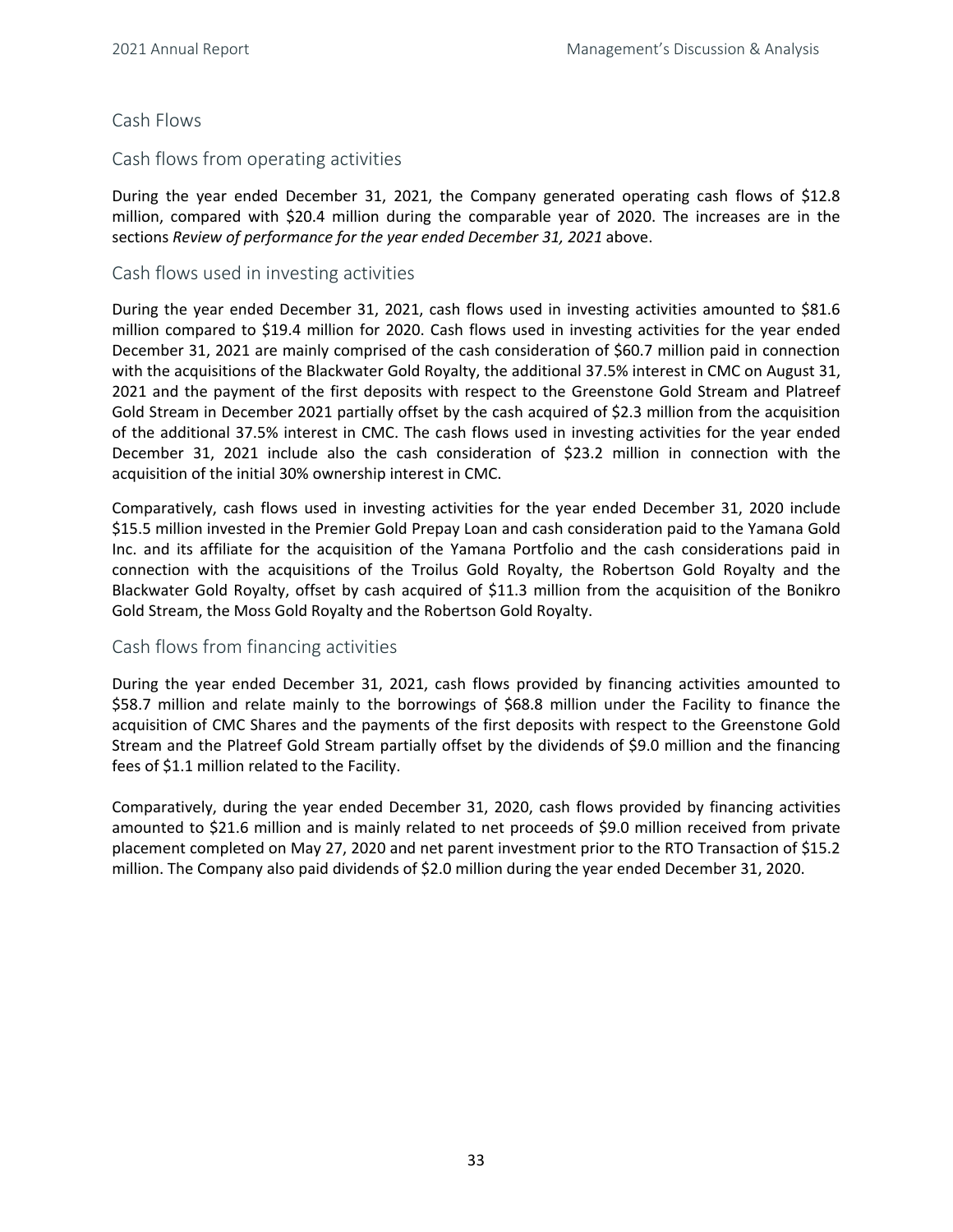## <span id="page-33-0"></span>Contractual Obligations and Commitments

The following table summarizes the Company's commitments to pay for gold and silver to which it has the contractual right pursuant to the associated agreements:

|                                    | <b>Attributable Payable Production to be</b><br><b>Purchased</b>                                                                                            |               | <b>Per Ounce Cash Payment</b>                                                                                 |                      | <b>Term of Agreement</b>                                                                        | Date of contract                      |
|------------------------------------|-------------------------------------------------------------------------------------------------------------------------------------------------------------|---------------|---------------------------------------------------------------------------------------------------------------|----------------------|-------------------------------------------------------------------------------------------------|---------------------------------------|
| <b>Stream interest</b>             | Gold                                                                                                                                                        | <b>Silver</b> | Gold                                                                                                          | <b>Silver</b>        |                                                                                                 |                                       |
| <b>Blyvoor Gold Stream</b>         | 10%                                                                                                                                                         |               | Lesser of spot price or<br>\$572                                                                              |                      | Expires at 10,320,000<br>oz. delivered                                                          | Aug. 2018                             |
| Bonikro Gold Stream                | 6%                                                                                                                                                          |               | Lesser of spot price or<br>\$400                                                                              |                      | Life of mine                                                                                    | Oct. 2019                             |
| <b>Greenstone Gold</b><br>Stream   | 5.938% until 120,333<br>ounces of gold have been<br>delivered and 3.958%<br>thereafter                                                                      |               | 20% of spot price and<br>\$30 for ESG component                                                               |                      | 40 years from October<br>28, 2021                                                               | Oct. 2021                             |
| Mercedes Gold and<br>Silver Stream | 1,000 oz. per quarter                                                                                                                                       | 100%          |                                                                                                               | 20% of spot<br>price | Silver: 40 years from<br>April 7, 2021<br>Gold: 1,000 oz. per<br>quarter and up to<br>8,000 oz. | Jan. 2019, Mar. 2020<br>and Apr. 2021 |
| Platreef Gold Stream               | 37.5% until 131,250 ounces<br>of gold have been delivered<br>and 30% thereafter until<br>256,980 ounces of gold have<br>been delivered and 5%<br>thereafter |               | \$100 per ounce until<br>256,980 ounces of gold<br>have been delivered<br>and 80% of spot price<br>thereafter |                      | Subject to certain<br>clauses, up to 40 years<br>from December 7, 2021                          | Dec. 2021                             |
| South Arturo Silver<br>Stream      |                                                                                                                                                             | 100%          |                                                                                                               | 20% of spot<br>price | 40 years from April 7,<br>2021                                                                  | Apr. 2021                             |
| Woodlawn Silver<br><b>Stream</b>   |                                                                                                                                                             | 80%           |                                                                                                               | 20% of spot<br>price | 10 years after mining<br>activity ceases                                                        | Jun. 2017 and Oct.<br>2019            |

Refer to the "Acquisition of Assets" and "Assets" section of this MD&A for specific delivery terms of each stream agreement and contractual obligations related to the acquisition of the Greenstone Gold Stream and the Platreef Gold Stream.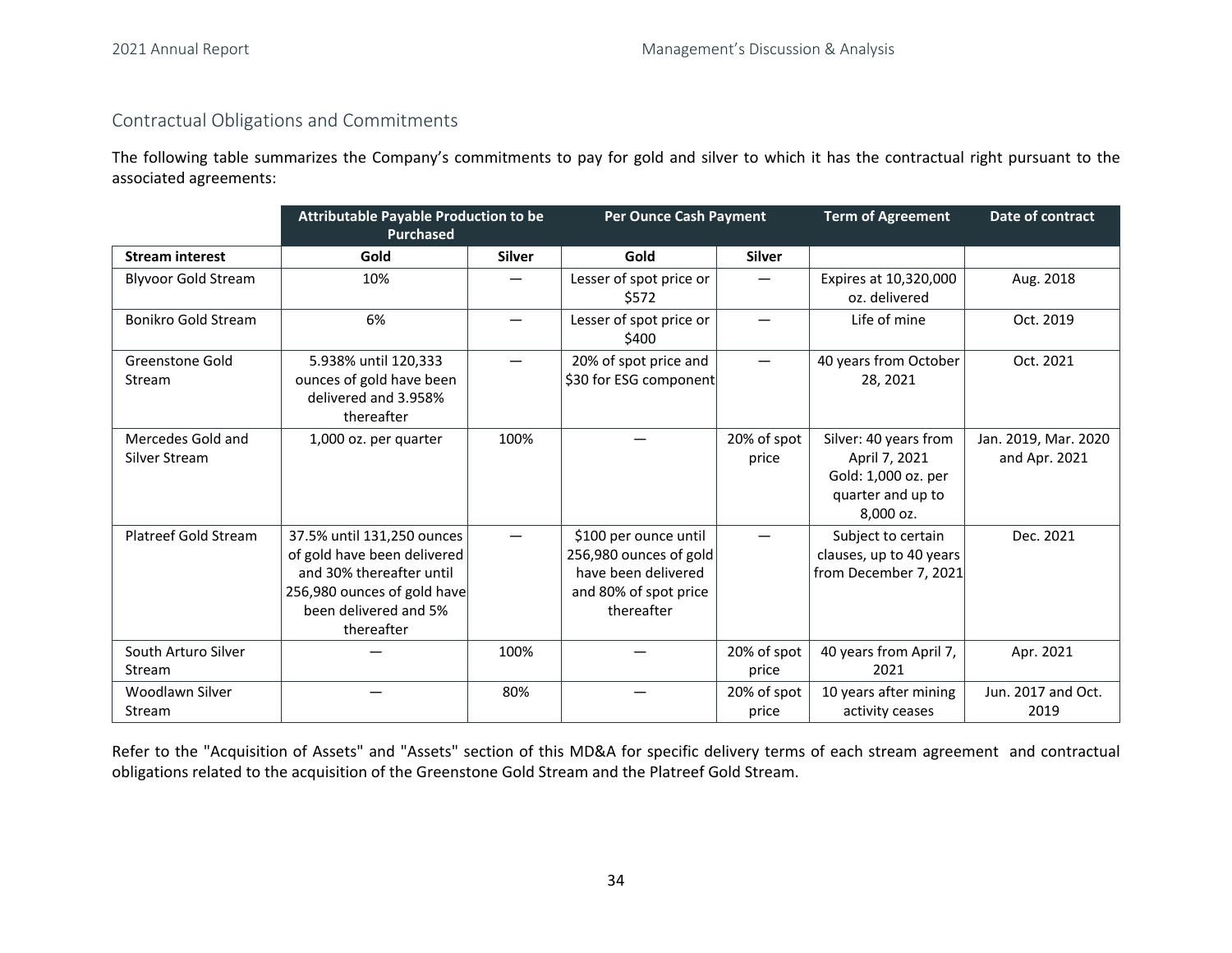## <span id="page-34-0"></span>Share Capital

As at March 30, 2022, the Company had 61,456,966 common shares, 1,667,893 share options and 24,881,654 common share purchase warrants outstanding entitling the holders to purchase 2,488,165 common shares. The Company also had 307,285 restricted share units, 175,690 performance share units and 219,180 deferred share units outstanding. Pursuant to the deferred payment payable to Yamana Gold Inc. and based on the CA\$/US\$ daily exchange rate published by the Bank of Canada on March 29, 2022, 1,389,931 common shares would be issuable should the conversion option be exercised on such date. 

## Guidance

In 2022, Nomad expects attributable royalty and stream sales to total 23,000 to 27,000  $GEOs^{(1)}$  using commodity prices of \$1,800 per ounce for gold, \$24.00 per ounce for silver and \$4.00 per pound of copper. 

Attributable royalty and stream sales are expected to reach 60,000 GEOs<sup>(1)</sup> by 2025 based on the same commodity prices as those underpinning 2022 guidance. This guidance assumes the start of operations at the Greenstone project and Platreef Project in 2024 and Cortez complex's Robertson deposit in 2025.

The 2022 and three-year guidance are based on our assessment of public forecasts and other disclosure by the third-party owners and operators of the Company's assets.

## Normal Course Issuer Bid on Common Shares

Pursuant to the normal course issuer bid ("NCIB"), which began on April 29, 2021 and which will expire on April 28, 2022, the Company is authorized to repurchase for cancellation up to a maximum of 1,555,005 of its common shares under certain conditions. As at December 31, 2021, and since the inception of the NCIB, the Company has not repurchased any common shares.

#### Related Party Transactions

#### *Greenstone Gold Stream*

As described in section "Acquisitions of Assets", the Company entered into a gold purchase agreement on October 28, 2021, with a subsidiary of Orion, the Company's majority shareholder and a related party, with respect to its 40% interest in GGM. The terms of the Greenstone Gold Stream are described in section "Greenstone Gold Stream - Greenstone Gold Mines LP".

#### *Transactions with related parties prior to RTO Transaction*

Prior to the RTO Transaction on May 27, 2020 and separation of the Orion Fund II Portfolio as a standalone public entity, the Orion Fund II Portfolio was managed and operated in the normal course of business by Orion Mine Finance Management II Limited along with other Orion Group operations and not as a separate business.

Please refer to Note 24 of the Financial Statements for details on the related party transactions for the years ended December 31, 2021 and 2020.

<sup>(1)</sup> Gold equivalent ounces are considered as other measures. Please refer to section *Non-IFRS Measures and Other Measures* of this MD&A.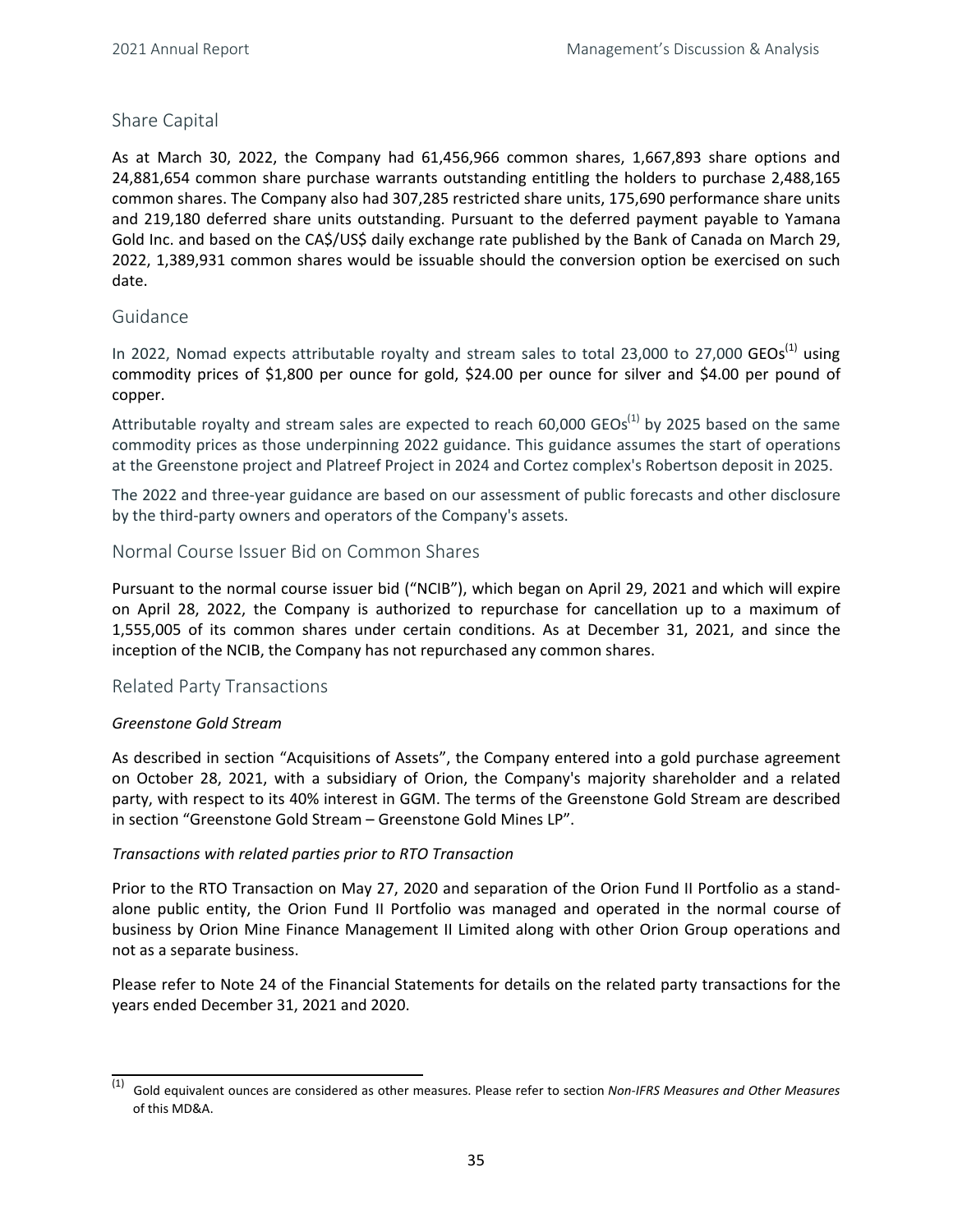## <span id="page-35-0"></span>Non-IFRS and Other Measures

The Company used, throughout this document, certain non-IFRS performance measures, including (i) adjusted net income (loss) and adjusted net income (loss) per share (ii) cash operating margin and cash operating margin attributable to Nomad and (iii) cash cost of sales.

These non-IFRS measures do not have any standardized meaning prescribed by IFRS, and other companies may calculate these measures differently. The presentation of these non-IFRS measures is intended to provide additional information and should not be considered in isolation or as a substitute for measures of performance prepared in accordance with IFRS.

In addition to the non-IFRS performance measures described below, the Company's royalty and stream revenues are converted to GEOs by dividing revenues for a specific period by the average realized gold price per ounce for the gold stream revenues and by dividing revenues by the average gold price for the gold royalty revenues, for the respective period. Silver earned from royalty and stream agreements are converted to gold equivalent ounces by multiplying the silver ounces by the average silver price for the period and dividing by the average gold price for the period. The Company's gross amount received or receivable from the Caserones copper NSR royalty is converted to GEOs by dividing the dividend received or receivable before taxes for a specific period by the average gold price, for the respective period.

## Adjusted Net Income (loss) and Adjusted Net Income (loss) per Share

Adjusted net income (loss) and adjusted net income (loss) per share are calculated by removing the effects of the non-cash cost of sales related to the Premier Gold Prepay Loan, the non-cash change in fair value of the conversion option for the Deferred Payment to Yamana Gold Inc. and the non-cash change in fair value of the Premier Gold Prepay Loan and the deferred income tax recovery related to stream interests subject to the RTO Transaction. The Company believes that, in addition to measures prepared in accordance with IFRS, management and certain investors use this information to evaluate the Company's performance.

The following table provides a reconciliation of adjusted net income (loss) and adjusted net income (loss) per share (basic and diluted) (in thousands of dollars, except for amounts per share). All previously reported number of shares and per share amounts have been retrospectively restated to reflect Consolidation.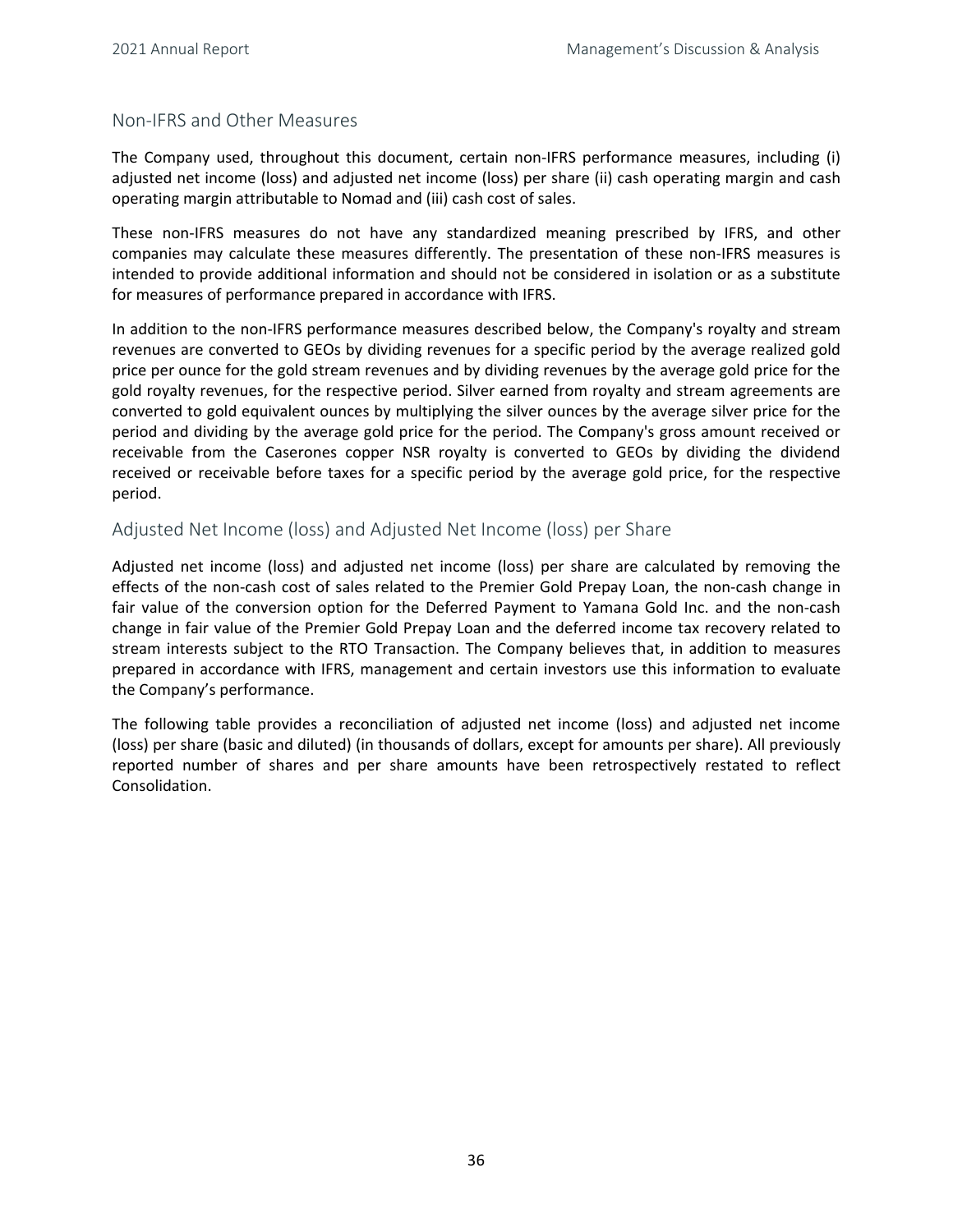|                                                                   | Three months ended<br>December 31, |          | Years ended<br>December 31, |           |
|-------------------------------------------------------------------|------------------------------------|----------|-----------------------------|-----------|
|                                                                   | 2021                               | 2020     | 2021                        | 2020      |
|                                                                   | \$                                 | \$       | $\zeta$                     | \$        |
| Net income                                                        | (2,390)                            | 11,264   | (1, 459)                    | 20,111    |
| Adjustments:                                                      |                                    |          |                             |           |
| Non-cash cost of sales related to the Premier Gold<br>Prepay Loan |                                    | 1,702    | 1,522                       | 11,674    |
| Change in fair value of Premier Gold Prepay Loan                  |                                    | (487)    | 690                         | (5, 454)  |
| Listing expenses                                                  |                                    |          |                             | 23,492    |
| Change in fair value of conversion option                         | 1,148                              | (6, 366) | (1, 425)                    | 1,693     |
| Deferred Income tax recovery                                      | (418)                              | (4,786)  | (1,003)                     | (41, 812) |
| Adjusted net income (loss)                                        | (1,660)                            | 1,327    | (1,675)                     | 9,704     |
| Weighted average number of shares                                 |                                    |          |                             |           |
| Basic (in thousands)                                              | 56,667                             | 54,330   | 56,645                      | 44,661    |
| Diluted (in thousands)                                            | 56,667                             | 56,151   | 56,645                      | 45,041    |
| Adjusted net income (loss) per share (basic and<br>diluted)       | (0.03)                             | 0.02     | (0.03)                      | 0.22      |

#### Cash Operating Margin Attributable to Nomad

Cash operating margin attributable to Nomad is calculated by subtracting the cash cost of sales from the total revenue adjusted to remove revenue attributable to non-controlling shareholders. The Company presents cash operating margin attributable to Nomad as management and certain investors use this information to evaluate the Company's performance in comparison to other streaming and royalty companies who present results on a similar basis as well as to evaluate the Company's ability to generate cash flow.

The following table provides a calculation of cash operating margin attributable to Nomad (in thousands of dollars).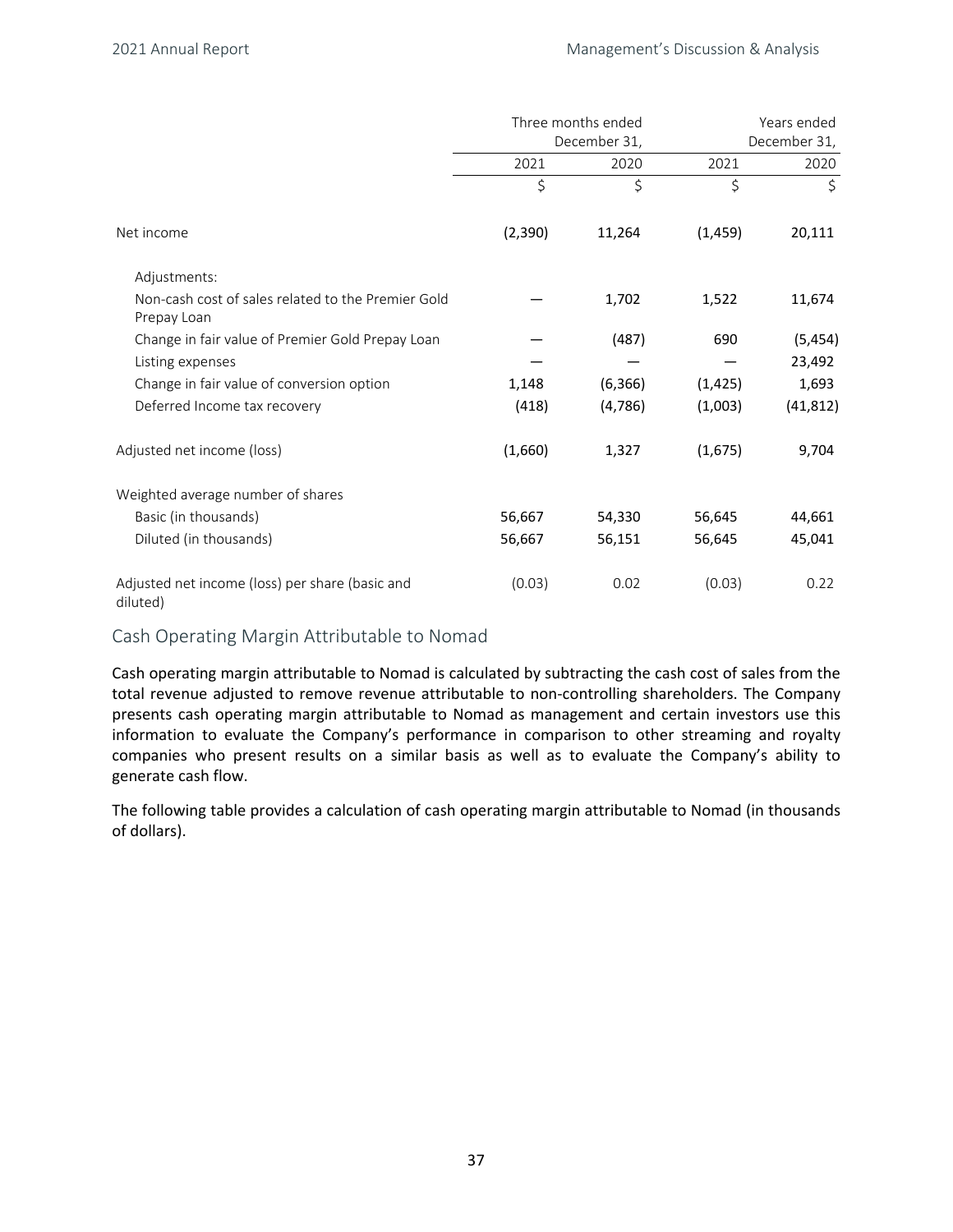|                                                                                     | Three months ended<br>December 31, |       | Years ended<br>December 31, |        |
|-------------------------------------------------------------------------------------|------------------------------------|-------|-----------------------------|--------|
|                                                                                     | 2021                               | 2020  | 2021                        | 2020   |
|                                                                                     | \$                                 | \$    | \$                          | \$     |
| Cash operating margin attributable to Nomad                                         |                                    |       |                             |        |
| Total revenue                                                                       |                                    |       |                             |        |
| Gold sold                                                                           | 3,819                              | 4,548 | 19,660                      | 18,718 |
| Silver sold                                                                         | 656                                | 1,632 | 3,073                       | 6,237  |
| Cash                                                                                | 2,308                              | 604   | 4,419                       | 1,811  |
|                                                                                     | 6,783                              | 6,784 | 27,152                      | 26,766 |
| Less: Revenue attributable to the non-controlling                                   |                                    |       |                             |        |
| shareholders                                                                        | (625)                              |       | (945)                       |        |
| Total revenue attributable to Nomad                                                 | 6,158                              | 6,784 | 26,207                      | 26,766 |
| Less: Cash cost of sales <sup>(1)</sup>                                             | 630                                | 930   | 3,654                       | 2,690  |
| Cash operating margin attributable to Nomad                                         | 5,528                              | 5,854 | 22,553                      | 24,076 |
| Cash operating margin attributable to Nomad (% of<br>revenue attributable to Nomad) | 90 %                               | 86 %  | 86 %                        | 90 %   |

 $<sup>(1)</sup>$  See reconciliation of cash cost of sales below.</sup>

## Cash Cost of Sales

Cash cost of sales is calculated by subtracting depletion and non-cash costs of sales related to the Premier Gold Prepay Loan from the total cost of sales. In addition to measures prepared in accordance with IFRS, management and certain investors use this information to evaluate the Company's performance and ability to generate cash flow in comparison with other streaming and royalty companies in the precious metals mining industry who present similar measures of performance.

The following table provides a reconciliation of cash cost of sales (in thousands of dollars).

|                                                                                                    | Three months ended<br>December 31, |         | Years ended<br>December 31, |           |
|----------------------------------------------------------------------------------------------------|------------------------------------|---------|-----------------------------|-----------|
|                                                                                                    |                                    |         |                             |           |
|                                                                                                    | 2021                               | 2020    | 2021                        | 2020      |
|                                                                                                    | \$                                 | \$      | \$                          | \$        |
| Cost of sales                                                                                      | 4,089                              | 5,061   | 18,243                      | 22,233    |
| Less: Depletion                                                                                    | (3, 459)                           | (2,429) | (13,067)                    | (7,869)   |
| Less: Purchased cost of gold ounces received related<br>to the Premier Gold Prepay Loan (non-cash) |                                    |         |                             |           |
|                                                                                                    |                                    | (1,702) | (1,522)                     | (11, 674) |
| Cash cost of sales                                                                                 | 630                                | 930     | 3,654                       | 2,690     |
| Cash cost of sales is comprised of:                                                                |                                    |         |                             |           |
| Total cash cost of gold sold                                                                       | 498                                | 609     | 3,027                       | 1,489     |
| Total cash cost of silver sold                                                                     | 132                                | 321     | 627                         | 1,201     |
|                                                                                                    | 630                                | 930     | 3,654                       | 2,690     |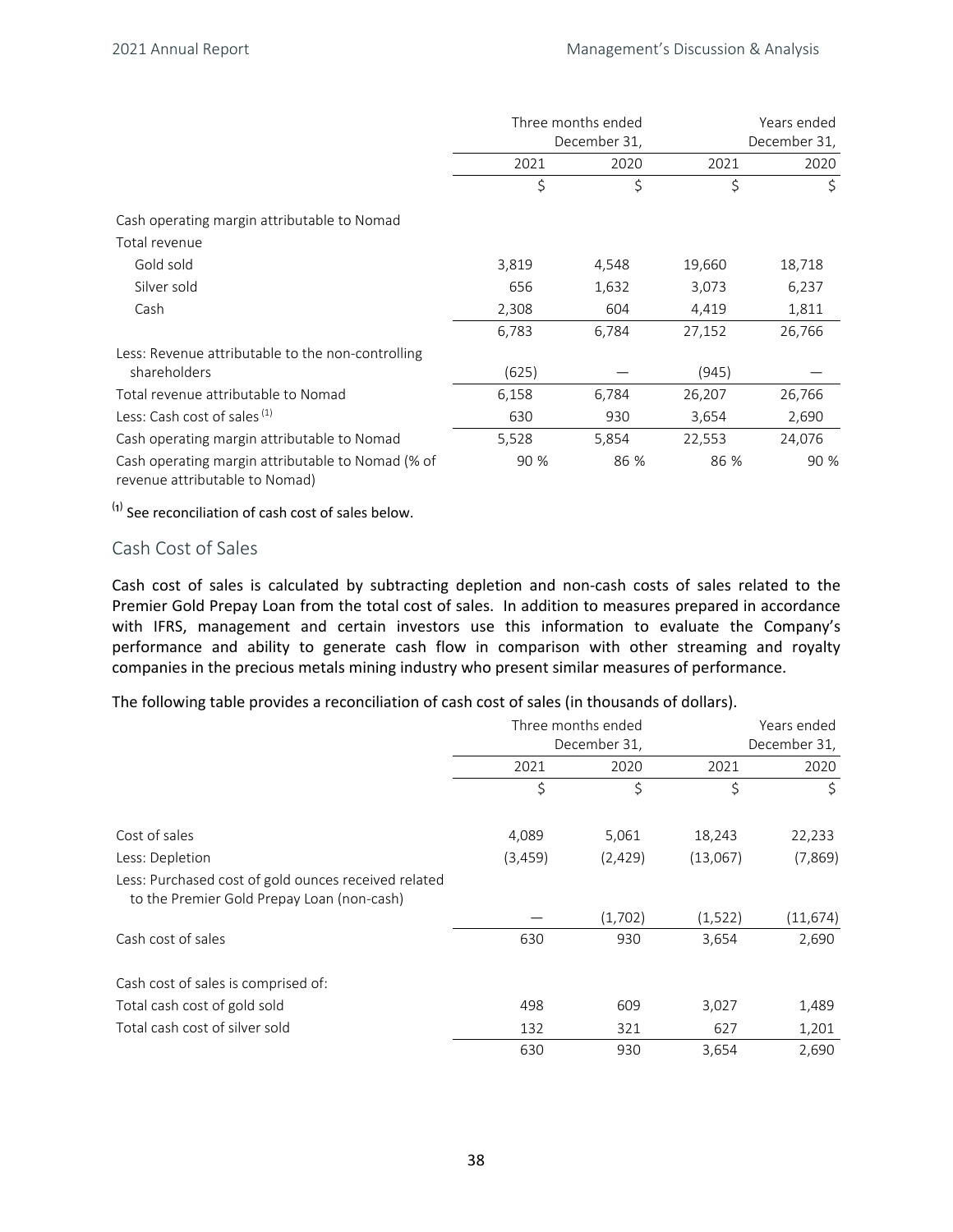## <span id="page-38-0"></span>Off-balance Sheet Items

There are no off-balance sheet arrangements.

## Risks and Uncertainties

The Company holds royalty, stream and other interests and operates in an industry that is dependent on a number of factors that include environmental, legal, operational/execution, financing and political risks, the discovery of economically recoverable reserves and the ability of third-parties to develop, construct and operate assets and to maintain economically feasible production. The occurrence of any of these risks or any of the risks listed below could adversely affect the operating results and the financial condition of the Company could be seriously harmed and investors may lose a significant proportion of their investment. An investor should carefully consider the risks described in the Company's most recent Annual Information Form and the other information filed with the Canadian securities regulators and the U.S Securities and Exchange Commission before investing in the Company's securities. If any of such described risks occur, or if others occur, the Company's business, operating results and financial condition could be seriously harmed and investors may lose a significant proportion of their investment.

Information regarding the risks affecting the Company and its business is provided in the Company's Annual Information Form dated March 30, 2022 (the "AIF") under the heading "Risk Factors", and is incorporated by reference in this MD&A. A copy of the AIF is available under the Company's profile on SEDAR at www.sedar.com for a broader list of risks relating to the Company.

## Critical Accounting Estimates and Judgements

Estimates and assumptions are continually evaluated and are based on historical experience and other factors, including expectations of future events that are believed to be reasonable under the circumstances. The determination of estimates requires the exercise of judgement based on various assumptions and other factors such as historical experience and current and expected economic conditions. Actual results could differ from those estimates.

Critical accounting estimates and assumptions and critical judgements in applying the Company's accounting policies are detailed in Note 5 to the Financial Statements for the year ended December 31, 2021, which are available under the Company's profile on SEDAR at www.sedar.com.

## Financial Instruments

The Company's financial instruments consist of cash, trade receivables, accounts payable and accrued liabilities, the deferred payment liability (debt host and conversion option) and the borrowings under the Facility. The Company's conversion option of the deferred payment liability is recorded at fair value as detailed in the Company's consolidated financial statements for the year ended December 31, 2021. Financial instruments that are not measured at fair value on the consolidated balance sheets are represented by cash, trade receivables, accounts payable and accrued liabilities, the deferred payment liability (debt host) and the borrowings under the Facility. The fair values of cash, trade receivables, accounts payable and accrued liabilities and deferred payment liability approximate their carrying values due to their short-term nature. The carrying value of the liability under the Facility approximates its fair value given that the credit spread is similar to the credit spread the Company would obtain under similar conditions as at December 31, 2021.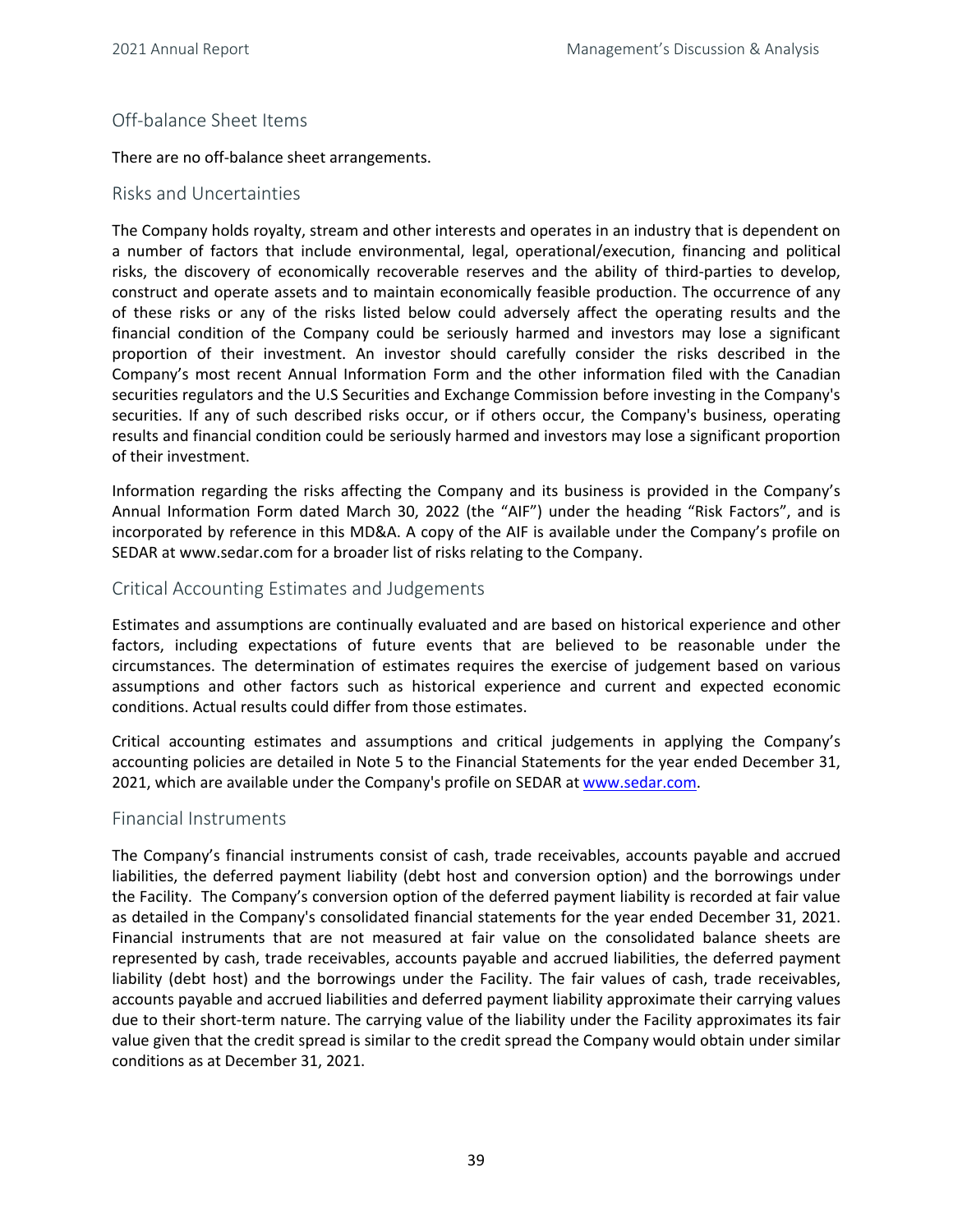## <span id="page-39-0"></span>Disclosure Controls and Procedures

Disclosure controls and procedures are designed to provide reasonable assurance that information required to be disclosed in reports filed with the securities regulatory authorities are recorded, processed, summarized and reported in a timely fashion. The disclosure controls and procedures are designed to ensure that information required to be disclosed by the Company in such reports is then accumulated and communicated to the Company's management to ensure timely decisions regarding required disclosure. Management regularly reviews disclosure controls and procedures; however, they cannot provide an absolute level of assurance because of the inherent limitations in control systems to prevent or detect all misstatements due to error or fraud. The Chief Executive Officer and Chief Financial Officer, along with Management, have evaluated and concluded that the Company's disclosure controls and procedures were effective and appropriately designed as at December 31, 2021.

## Management's Report on Internal Control over Financial Reporting

The Chief Executive Officer and Chief Financial Officer are responsible for establishing and maintaining internal controls over financial reporting. The Company's internal controls over financial reporting are designed to provide reasonable assurance regarding the reliability of financial reporting and the preparation of financial statements for external purposes in accordance with IFRS. Under the supervision of the Chief Executive Officer and Chief Financial Officer, management evaluated the effectiveness of the Company's internal control over financial reporting as of December 31, 2021. In making the assessment, management used the criteria set forth in Internal Control - Integrated Framework (2013), issued by the Committee of Sponsoring Organizations of the Treadway Commission. Based on this assessment, the Chief Executive Officer and Chief Financial Officer, together with management, have concluded that, as at December 31, 2021, the Company's internal controls over financial reporting were effective and there were no material weaknesses.

The Company's management, including the Chief Executive Officer and Chief Financial Officer, believe that internal controls over financial reporting and disclosure controls and procedures, no matter how well designed and operated, have inherent limitations. Therefore, even those systems determined to be properly designed and effective can provide only reasonable assurance that the objectives of the control system are met.

#### *Limitations of Controls and Procedures*

Management, including the Chief Executive Officer and Chief Financial Officer, believes that any disclosure controls and procedures or internal controls over financial reporting, no matter how well conceived and operated, can provide only reasonable, not absolute assurance that the objectives of the control system are met. Further, the design of a control system must reflect the fact that there are resource constraints, and the benefits of controls must be considered relative to their costs. Because of the inherent limitations in all control systems, they cannot provide absolute assurance that all control issues and instances of fraud, if any, within the Company have been prevented or detected. These inherent limitations include the reality judgments in decision making can be faulty, and that breakdowns can occur because of simple errors or mistakes. Additionally, controls can be circumvented by the individual acts of some persons, by collusion of two or more people, or by unauthorized override of the control. The design of any system of controls is also based in part upon certain assumptions about the likelihood of future events, and there can be no assurance that any design will succeed in achieving its stated goals under all potential future conditions. Accordingly, because of the inherent limitations in a cost-effective control system, misstatements due to error or fraud may occur and not be detected.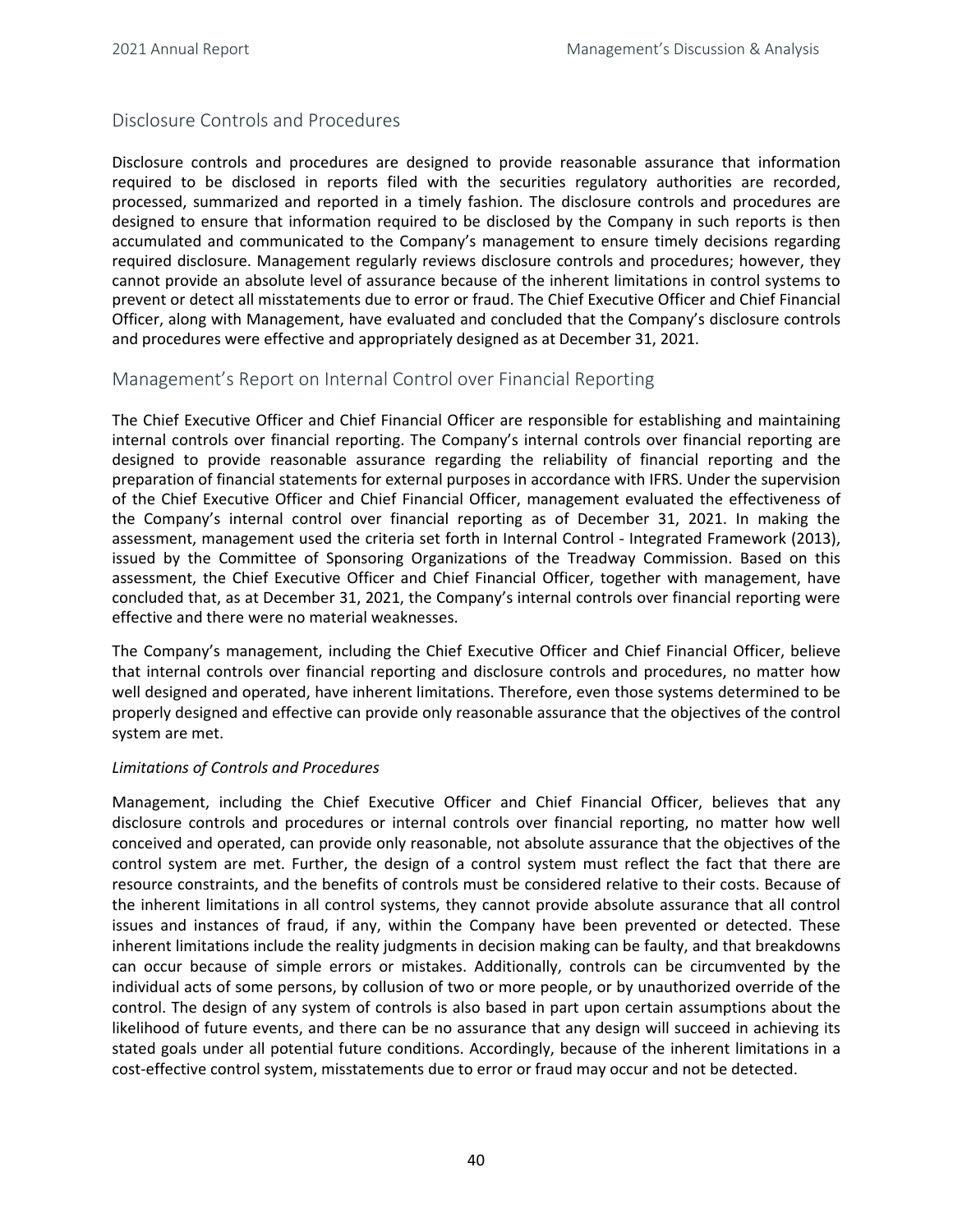## <span id="page-40-0"></span>Subsequent Events to Year-end

#### *Corporate reorganization*

On January 1, 2022, the Company completed a corporate reorganization pursuant to which it merged with four of its wholly-owned subsidiaries, namely, Coral Gold Resources Ltd, OMF Fund II SO Ltd, OMF Fund III (Mg) Ltd. and Valkyrie Royalty Inc. Following this merger, the Company has two wholly-owned subsidiaries, Coral Resources, Inc. and Citation Minerals Inc., which is an inactive subsidiary, and a 67.5% ownership interest in CMC.

#### Bought deal financing and reimbursement of the Facility

On January 20, 2022, the Company closed a public offering on a bought deal basis for 4,675,000 common shares of the Company at a price of CA\$9.10 per common share for aggregate gross proceeds of CA\$42.5 million (\$34 million). On January 24, 2022, a portion of the net proceeds of the financing was used to reimburse an amount of \$27 million on the Facility.

#### *Woodlawn Stream restructuring*

On February 17, 2022, DEVELOP has entered into binding Cooperation Deeds with the Company and other parties who, together, hold in aggregate more than 50% of the value of the total claims against Heron Resources, pursuant to which those creditors have agreed to vote in favour of the deed of company arrangement proposed by DEVELOP (i.e. the DOCA) pursuant to which DEVELOP will acquire Heron Resources. In connection with the acquisition of Heron Resources by DEVELOP, the Lead Marketing Fee Agreement will be terminated and the existing Woodlawn Silver Stream in respect of the Woodlawn Mine will remain in place, subject to the following amendments, amongst others:

- The aggregate amount of silver to be delivered to the Company will be capped at A\$27 million  $(519.4$  million);
- A secondary stream will be introduced in respect of tailings, under which A\$1.0 million (\$0.7) million) will be paid for every 1Mt of tailings ore processed at a certain tenement at the Woodlawn Mine, capped at A\$10 million (\$7.2 million); and
- The obligations of Heron Resources under the Woodlawn Silver Stream will no longer be secured.

The Company will further refine its assessment of the impact of the above amendments to the Woodlawn Silver Stream on its carrying value in the first quarter of 2022 as the proposed transaction progresses and additional information on DEVELOP's plans is made available.

#### *Dividends*

On February 18, 2022, the Board of Directors of the Company declared a quarterly dividend of CA\$0.05 per common share payable on April 14, 2022 to shareholders of record as of the close of business on March 31, 2022.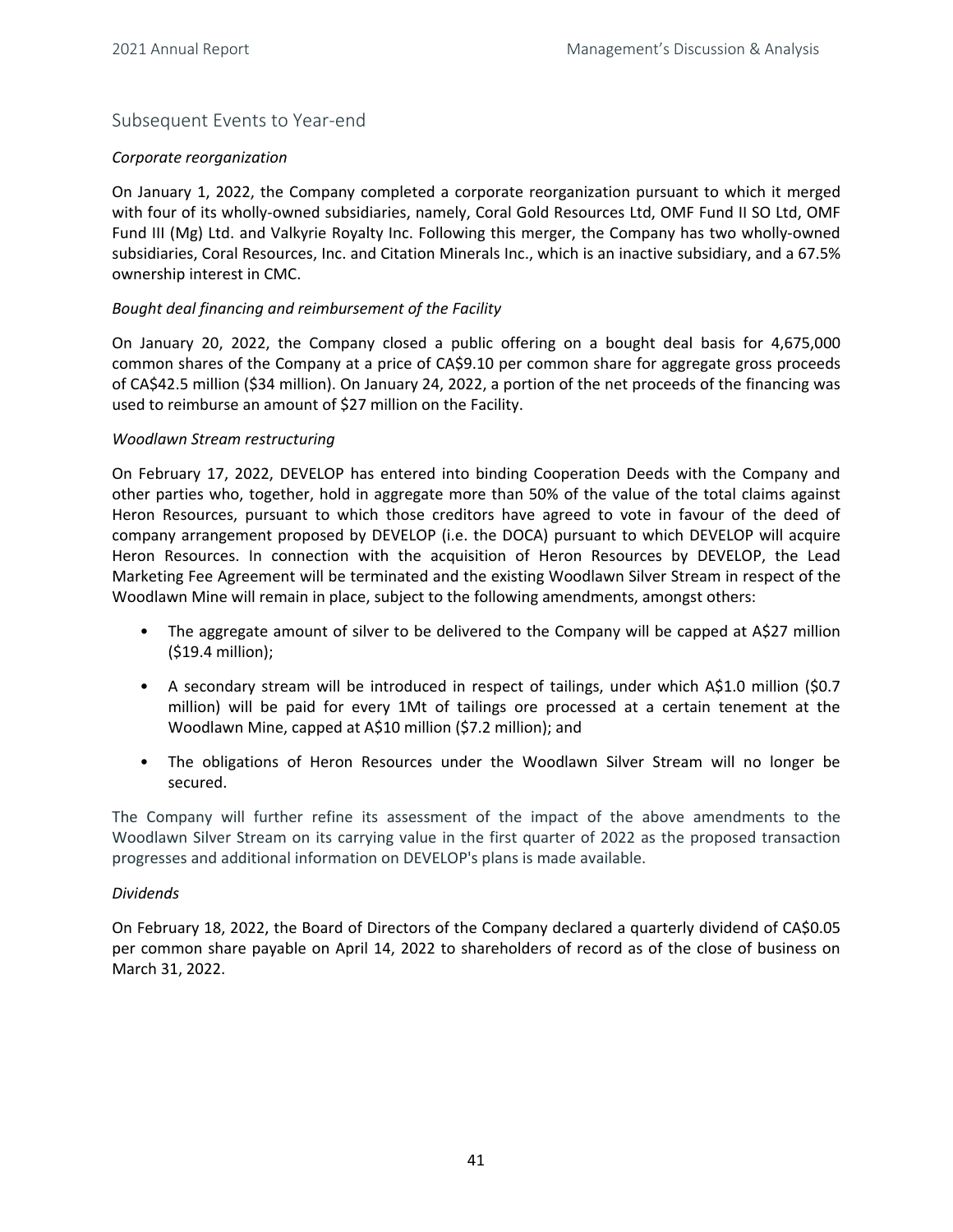## <span id="page-41-0"></span>Cautionary Note Regarding Forward-Looking Information

Certain statements in this MD&A may constitute "forward-looking information" within the meaning of applicable Canadian securities legislation. These statements involve known and unknown risks, uncertainties and other factors which may cause the actual results, performance or achievements of the Company, or industry results, to be materially different from any future results, performance or achievements expressed or implied by such forward-looking statements. When used in this MD&A, such statements use such words as "plans", "expects", "is expected", "estimates", "continues", "outlook", "believes", "predicts", "anticipates" or variations of such words and phrases or terminology which states that certain actions, events or results "may", "could", "should", "would", "might", "will", "occur" "likely" or "be achieved". These statements reflect current expectations regarding future events and operating performance and speak only as of the date of this MD&A.

Forward-looking statements involve significant risks and uncertainties, and should not be read as guarantees of future performance or results, and will not necessarily be accurate indications of whether or not such results will be achieved. A number of factors could cause actual results to differ materially from the results discussed in the forward-looking statements. These risks, uncertainties and other factors include, but are not limited to, those described under "COVID-19" and "Risks and Uncertainties" in this MD&A. Although the forward-looking statements contained in this MD&A are based upon what management believes are reasonable assumptions, management cannot assure readers that actual results will be consistent with these forward-looking statements.

The Company's actual results could differ materially from those anticipated in these forward-looking statements and information as a result of both known and unknown risks. Readers should not place undue reliance on forward-looking statements as the plans, intentions or expectations upon which they are based might not occur. Readers are cautioned that the foregoing lists of factors are not exhaustive. Each of the forward-looking statements contained in this MD&A is expressly qualified by this cautionary statement. 

These forward-looking statements are made as of the date of this MD&A. Subject to applicable securities laws, the Company assumes no obligation to update or revise them to reflect new events or circumstances.

## Cautionary Note to U.S. Investors Regarding the Use of Mineral Reserve and Mineral Resource Estimates

The Company is subject to the reporting requirements of the applicable Canadian securities laws, and as a result reports its mineral reserves according to Canadian standards. Mineral reserves and mineral resources presented in this MD&A have been estimated in accordance with NI 43-101 and the Canadian Institute of Mining and Metallurgy Classification System, as required by Canadian securities regulatory authorities. Mineral resources are reported on an inclusive basis and include all areas that form reserves. For United States reporting purposes, the SEC has adopted amendments to its disclosure rules to modernize the mineral property disclosure requirements for issuers whose securities are registered with the SEC under the Exchange Act. These amendments became effective February 25, 2019 (the "SEC Modernization Rules"), with compliance required for the first fiscal year beginning on or after January 1, 2021. The SEC Modernization Rules replace the historical property disclosure requirements for mining registrants that were included in SEC Industry Guide 7 ("Guide 7"), which will be rescinded from and after the required compliance date of the SEC Modernization Rules. As a result of the adoption of the SEC Modernization Rules, the SEC now recognizes estimates of "measured", "indicated" and "inferred" mineral resources. In addition, the SEC has amended its definitions of "proven mineral reserves" and